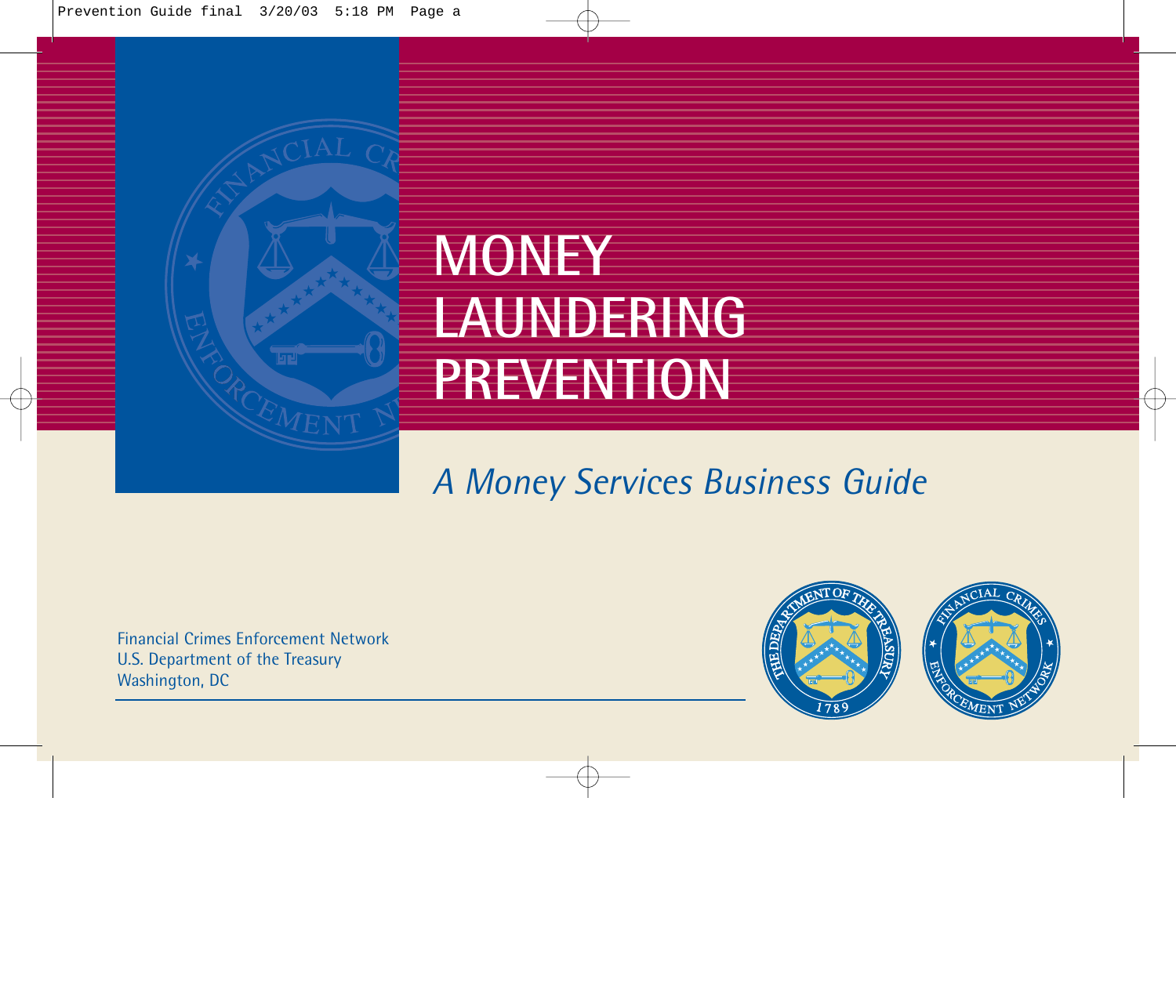### **Your business may be an MSB (Money Services Business) if…**

**The business offers one or more of the following services:**

- money orders
- traveler's checks
- check cashing
- currency dealing or exchange
- stored value

#### **-AND-**

#### **The business:**

■ Conducts more than \$1,000 in money services business activity with the same person (in one type of activity) on the same day.

#### **-OR-**

**The business:**

■ Provides money transfer services in any amount.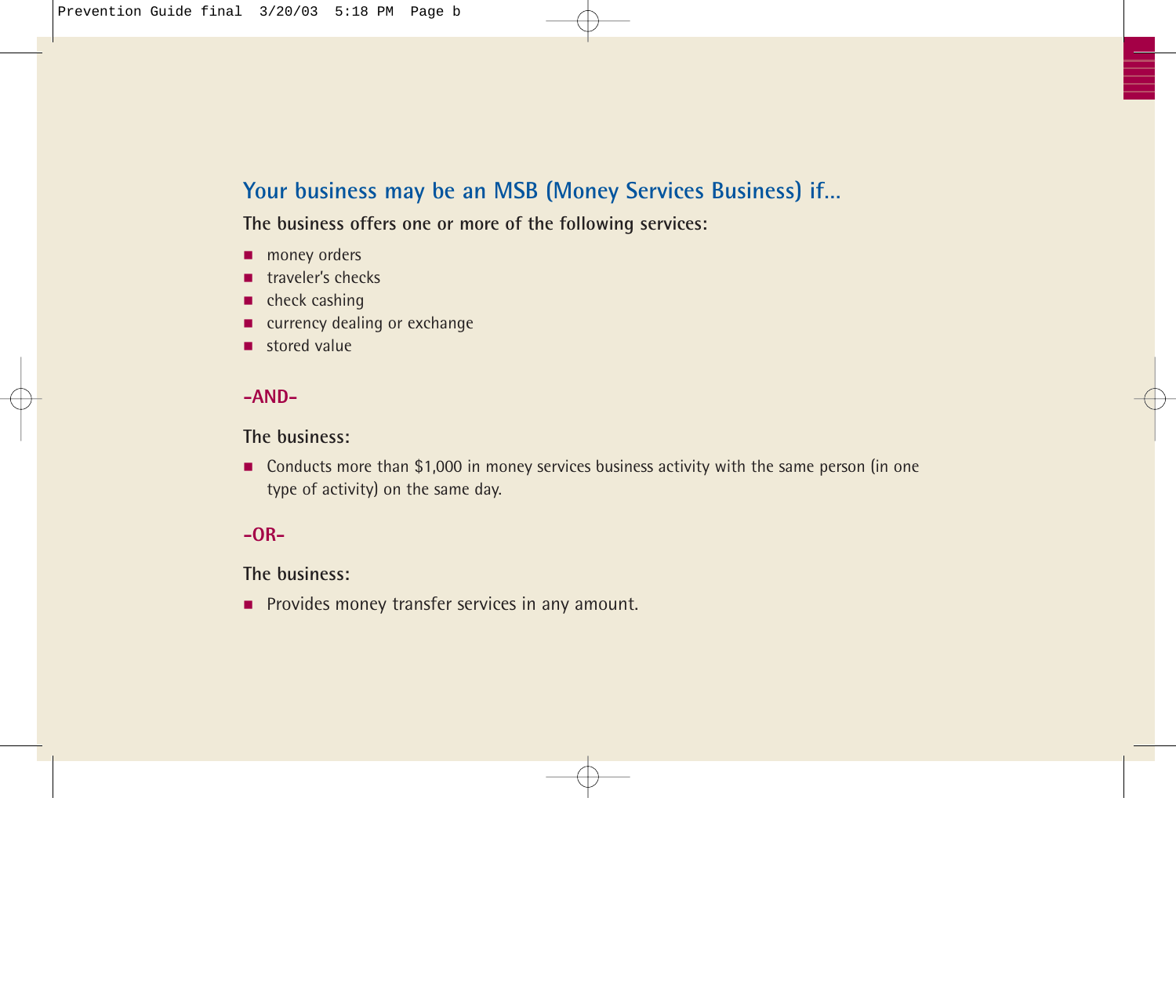## **Table of Contents**

| Establish Anti-Money Laundering Compliance Programs  10 |
|---------------------------------------------------------|
|                                                         |
|                                                         |
|                                                         |
|                                                         |
|                                                         |
|                                                         |
|                                                         |
|                                                         |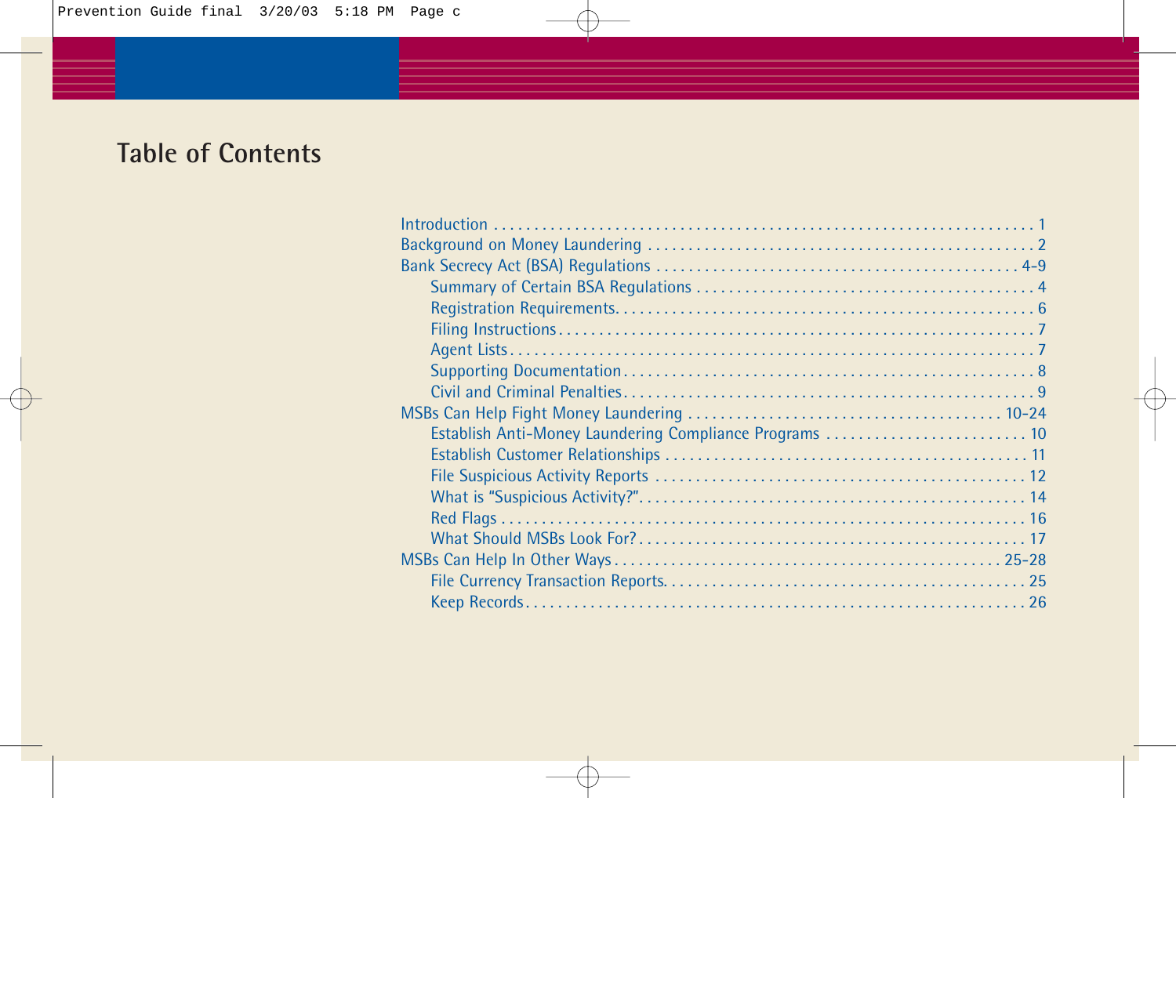## **Table of Contents (Cont.)**

| Reports That Can Help MSBs Identify Suspicious Transactions  29-31 |
|--------------------------------------------------------------------|
|                                                                    |
|                                                                    |
|                                                                    |
|                                                                    |
|                                                                    |
|                                                                    |
|                                                                    |
|                                                                    |
|                                                                    |
|                                                                    |
|                                                                    |
|                                                                    |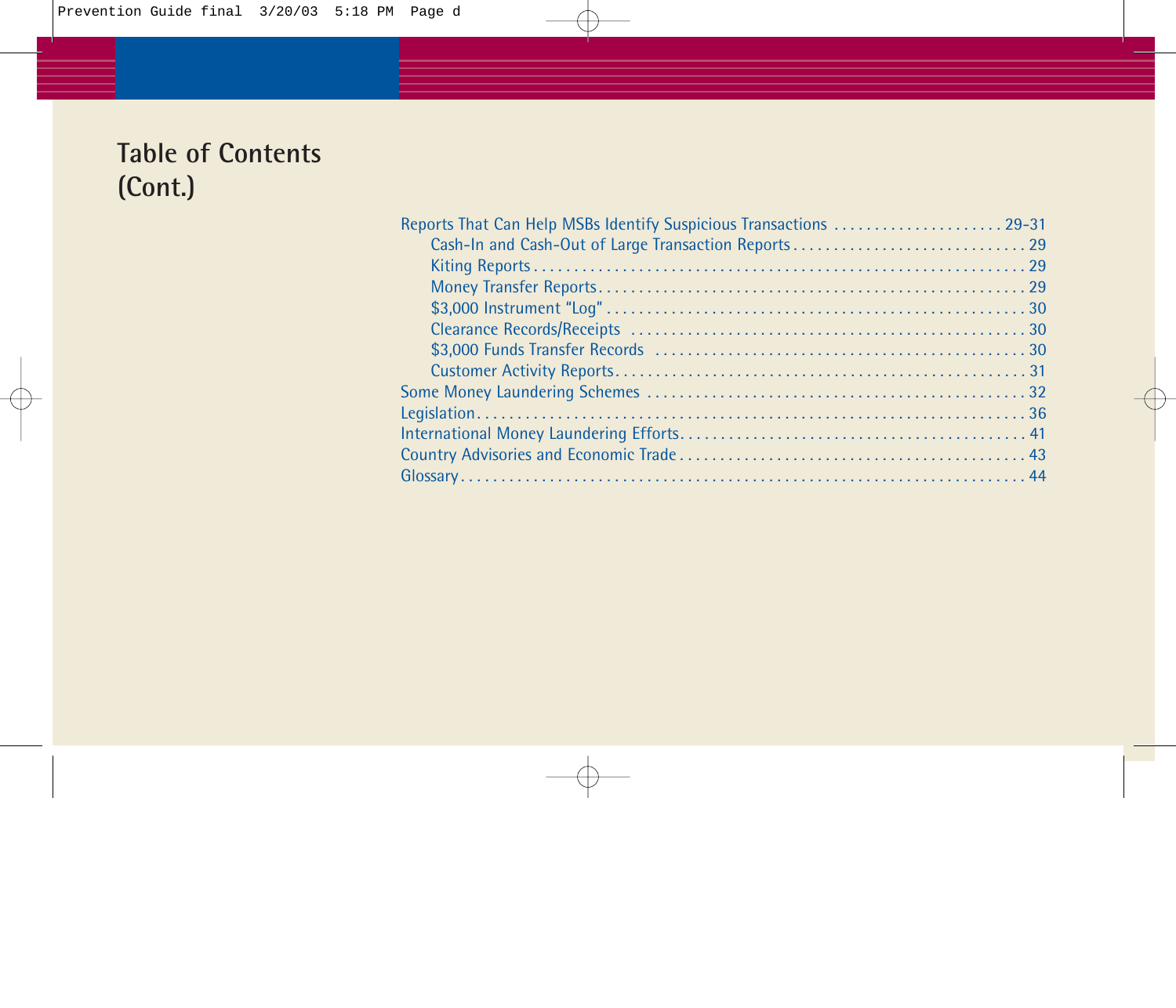### **Introduction**

Money is "laundered" to conceal illegal activity, including the crimes that generate the money itself, such as drug trafficking. Money laundering conceals the source of illegal proceeds so that the money can be used without detection of its criminal source.

Financial institutions — including the expanding network of money services businesses (MSBs) — have been both witting and unwitting participants in laundering activities. Banks have been major targets in laundering operations because they provide a variety of services and instruments, including cashier's checks, traveler's checks, and wire transfers, which can be used to conceal the source of illicit proceeds. Similarly, criminals use MSBs — establishments that provide money orders, traveler's checks, money transfers, check cashing, currency exchange, and stored value services — to hide or disguise the origin of funds derived from illegal activity.

In order to protect themselves, and to support national and international efforts against financial crime, it is important that MSBs know how money laundering schemes can operate.

This guide provides some basic background information on money laundering laws, discusses actions taken in the international arena, describes several schemes that have involved financial institutions, and gives examples of certain warning signs that may help MSBs protect themselves against money launderers and other criminals.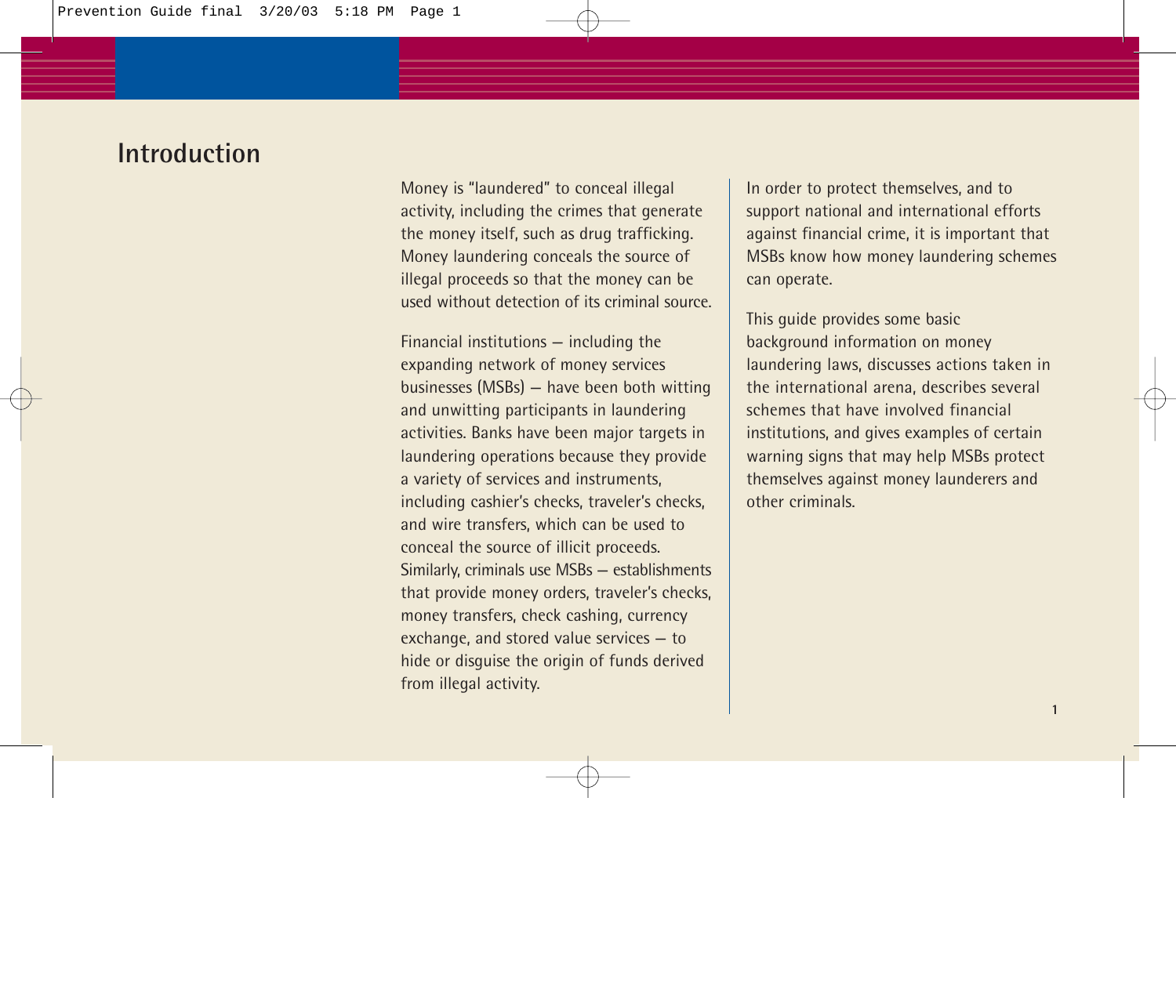## **Background on Money Laundering**

**Money laundering** can be a complex process. It involves three different, and sometimes overlapping, stages:

**Placement** involves physically placing illegally obtained money into the financial system or the retail economy. Money is most vulnerable to detection and seizure during placement.

**Layering** involves separating the illegally obtained money from its criminal source by layering it through a series of financial transactions, which makes it difficult to trace the money back to its original source.

**Integration** involves moving the proceeds into a seemingly legitimate form. Integration may include the purchase of automobiles, businesses, real estate, etc.

An important factor connecting the three stages of this process is the "paper trail" generated by financial transactions. Criminals try to avoid leaving this "paper trail" by avoiding reporting and recordkeeping requirements.

One way money launderers avoid reporting and recordkeeping requirements is by "structuring" transactions, coercing or bribing employees not to file proper reports or complete required records, or by establishing apparently legitimate "front" businesses to open accounts or establish preferred customer relationships.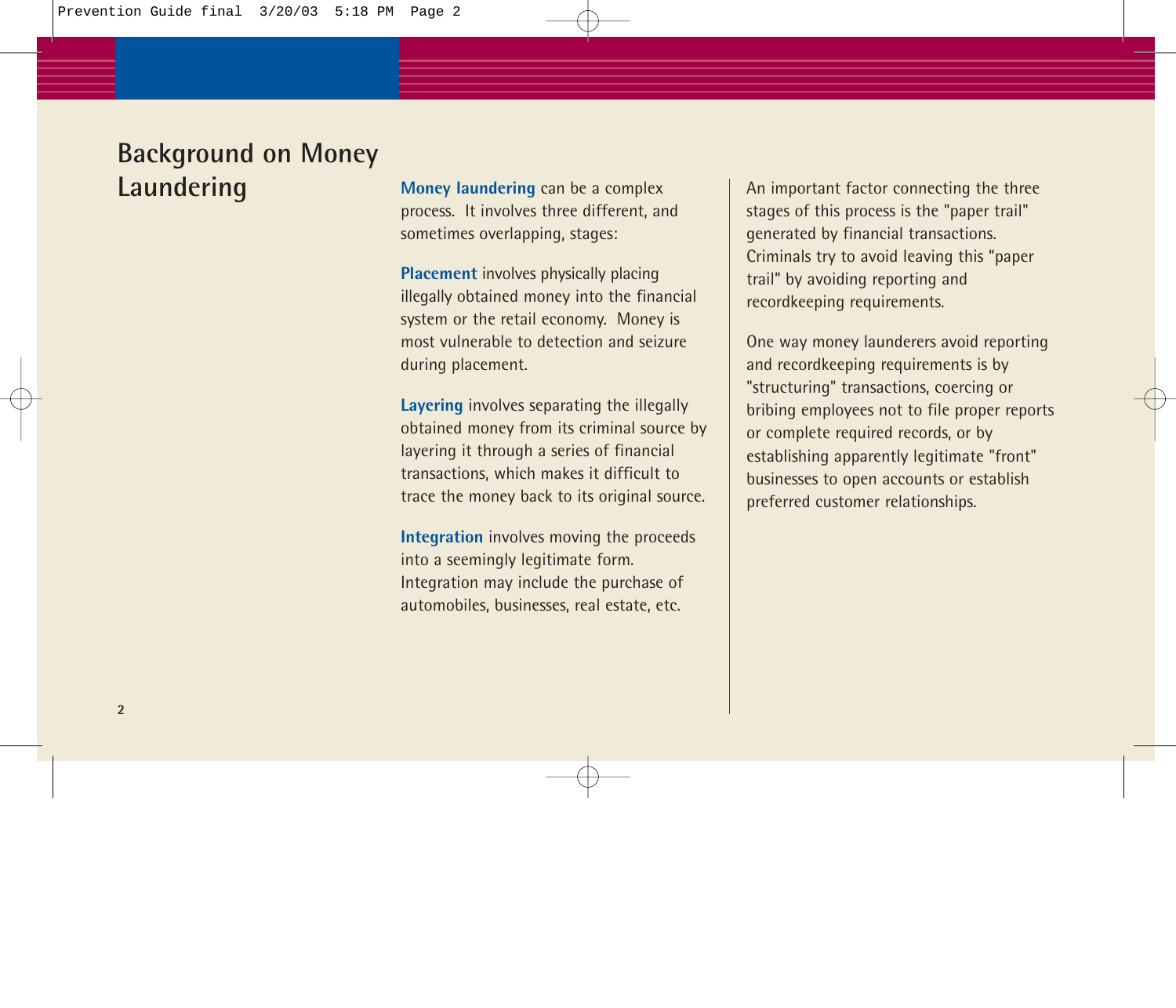## **Background on Money Laundering**

In recent years, more countries have implemented laws to combat money laundering. Financial service regulators and enforcement agencies around the world are working to improve communications and share information in anti-money laundering efforts.

In this guide, you will find a summary of these international initiatives, as well as efforts the government has taken to combat money laundering in the United States. You will also find ways you can help combat money laundering and make your community — and your country — a safer place to live and work.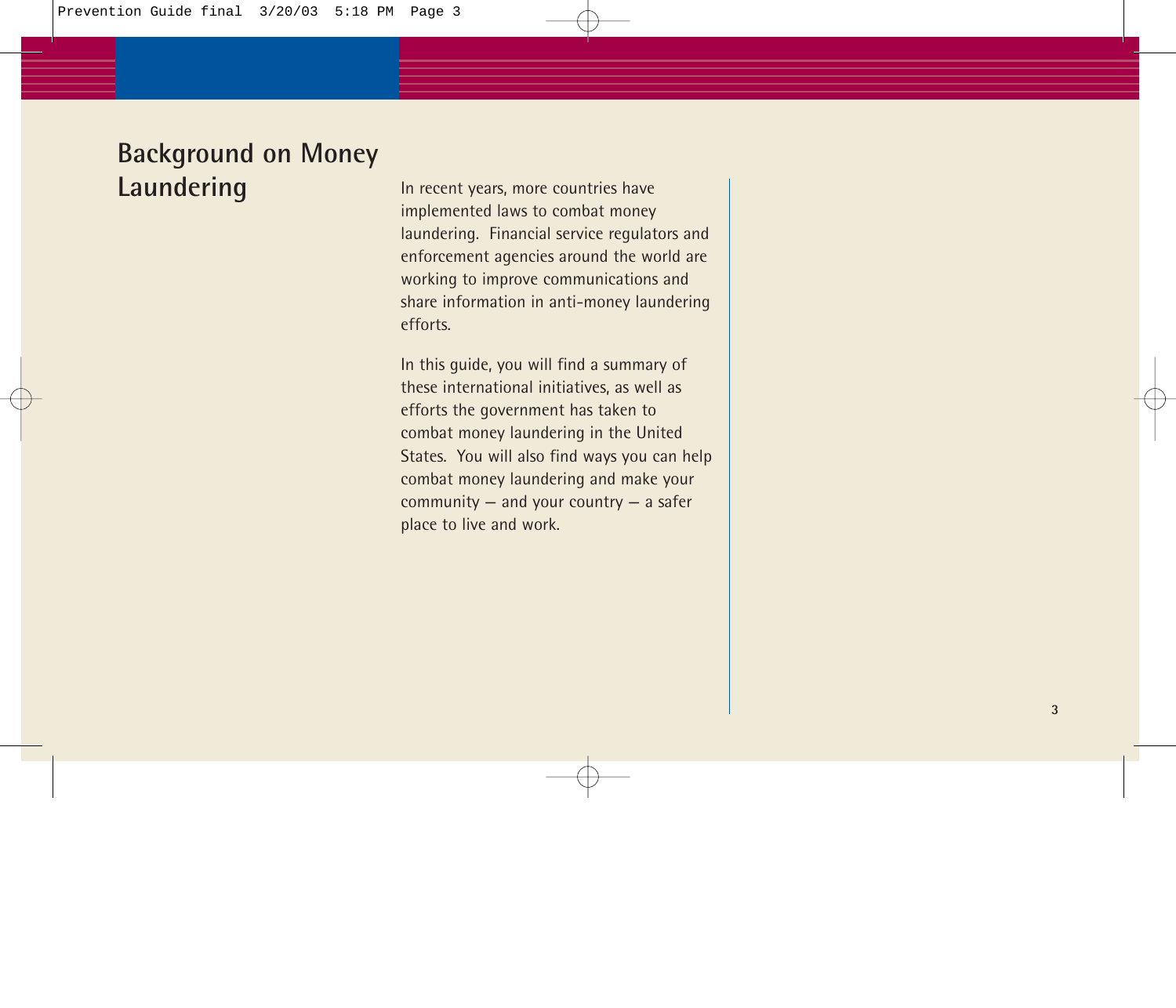The Financial Crimes Enforcement Network (FinCEN), a bureau of the U.S. Department of the Treasury, administers and issues regulations pursuant to the Bank Secrecy Act (BSA). Through certain BSA reporting and recordkeeping requirements, paper trails of transactions are created that law enforcement and others can use in criminal, tax and regulatory investigations.

The reporting and recordkeeping provisions of the BSA apply to banks, savings and loans, credit unions and other depository institutions (collectively referred to as "banks") and to other businesses defined as financial institutions, including casinos, brokers and dealers in securities, and money services businesses (collectively referred to as "non-banks").

BSA regulations require certain Money Services Businesses (MSBs) to register with FinCEN and prepare and maintain a list of agents, if any. In addition, BSA regulations require certain MSBs to report suspicious activity to FinCEN.<sup>1</sup>

### **Summary of Certain BSA Regulations**

**1. Registration** — each business that meets the definition of an MSB must register, except for the following:

- A business that is an MSB solely because it serves as an agent of another MSB;
- A business that is an MSB solely as an issuer, seller, or redeemer of stored value;
- The U.S. Postal Service and agencies of the U.S., of any State, or of any political subdivision of any State.

<sup>1</sup> See 31 CFR103.20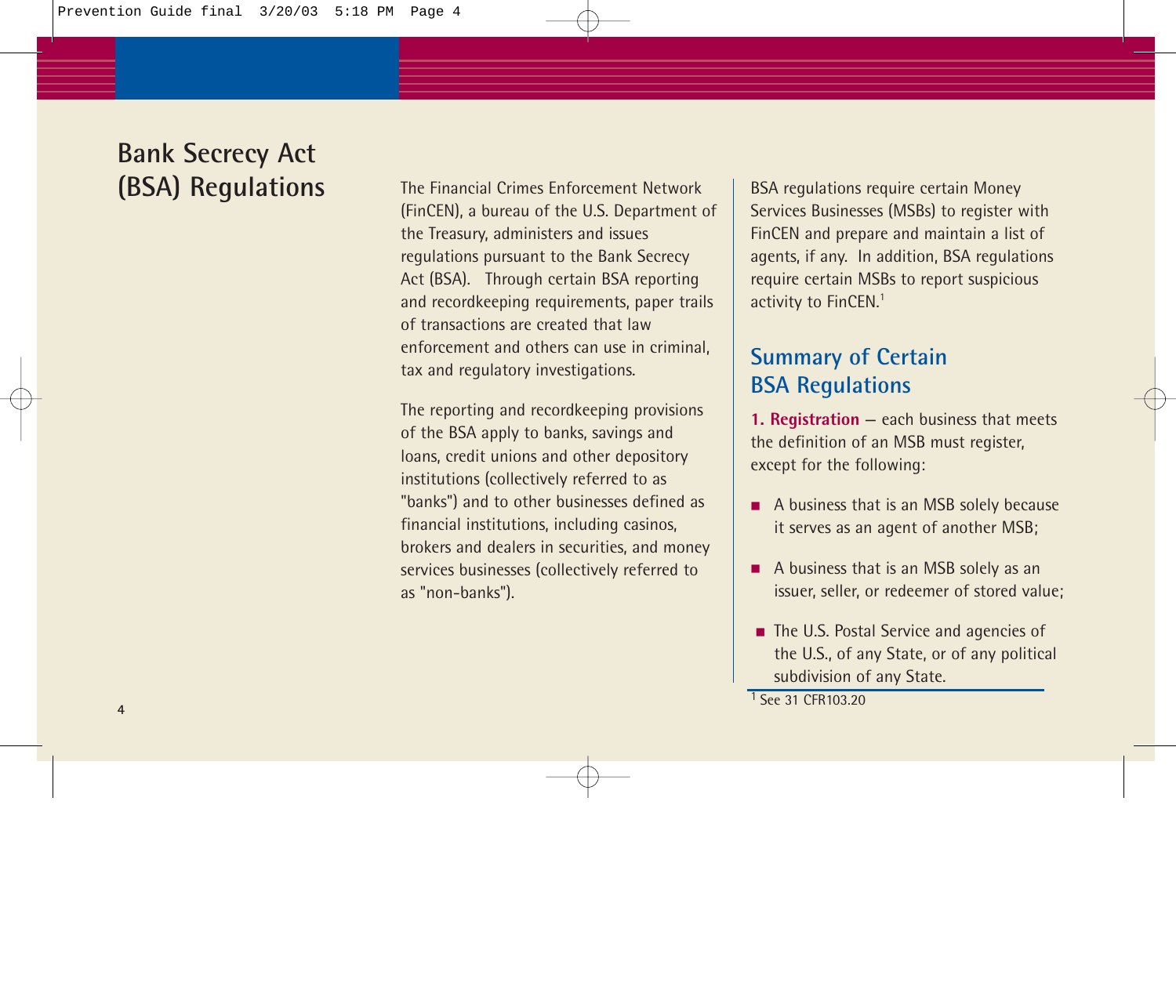■ A branch office of an MSB is not required to file its own registration form.

#### **2. Agent List** —

- MSBs that are required to register must prepare and maintain a list of their agents, if any, each January 1 for the preceding 12-month period.
- Upon request, MSBs must make their list of agents available to FinCEN and any other appropriate law enforcement or supervisory agencies (including the IRS in its capacity as BSA examination authority).

#### **3. Suspicious Activity Report (SAR)** — MSBs required to file SARs are:

- MSBs serving as money transmitters;
- Currency dealers or exchangers;
- Issuers, sellers, or redeemers of money orders;
- Issuers, sellers, or redeemers of traveler's checks; and
- U.S. Postal Service

MSBs must maintain a copy of all SARs filed as well as the original or business record equivalent of any supporting documentation for a period of five years from the date of the report. Supporting documentation must be identified as such, and, although it is not to be filed with the report, supporting documentation is deemed to have been filed with the report. Upon request, MSBs must make all supporting documentation available to FinCEN and any other appropriate law enforcement or supervisory agencies (including the IRS in its capacity as BSA examination authority).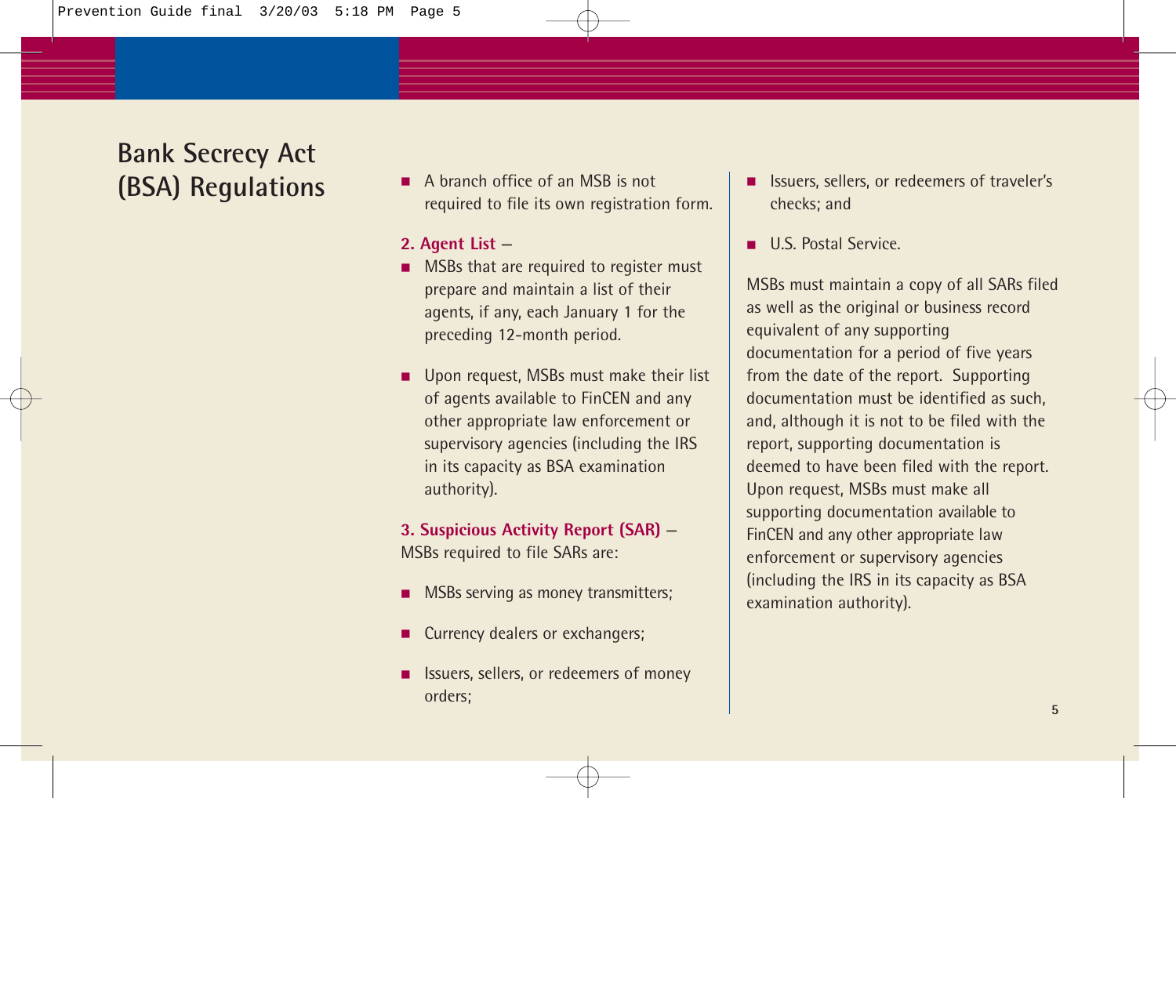### **Summary of Certain BSA Regulations (cont.)**

**4. Anti-Money Laundering (AML) Compliance Program** — all MSBs, including issuers, sellers, or redeemers of stored value, are required to develop and implement an AML compliance program as required by section 352 of the USA PATRIOT Act and implemented by regulation at 31 CFR 103.125.

**5. Currency Transaction Report (CTR)** — MSBs must file CTRs on transactions in currency involving more than \$10,000, in either cash-in or cash-out, conducted by, through, or to the MSB on any one day by or on behalf of the same person.

**6. Monetary Instrument "Log"** — MSBs must maintain certain information on the sale of monetary instruments — such as money orders or traveler's checks — from \$3,000 to \$10,000, inclusive.

**7. Funds Transfer Rules** — MSBs must maintain certain information for funds transfers, such as sending or receiving a payment order for a money transfer, of \$3,000 or more, regardless of the method of payment.

**8. Currency Exchange Record** — MSBs must maintain certain records for each currency exchange in excess of \$1,000.

**9. Record Retention** — All BSA records must be retained for a period of five years and must be filed or stored in such a way as to be accessible within a reasonable period of time.

### **Registration Requirements**

BSA regulations require certain MSBs to have registered with FinCEN by December 31, 2001. An MSB established after that date must register by the end of the 180-day period beginning on the day after the date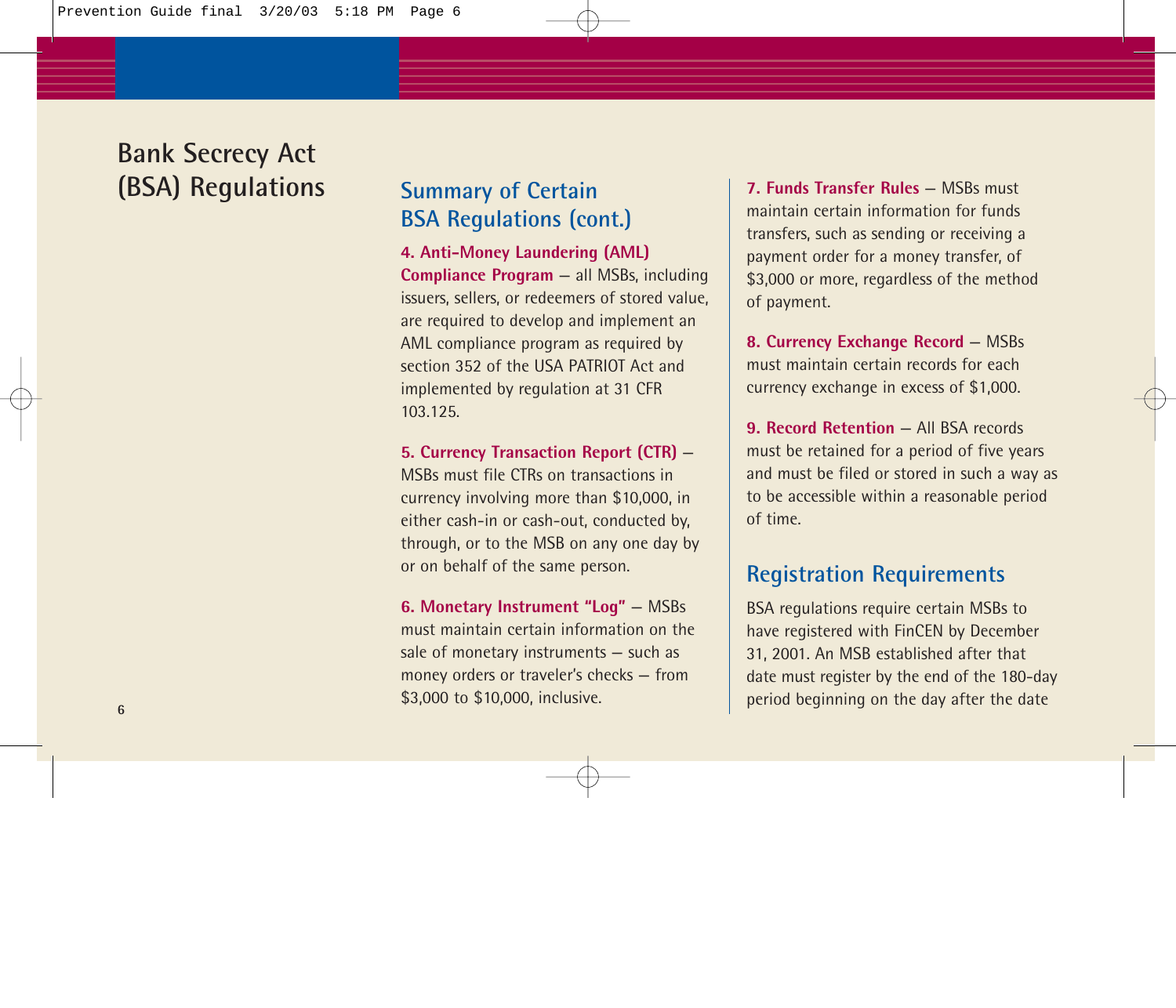it was established. A branch or an agent of an MSB is not required to file its own registration form. The U.S. Postal Service and Federal or State government agencies are not required to register. Also, MSBs that provide only stored value services are not required to register at this time.

MSBs are required to renew their registration every two years by December 31 at the end of the two-calendar year period following their initial registration. In addition, MSBs that are required to register are also required to prepare and maintain a list of agents, if any, each January 1 for the preceding 12-month period.

### **Filing Instructions**

MSBs must register by filing Form TD F 90- 22.55, Registration of Money Services Business, which is available at www.msb.gov or by calling the IRS Forms Distribution Center at 1-800-829-3676. Registration is the responsibility of the owner or controlling person of the MSB, who must sign and file the completed registration form.

### **Agent Lists**

An MSB that is required to register and that has agents must prepare and maintain a list of those agents. This list must be updated by January 1 of each year. An MSB must make its list of agents available to FinCEN, as well as other appropriate law enforcement agencies, including the IRS, upon request. Generally, the agent list must include:

■ *Name:* The name of the agent, including any trade names or doing-business-as names.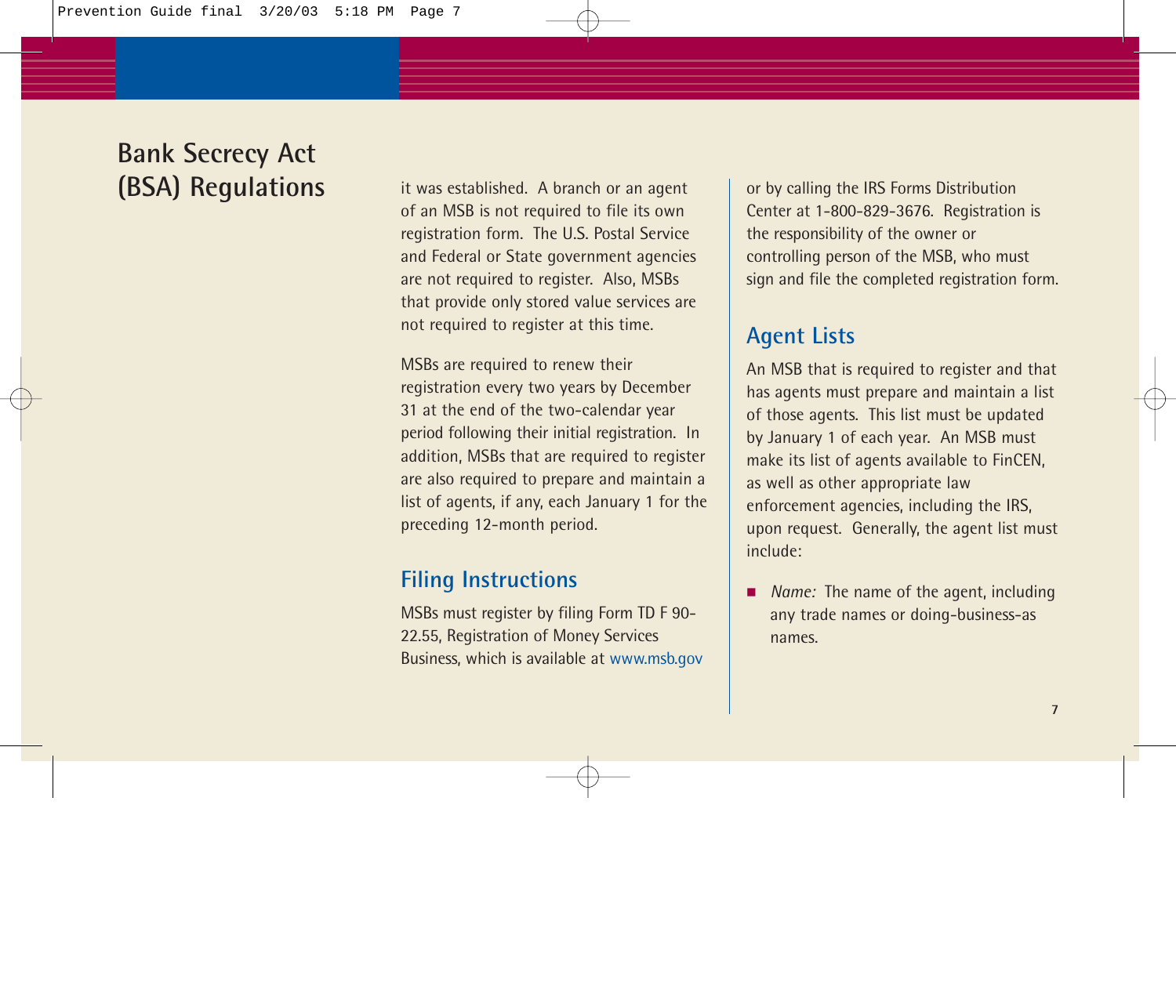### **Agent Lists (cont.)**

- *Address:* The address of the agent, including street address, city, state, and ZIP code.
- *Type of Services:* The type of MSB services the agent provides on behalf of the MSB maintaining the list.
- *Gross Transaction Amount:* A listing of the individual months in the 12 months preceding the date of the agent list in which the agent's gross transaction amount, for financial products or services issued by the MSB maintaining the agent list, exceeded \$100,000.
- *Depository Institution:* Name and address of any depository institution at which the agent maintains a transaction account for any of the funds received in or for the MSB services the agent provides on behalf of the MSB maintaining the list.
- *Year Became Agent:* The year in which the agent first became an agent of the MSB.
- *Branches:* The number of branches and sub-agents the agent has, if any.

### **Supporting Documentation**

Supporting documentation, including a copy of the filed registration form, an estimate of business volume, information regarding ownership or control, and the agent list must be retained by the MSB for a period of five years.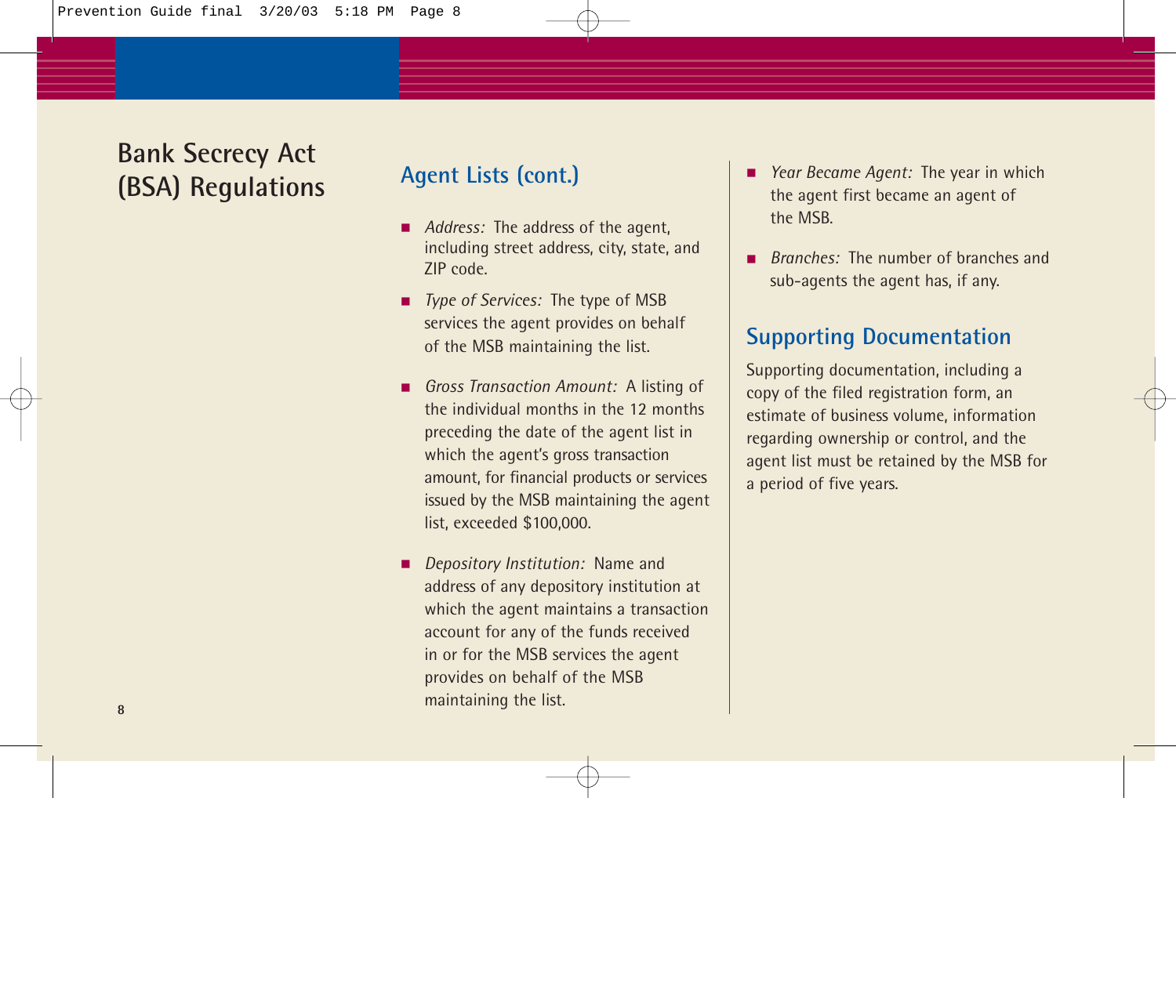### **Civil and Criminal Penalties**

Civil and criminal penalties can be imposed for violations of anti-money laundering laws and regulations. Penalties can result in substantial fines and in prison terms. Any MSB that fails to comply with BSA reporting and record keeping requirements faces possible civil penalties of up to \$500 for negligent violations and the greater of the following two amounts for willful violations: the amount involved in the transaction (up to \$100,000) or \$25,000. Under certain circumstances, businesses can also be held criminally liable for the acts of their employees. The maximum criminal penalty for violating a BSA requirement is a fine of up to \$500,000 or a term of imprisonment of up to 10 years, or both.

It is therefore important that employees are thoroughly trained on how to comply with BSA regulations and that a system is in place to ensure that employees are

following all anti-money laundering laws and regulations.

MSBs can do a great deal to help the federal government in its anti-money laundering efforts. At a minimum, MSBs should file all BSA reports accurately and in a timely fashion, create and maintain accurate BSA records for the requisite time period, establish and maintain appropriate compliance programs and follow all Treasury Department guidance related to the BSA.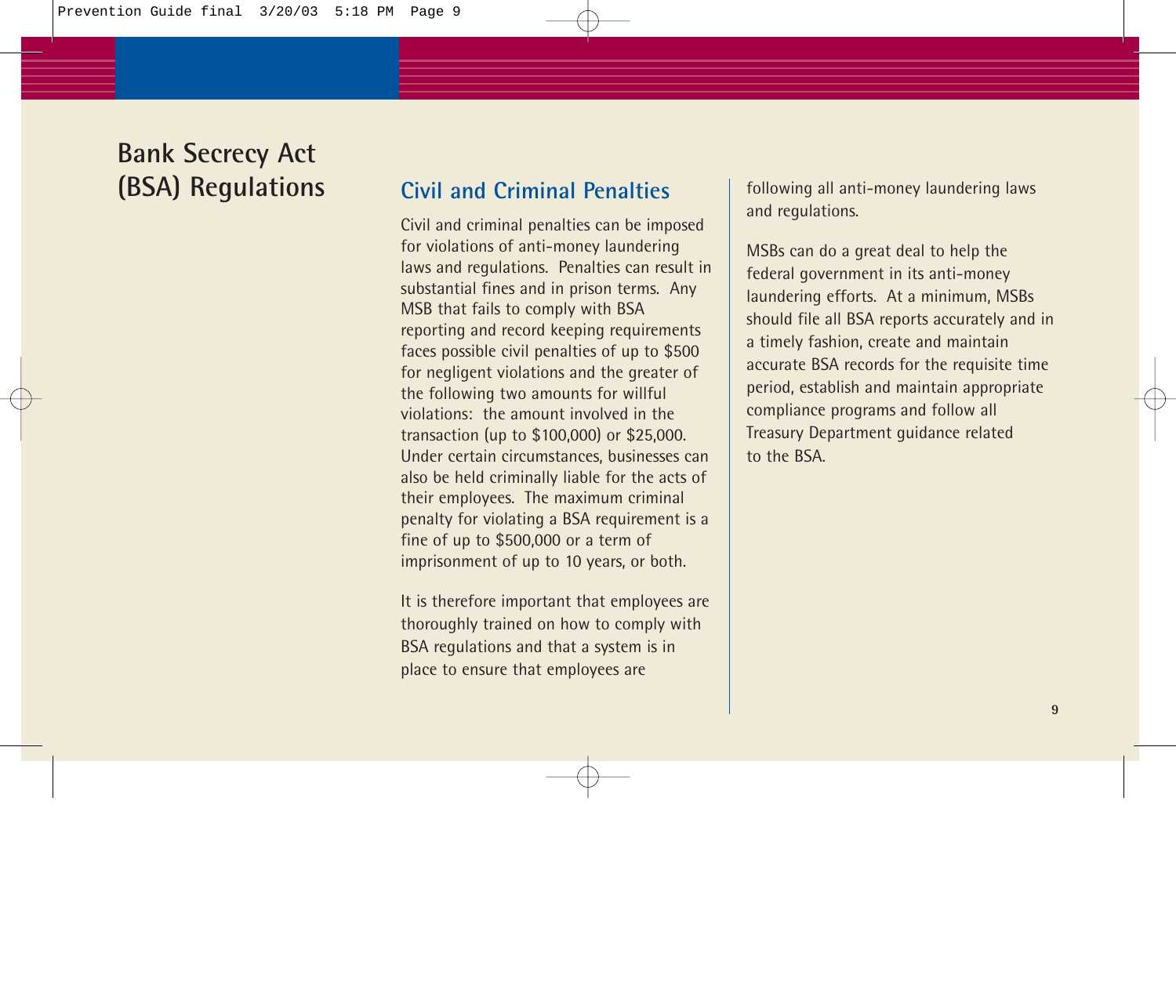### **Establish Anti-Money Laundering Compliance Programs**

Each MSB is required by law to have an effective anti-money laundering (AML) compliance program. The regulation requiring MSBs to develop and maintain an AML compliance program is contained in 31 CFR 103.125. Each program must be commensurate with the risks posed by the location, size, nature and volume of the financial services provided by the MSB. For example, a large money transmitter with a high volume of business located in the Los Angeles area is at higher risk than a small check casher with a low volume of business located in Boise. Therefore, the large California money transmitter would be expected to have a more complex AML compliance program, commensurate with its higher risk, than the smaller Idaho

check casher, who is at lower risk of being used to facilitate money laundering. An effective program is one designed to prevent the MSB from being used to facilitate money laundering.

Each AML compliance program must be in writing and must:

- Incorporate policies, procedures and internal controls reasonably designed to assure compliance with the BSA;
- Designate a compliance officer responsible for day-to-day compliance with the BSA and the compliance program;
- Provide education and/or training of appropriate personnel; and
- Provide for independent review to monitor and maintain an adequate program.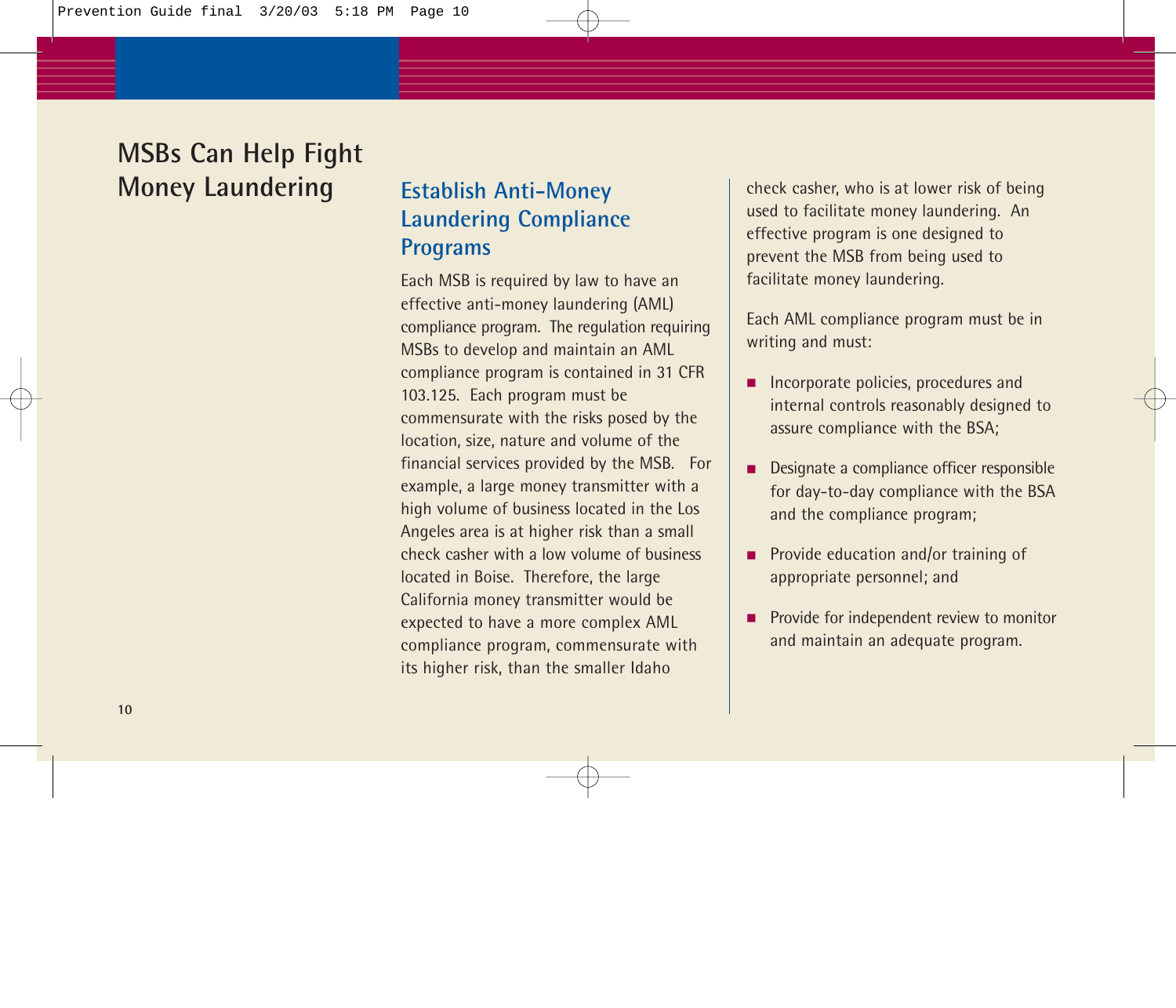Strong management commitment to the AML compliance program promotes ongoing compliance and helps prevent the MSB from being used by money launderers.

FinCEN further encourages MSBs to adopt policies and procedures that incorporate the Basel Committee Statement of Principles on Money Laundering, which urges:

- Proper identification of all persons conducting financial transactions with the financial institution.
- High ethical standards in financial transactions and compliance with laws and regulations governing financial transactions.
- Cooperation with law enforcement.
- Information and training for staff to ensure that they can and do carry out these principles.

### **Establish Customer Relationships**

Strict customer identification and verification polices and procedures can be a financial institution's most effective weapon against money laundering. Requiring appropriate identification and verifying information in certain cases, and being alert to unusual or suspicious transactions can help an MSB deter and detect money laundering schemes.

A customer identification and verification policy tailored to the operations of a particular business:

- Helps detect suspicious activity in a timely manner.
- Promotes compliance with all state and federal laws applicable to MSBs.
- Promotes safe and sound business practices.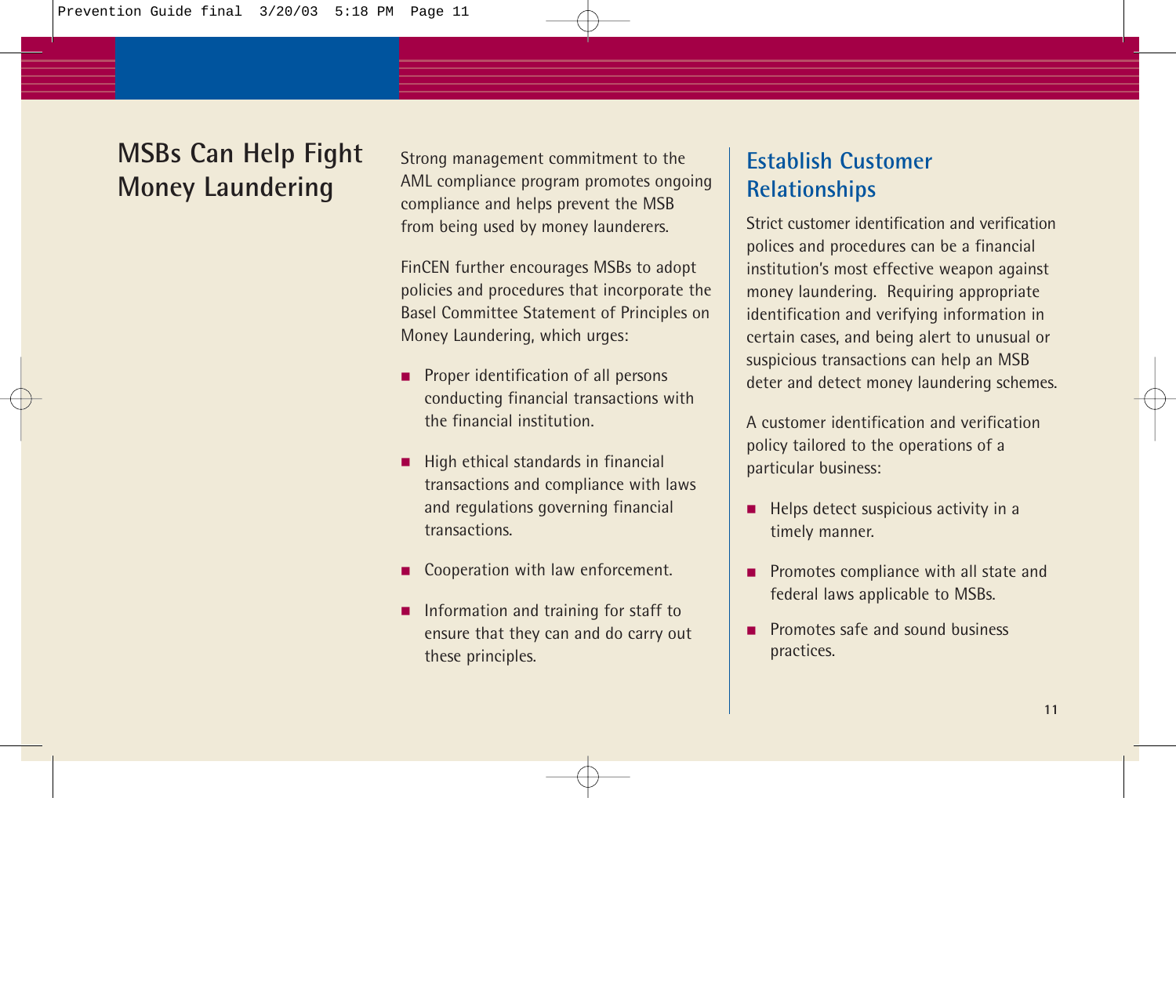## **Establish Customer Relationships (Cont.)**

- Minimizes the risk that the MSB will be used for illegal activities.
- Reduces the risk of government seizure and forfeiture of funds associated with customer transactions (such as out standing money orders/traveler's checks and outstanding money transfers) when the customer is involved in criminal activity.
- Protects the reputation of the MSB.

### **File Suspicious Activity Reports**

Suspicious Activity Reports (SARs) are among the government's main weapons in the battle against money laundering and other financial crimes. Such reports are also a key component of an effective antimoney-laundering compliance program.

Many MSBs are required to file SARs when they suspect that potentially illegal activity has occurred **and** when the activity has met the relevant reporting threshold.

The types of MSBs that are currently covered by the MSB SAR requirements are:

- Money transmitters.
- Currency dealers or exchangers,
- Money order issuers, sellers or redeemers,
- Traveler's checks issuers, sellers, or redeemers,
- U.S. Postal Service

MSBs that provide only check cashing or stored value services are not required to report suspicious activity at this time.

Refer to www.msb.gov for updates on which MSBs are required to file SARs.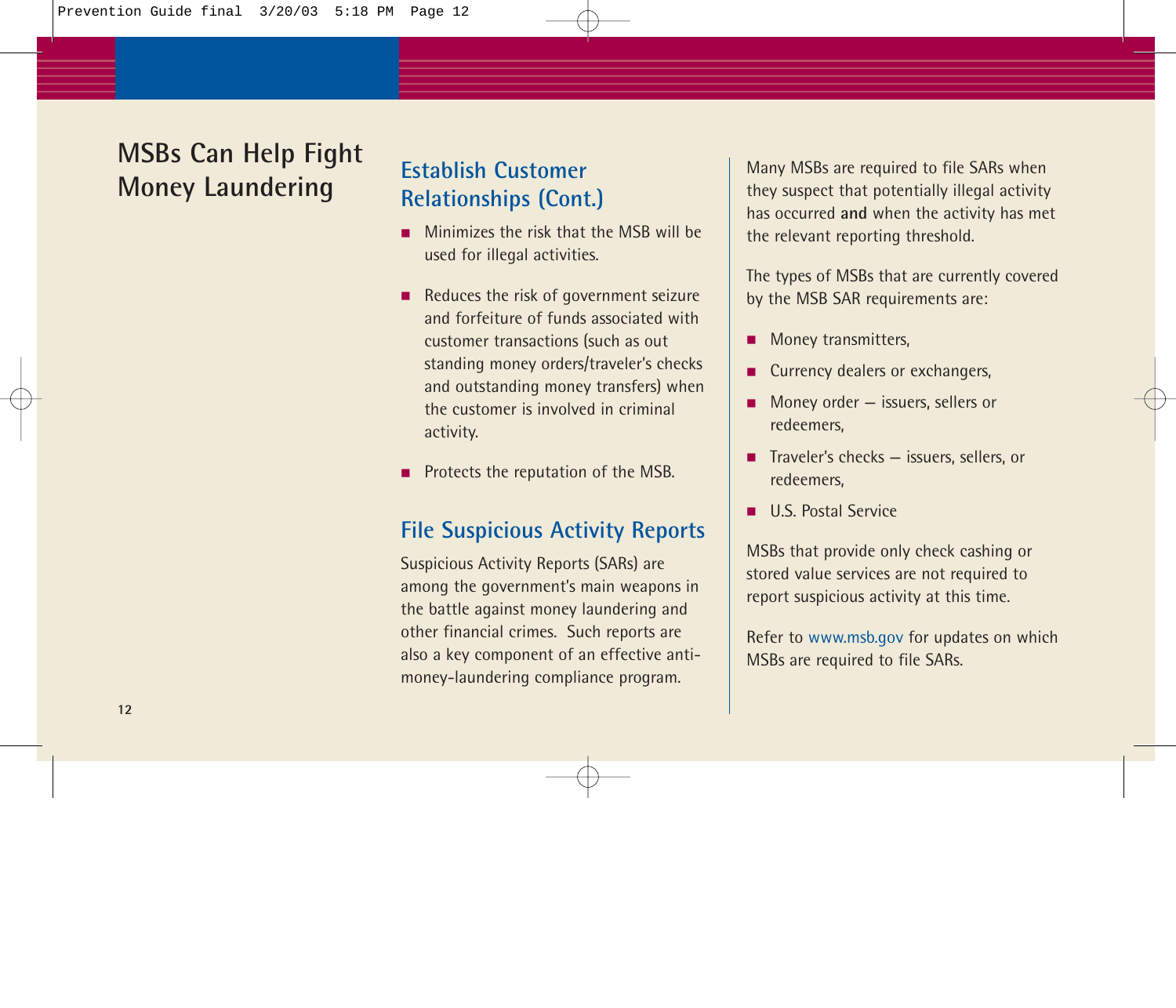A SAR must be filed by an MSB when a transaction is **both:** 

- Suspicious, *and*
- \$2,000 or more (\$5,000 or more for issuers reviewing clearance records).

A SAR must be filed within 30 days of detection of the suspicious transaction by the MSB.

MSBs that are not currently covered by the SAR rule — check cashers, and issuers, sellers, or redeemers of stored value — may voluntarily file SARs. Any MSB may also voluntarily file SARs for suspicious activity below the reporting threshold.

It is illegal to tell any person involved in a transaction that a SAR has been filed. Maintaining the confidentiality of SARs will prevent suspected individuals involved in criminal activity from structuring their activity in such a way as to evade detection by law enforcement. It also will help

protect the MSB filing the report. A SAR and/or the information contained in a SAR must only be provided to FinCEN or an appropriate law enforcement or supervisory agency when requested.

Some suspicious transactions require immediate action. **If the MSB has reason to suspect that a customer's transactions may be linked to terrorist activity against the United States, the MSB should immediately call the Financial Institutions Hotline, toll-free at: 1-866-556-3974.**

Similarly, if any other suspected violations such as ongoing money-laundering schemes require immediate attention, the MSB should notify the appropriate law enforcement agency. In any case, the MSB must also file a SAR if the MSB is subject to mandatory reporting. A BSA provision (called a "safe harbor") provides broad protection from civil liability to MSBs and their employees that file SARs or otherwise report suspicious activity.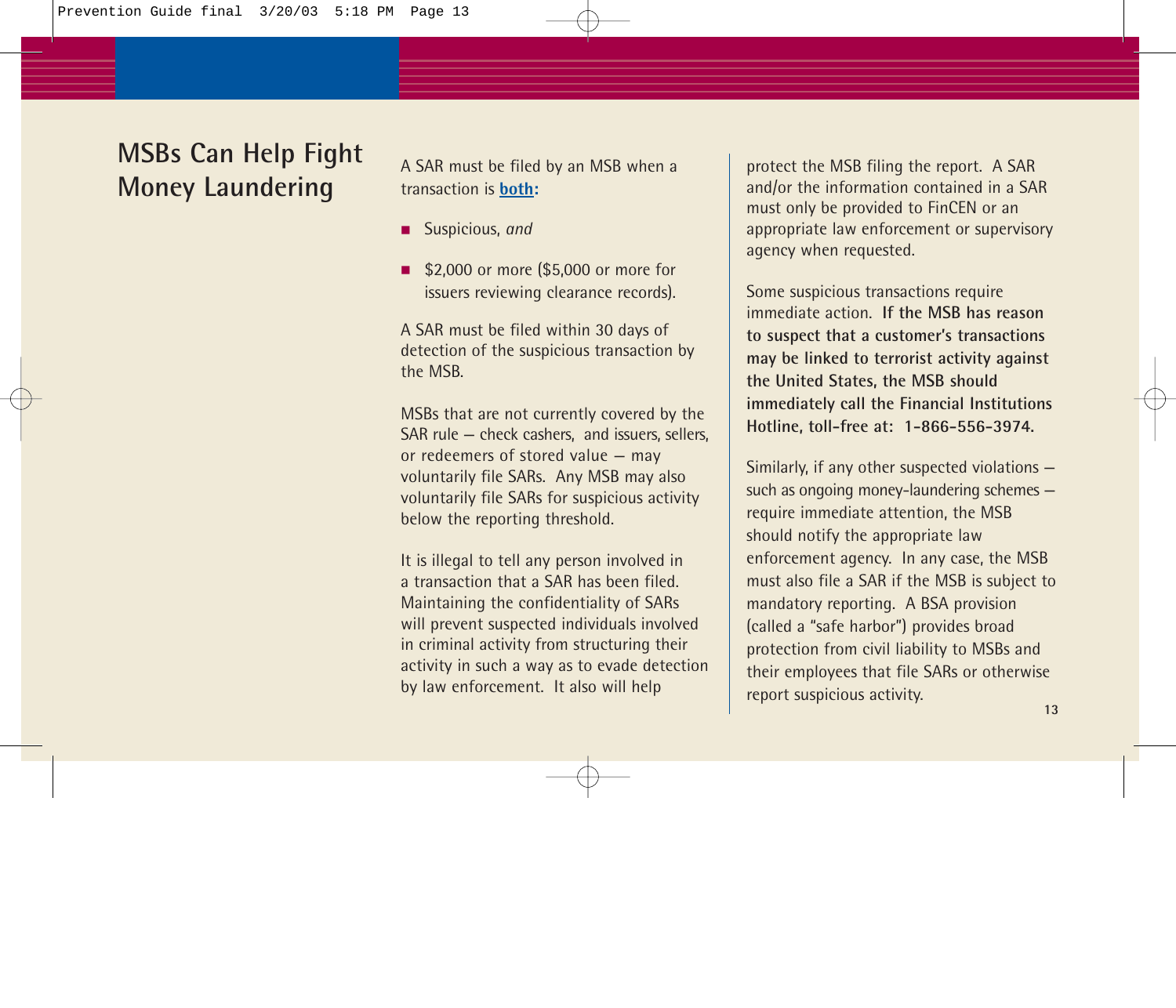### **What is "Suspicious Activity?"**

A SAR must be filed by a covered MSB when the MSB knows, suspects or has reason to suspect that the transaction or pattern of transactions is suspicious and involves \$2,000 or more. A suspicious transaction is one or more of the following:

- **Involves funds derived from illegal activity,** or is intended or conducted in order to hide or disguise funds or assets derived from illegal activity.
- **Is designed to evade BSA requirements,** whether through structuring or other means.
- **Appears to serve no business or apparent lawful purpose,** and the MSB can determine no reasonable explanation for the transaction after examining all available facts.

#### ■ **Involves use of the money services business to facilitate criminal activity.**

All MSBs should have a system or procedure to ensure that SARs are filed when appropriate. When an MSB employee suspects a person is laundering money, conducting transactions to evade BSA requirements, or conducting a transaction that has no apparent lawful purpose and for which no reasonable explanation can be determined, or involves use of the money services business to facilitate criminal activity, the employee should report that activity to his/her manager or to the MSB compliance officer. Then, if the MSB determines that a SAR should be filed, it must file the SAR and keep a copy of it for five years. Any supporting documentation, such as transaction records, must be maintained with the copy of the filed form and also kept for five years from the date of filing the report.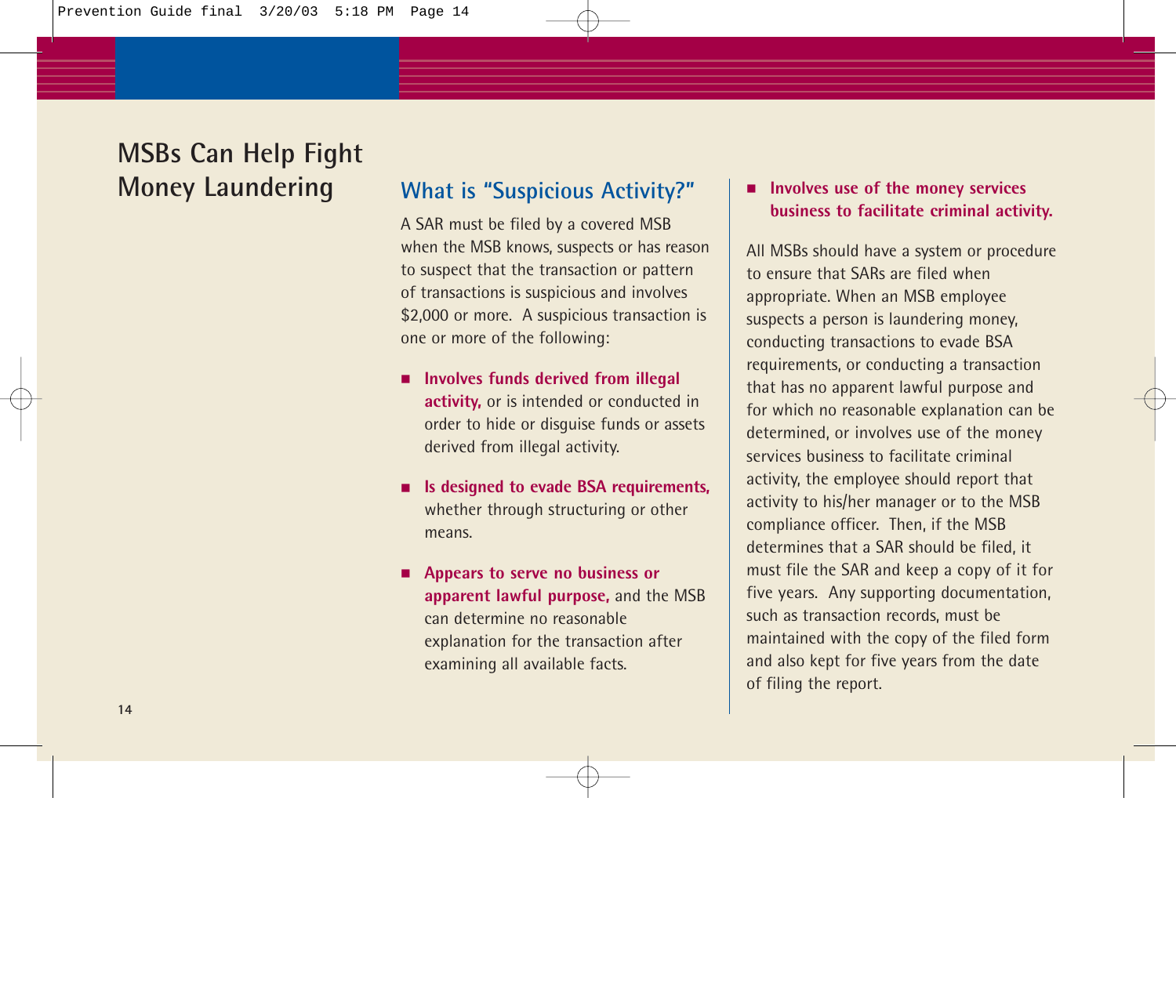## **What are "Funds Derived from Illegal Activity?"**

The phrase "funds derived from illegal activity" means the monetary proceeds of a criminal act.

**Example.** A drug trafficker sells drugs to a user for \$500. The money received from the drug purchaser, the \$500, is proceeds of the drug sale and is "funds derived from illegal activity."

### **What is a transaction that "Is Designed to Evade BSA Requirements?"**

**Example.** A customer conducting an \$11,000 cash transaction attempts to bribe an MSB employee not to file a CTR.

### **What is a Transaction that "Serves No Business or Apparent Lawful Purpose?"**

Some transactions may be conducted in such a way that they appear unusual or suspicious. However, additional facts, if known by the reporting business, might disclose a reasonable basis for what, at first, appears unusual or suspicious.

**Example.** A customer, a retired teacher, frequently sends and receives money transfers of more than \$2,000 to and from many different people. The MSB might at first conclude that these transactions are suspicious because they appear to "serve no business or apparent lawful purpose" and because there does not seem to be a legal source for these funds. However, with more information, the MSB might conclude that a business purpose exists. For example, the retired teacher might be regularly using an Internet auction site to buy and sell antique jewelry. **15**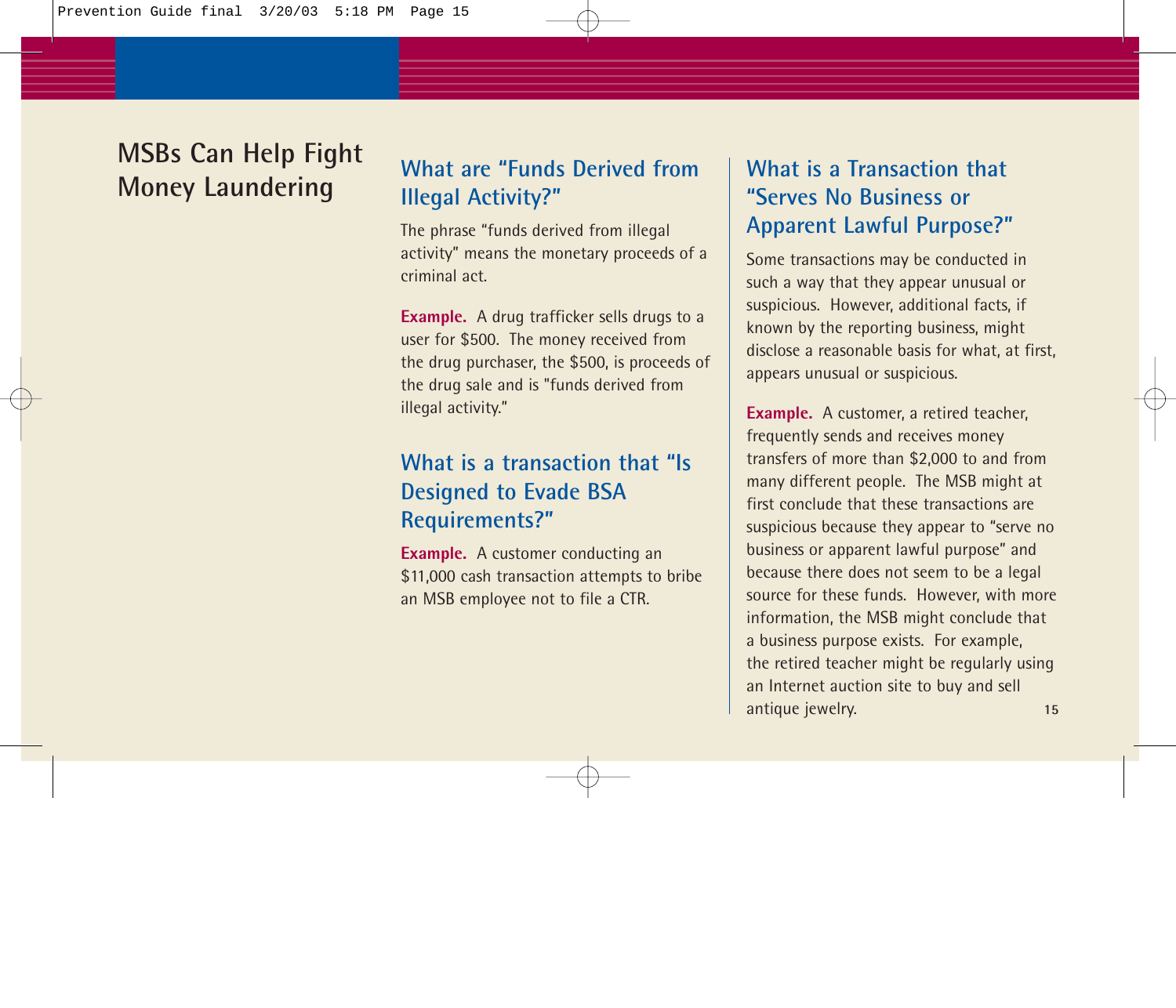## **What is a transaction that "Involves Use of the MSB to Facilitate Criminal Activity?"**

**Example.** An MSB suspects that a customer is sending a money transfer in order to fund a terrorist organization.

It is important to note that size alone, such as a large cash transaction or money transfer, should not be a determining factor in the decision to file a SAR. Factors that should contribute to that decision, however, include the following: the size, frequency and nature of the transactions; the MSB's experience with the customer and other individuals or entities associated with the transaction (if any); and the norm for such transactions within the MSB's line of business and geographic area.

### **Red Flags**

When a single factor signals that a

transaction is unusual and possibly "suspicious," it is called a "red flag."

#### **Examples of Some Common Red Flags:**

#### **Customer ID or Information**

- Customer uses false ID.
- Two/more customers use similar IDs.
- Customer alters transaction upon learning that he/she must show ID.
- Customer alters spelling or order of his/her full name.

#### **Transactions Below Reporting or Recordkeeping Thresholds**

Customer conducts transactions just below relevant thresholds:

- Currency exchanges just under \$1,000.
- Cash sales of money orders or traveler's checks of just under \$3,000.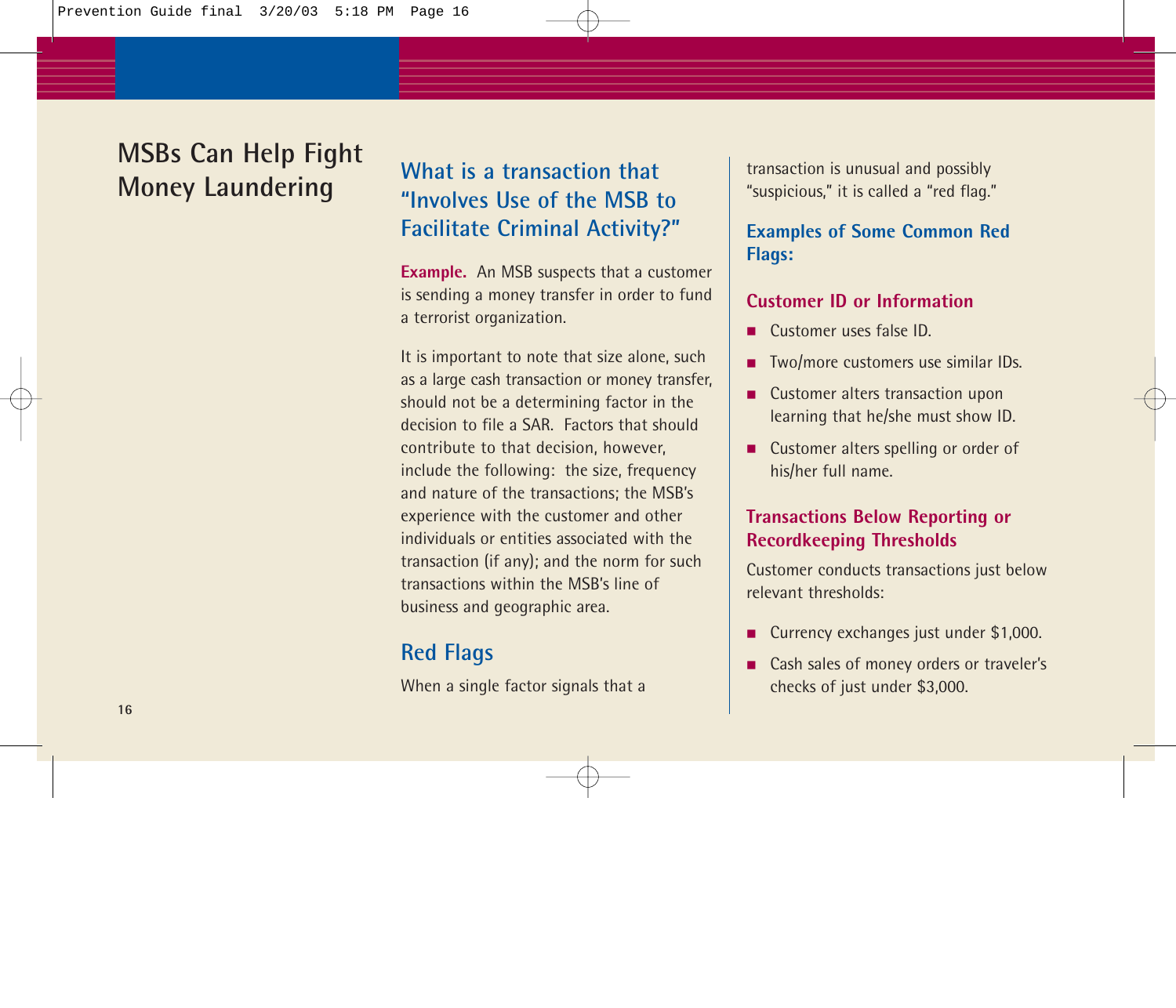#### **Multiple Persons or Locations**

- Two or more customers working together to break one transaction into two or more transactions in order to evade the BSA reporting or recordkeeping requirement.
- Customer uses two or more locations or cashiers in the same day in order to break one transaction into smaller transactions and evade the BSA reporting or recordkeeping requirement.

#### **Overt Illegal Customer Conduct**

- Customer offers bribes or tips.
- Customer admits to criminal conduct.

An MSB that correctly verifies and documents a customer's identity is more likely to recognize suspicious activity that should be reported.

## **What Should MSBs Look For?**

Money laundering schemes can vary widely. Federal action to curtail money laundering activities once focused heavily on identification and documentation of large currency transactions. More recently, anti-money laundering efforts have focused on the use of money transfers, both through bank and non-bank money transfer systems, and other means of moving funds. Today, as money launderers become more sophisticated, all types of financial transactions are facing greater scrutiny.

The following situations may indicate money laundering or other illegal activity. These lists are not comprehensive, but they may help MSBs recognize ways launderers and other criminals may try to use them to launder money.

### **Attempts to Evade BSA Reporting or Recordkeeping Requirements**

Customers may try to keep their transactions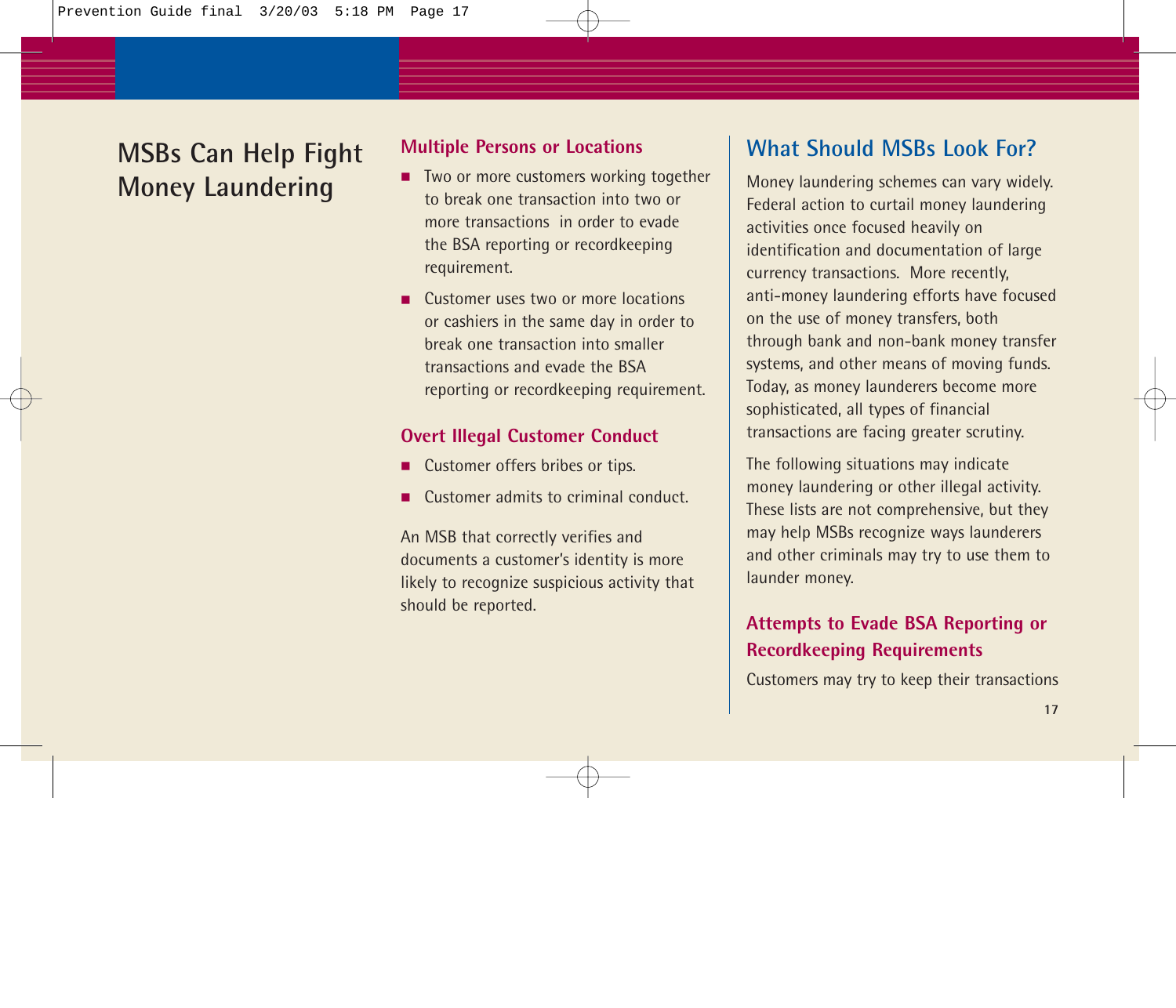## **What Should MSBs Look For? (Cont.)**

just below the reporting or recordkeeping thresholds, such as:

- A customer or group of customers who attempt to hide the size of a large cash transaction by breaking it into multiple, smaller transactions by, for example, conducting the smaller transactions—
	- At different times on the same day.
	- With different MSB cashiers on the same day or different days.
	- At different branches of the same MSB on the same or different days.
- A customer or group of customers who conduct several similar transactions over several days, staying just under reporting or recordkeeping limits each time. For example, the customer may:
- Purchase money orders with cash just under \$3,000 over several days.
- Purchase traveler's checks with cash just under \$3,000 over several days.
- Initiate multiple money transfers to the same receiver, each transfer in an amount under \$3,000, over several days.
- A customer who is reluctant to provide information needed for a reporting or recordkeeping requirement, whether required by law or by company policy.
- A customer who is reluctant to proceed with a transaction after being informed that a report must be filed or a record made.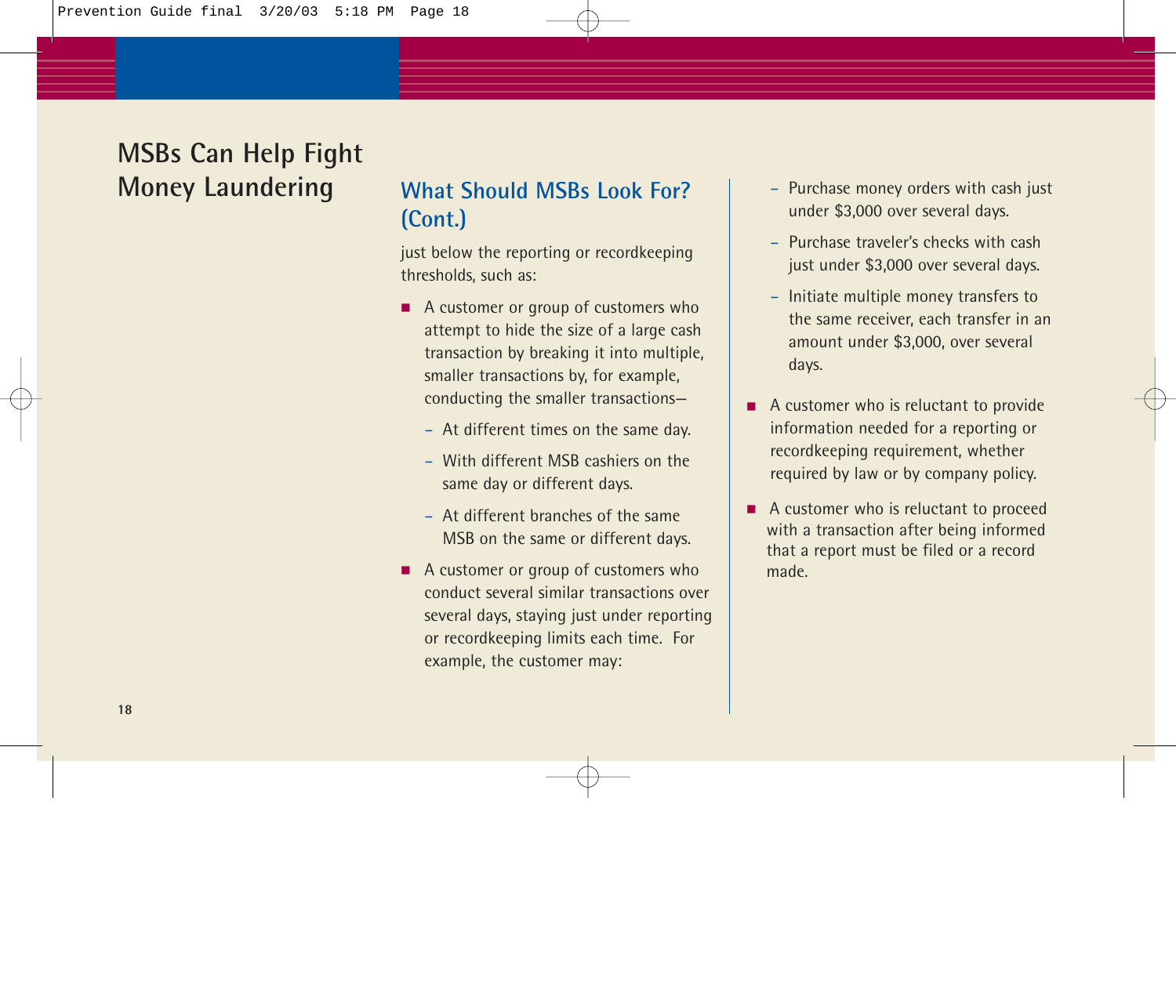- A customer who breaks down a single large transaction into smaller transactions after being informed that a report must be filed or a record made.
- A customer who presents different identification each time a transaction is conducted.
- A customer who spells his/her name differently or uses a different name each time he/she initiates or receives a money transfer or purchases traveler's checks.
- Any individual or group that bribes or attempts to bribe an MSB employee not to file any required reporting forms or not to create a record entry required by law or company policy.
- Any individual or group that forces or attempts to force an MSB employee not to file any required reporting forms or create a record required by law or company policy.
- A customer who receives payment of multiple money transfers that appear to have been purchased in a "structured" manner – organized in a way to evade reporting and recordkeeping requirements.
	- By the same send customer, each transfer in an amount just under \$3,000 (or other relevant threshold).
	- By multiple send customers initiated at one MSB location within minutes of each other, each transfer in an amount just under \$3,000 (or other relevant threshold).
- A customer cashing multiple instruments (money orders, traveler's checks, cashiers' checks, foreign drafts) that appear to have been purchased in a structured manner (e.g. each in an amount below \$3,000).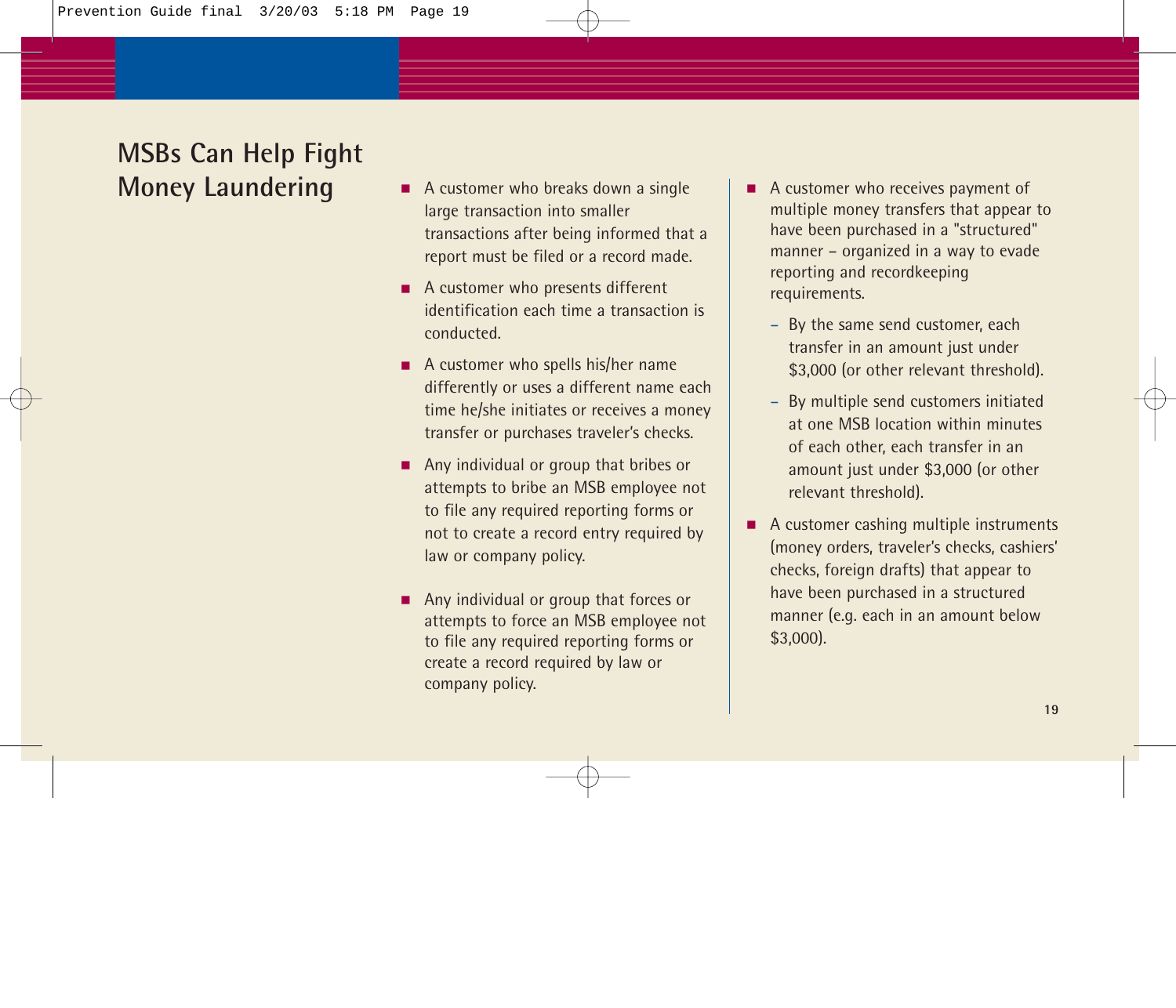## **What Should MSBs Look For? (Cont.)**

#### **Customers Who Provide Insufficient and/or Suspicious Information**

Individual and business customers may try to evade providing required identification, such as:

- An individual customer who is unwilling or unable to provide identification or information.
- An individual customer who provides different identification or information each time he or she conducts a transaction.
	- Different name or different spelling of name.
	- Different address or different spelling or numeration in address.
	- Different identification types.
- An individual customer without a localaddress, who appears to reside locally because he or she is a repeat customer.
- A legitimate ID that appears to have been altered.
- An identification document in which the description of the individual does not match the customer's appearance (e.g. different age, height, eye color, sex).
- An expired identification document.
- An individual customer who presents any unusual or suspicious identification document or information.
- A business customer that is reluctant to provide complete information regarding: the type of business, the purpose of the transaction, or any other information requested by the MSB.
- A prospective business customer that refuses to provide information to qualify for a business discount (or other preferred customer program offered by the MSB).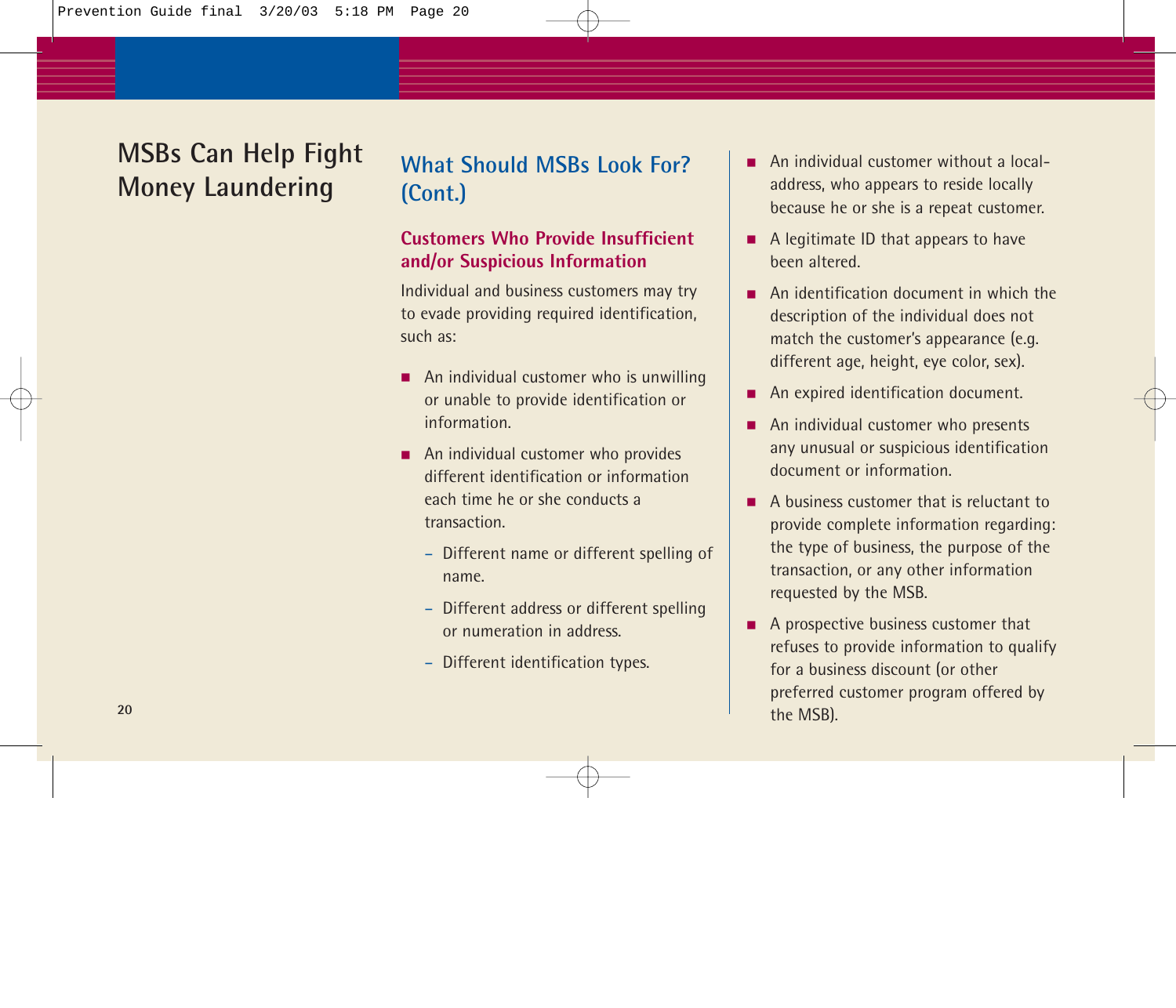#### **Activity Not Consistent With the Customer's Business or Occupation**

Look for examples of inconsistent customer activity, such as:

- An individual customer conducts MSB transactions in large amounts inconsistent with the income generated by the individual's stated occupation.
- A business customer engages in transactions that frequently use large bills when the nature of the customer's business activity does not justify such use.
- An individual or business customer cashes large numbers of third party checks.
- A customer makes cash purchases of money orders, traveler's checks, or other instruments inconsistent with the customer's business or occupation.
- A business customer uses a means of payment inconsistent with general business practices (e.g., pays for MSB services with traveler's checks, money orders, or third party checks).
- A business customer sends or receives money transfers to/from persons in other countries without an apparent business reason or gives a reason inconsistent with the customer's business.
- A business customer sends or receives money transfers to or from persons in other countries when the nature of the business would not normally involve international transfers.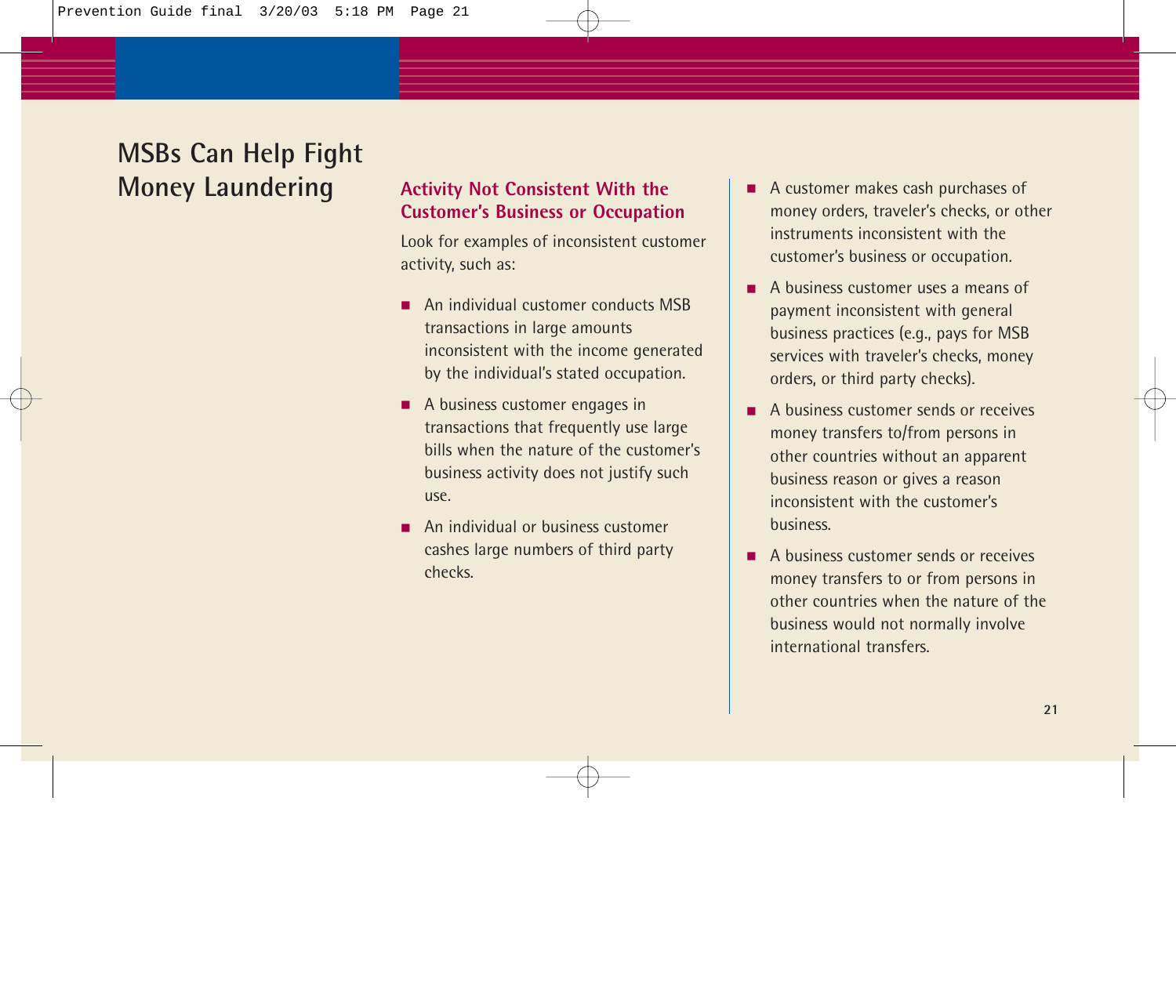## **What Should MSBs Look For? (Cont.)**

#### **Unusual Characteristics or Activities**

Notice any unusual characteristics, such as:

- An individual customer purchases products/services on a regular basis but seems neither to reside nor work in the MSB's service area.
- A customer pays for MSB products/ services using musty bills that have an unusual or chemical-like odor.
- A customer pays for MSB products/ services using money orders or traveler's checks without relevant entries on the face of the instrument. (e.g., for money orders *— no payee, and for traveler's checks — no signature or countersignature).*
- A customer pays for MSB products/ services using money orders or traveler's checks with unusual symbols, stamps or written annotations (such as initials) that appear either on the face or on the back of the instruments.
- A customer purchases money transfers, money orders, traveler's checks, etc., with large amounts of cash when the MSB does not require payment in cash.
- An individual or business customer asks to purchase traveler's checks or money orders in large bulk orders.
- A customer purchases a number of money transfers, money orders, or traveler's checks for large amounts or just under a specified threshold without apparent reason.
- A customer starts frequently exchanging small bills for large bills, or vice versa, when the customer does not normally use cash as a means of payment.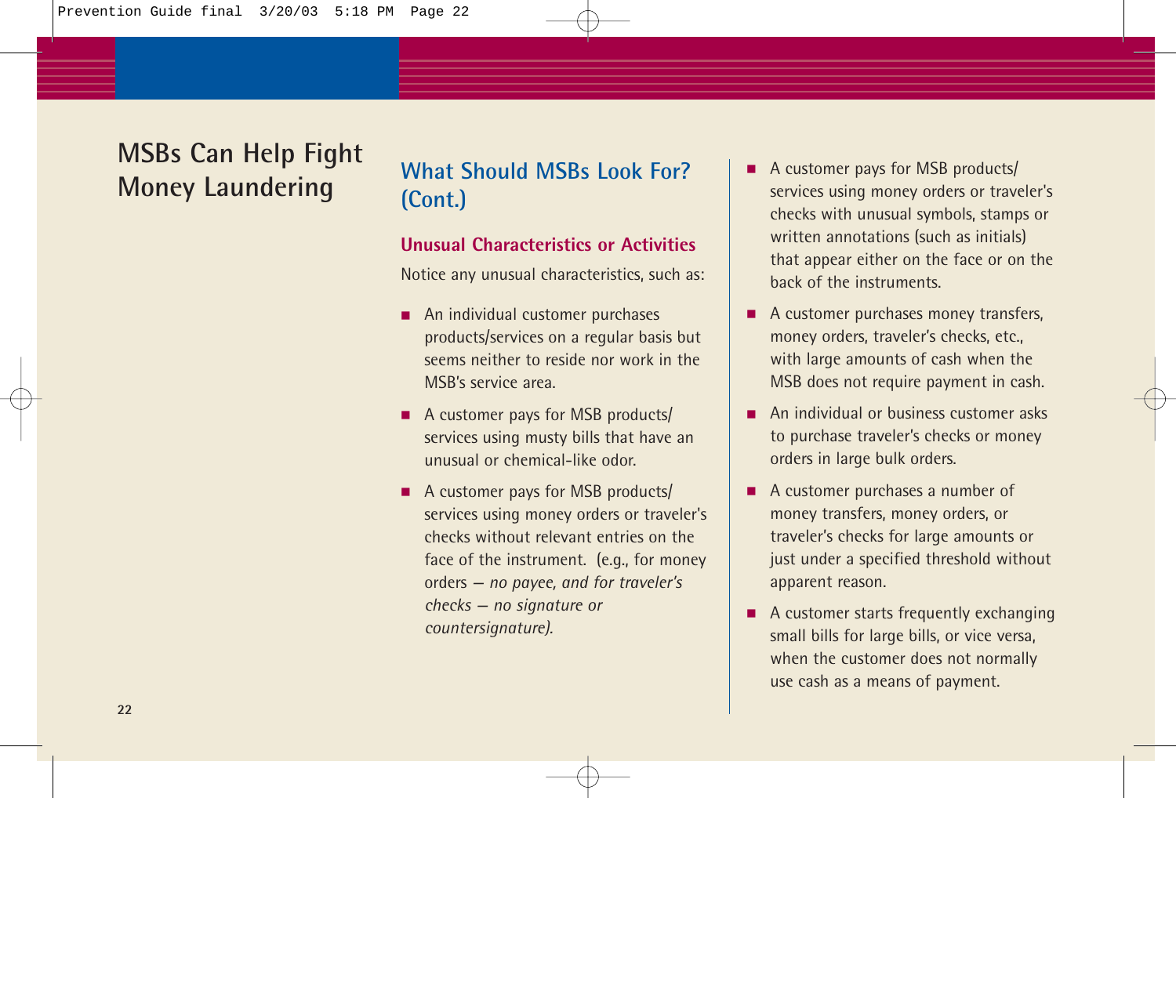- A customer sends and receives money transfers in equal amounts at or about the same time.
- A customer receives a number of small money transfers and the same day, or within several days, initiates one or more send money transfers to a person in another city or country in about the same amount.
- A customer sends or receives frequent or large volumes of money transfers to or from persons located in foreign countries, especially countries listed as non-cooperative jurisdictions.
- A customer receives money transfers and immediately purchases monetary instruments prepared for payment to a third party.

#### **Changes in Transactions or Patterns of Transactions**

Be alert for changes in activity, such as:

- Major changes in customer behavior, for example:
	- An individual money order customer begins to make weekly purchases of money orders in the same amounts (when previously he or she only purchased money orders on pay day for rent, utilities, etc.).
	- An individual customer begins to bring in large amounts of cash (when previously he or she cashed his or her paycheck to purchase instruments or transfers).
- Sudden and inconsistent changes in money transfer send or receive transactions.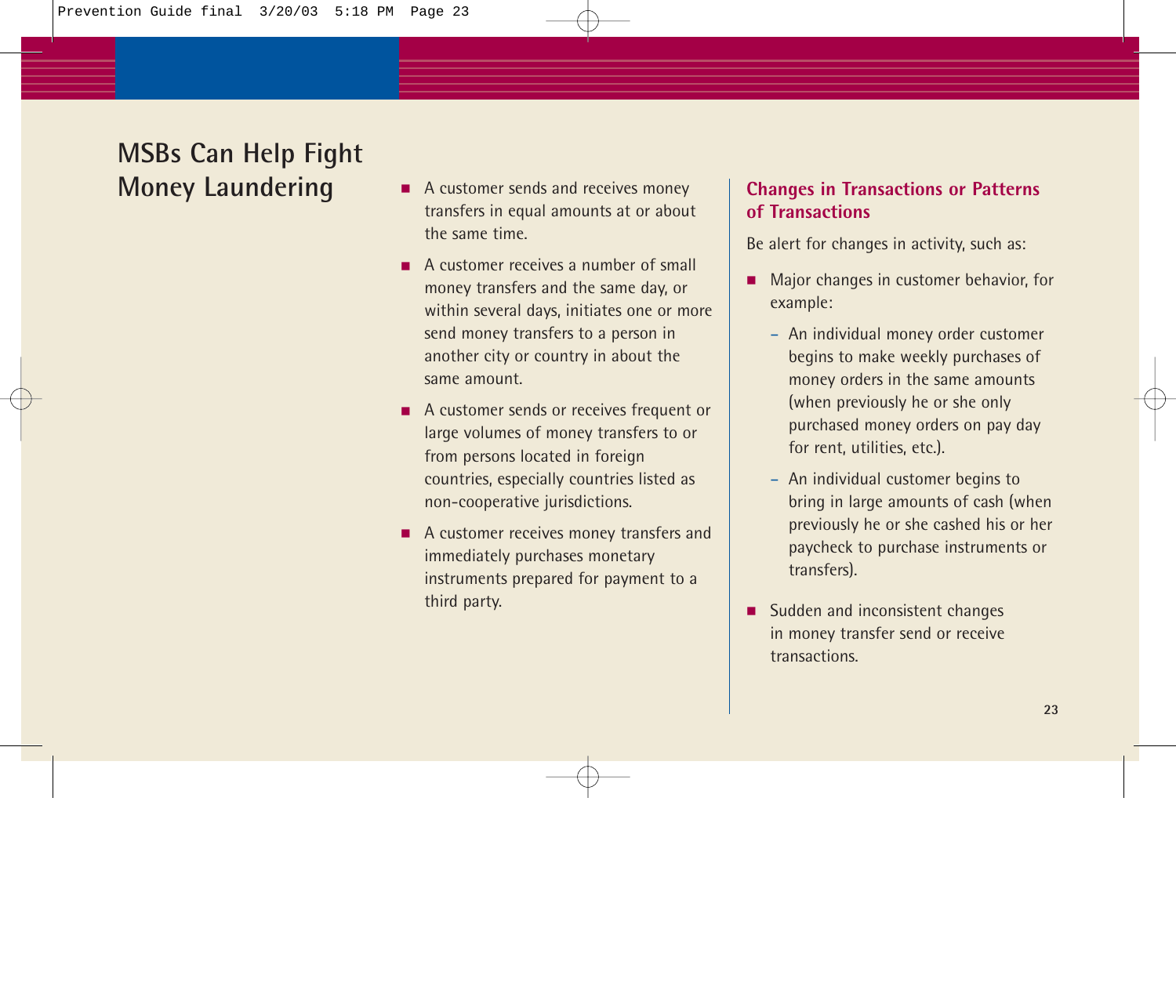## **What Should MSBs Look For? (Cont.)**

■ Rapid increase in size and frequency of cash used by a particular customer.

#### **Employees**

Watch out for employee behavior, such as:

- An MSB employee whose lifestyle cannot be supported by his/her salary, which may indicate receipt of tips or bribes.
- An employee who is reluctant to take a vacation, which may indicate he/she has agreed, or is being forced, to provide services to one or more customers in violation of law or company policy.
- An employee who is associated with unusually large numbers of transactions or transactions in unusually large amounts, which may indicate he/she has agreed, or is being forced, to provide

services to one or more customers in violation of law or company policy.

Situations like those described in this section often will be found, upon further examination, to be completely legitimate. By the same token, other situations not mentioned here might be suspicious if they are inconsistent with the normal activity of a particular customer or employee. As an MSB or MSB employee, you must make a reasonable judgement.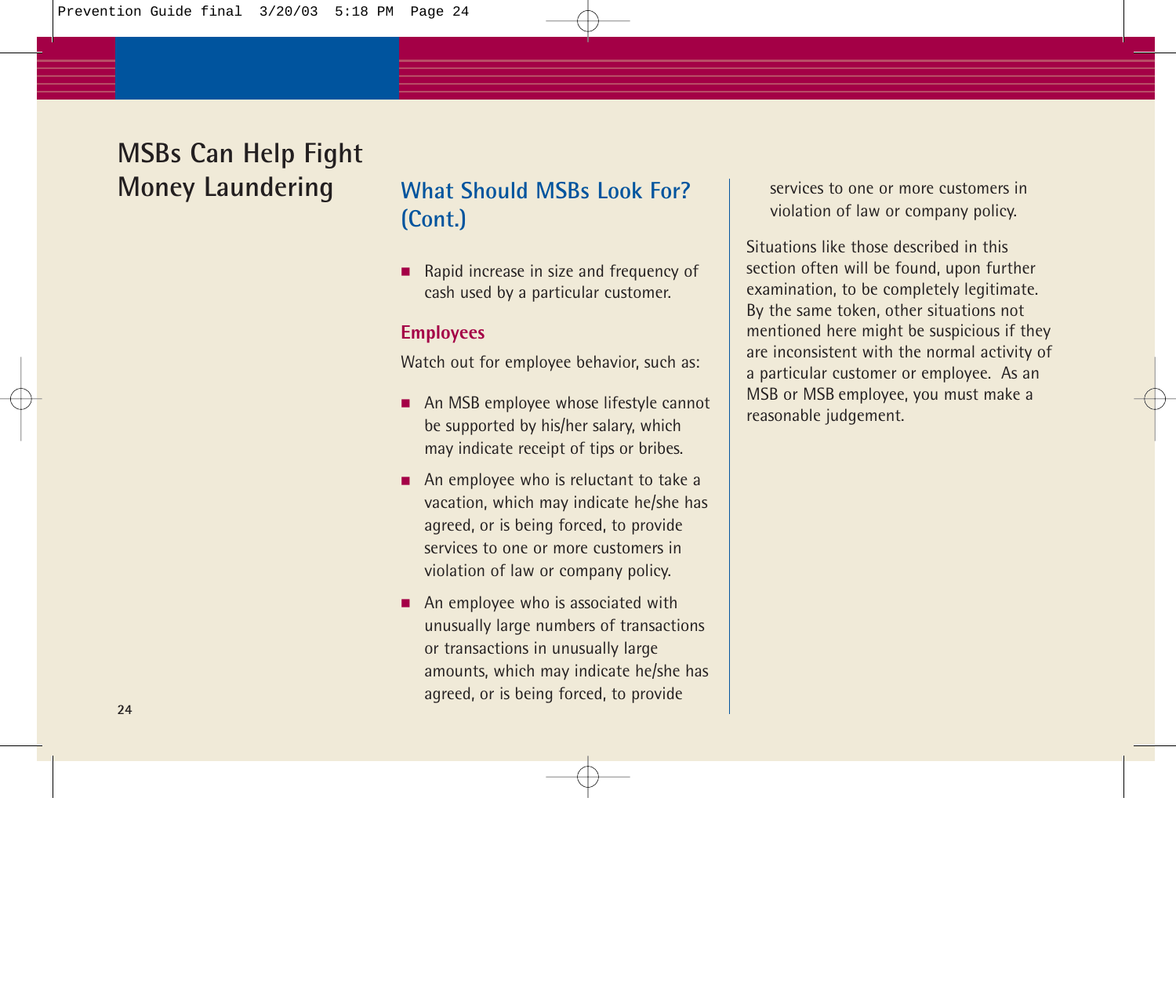## **MSBs Can Help In Other Ways**

MSBs must comply with other BSA reporting and recordkeeping regulations. The following outlines certain of these requirements.

## **File Currency Transaction Reports (CTRs)**

An MSB must file a report of each currency transaction involving cash-in or cash-out of more than \$10,000 conducted by, through, or to the MSB on any one day by or on behalf of the same person.<sup>2</sup>

Therefore, a CTR is required when a transaction meets all of the following conditions:

- In currency,
- Greater than \$10,000 in either cash-in or cash-out,
- By, or on behalf of, the same person, and
- Occurs on one business day. 2 See 31CFR103.22 **25**

#### **Aggregation**

Multiple transactions conducted by or on behalf of the same person on the same day are considered to be one transaction for CTR purposes. In other words, the MSB must file a CTR if it knows the customer's aggregate cash-in or cash-out transactions total more than \$10,000 in one day.

#### **Cash-in and Cash-out**

Cash-in transactions must be added together with cash-in transactions and cash-out transactions must be added together with cash-out transactions to determine whether the CTR threshold (greater than \$10,000) has been met in any one business day.

#### **CTR Filing**

The CTR is IRS Form 4789, Currency Transaction Report, and is available on www.msb.gov or by calling the IRS Forms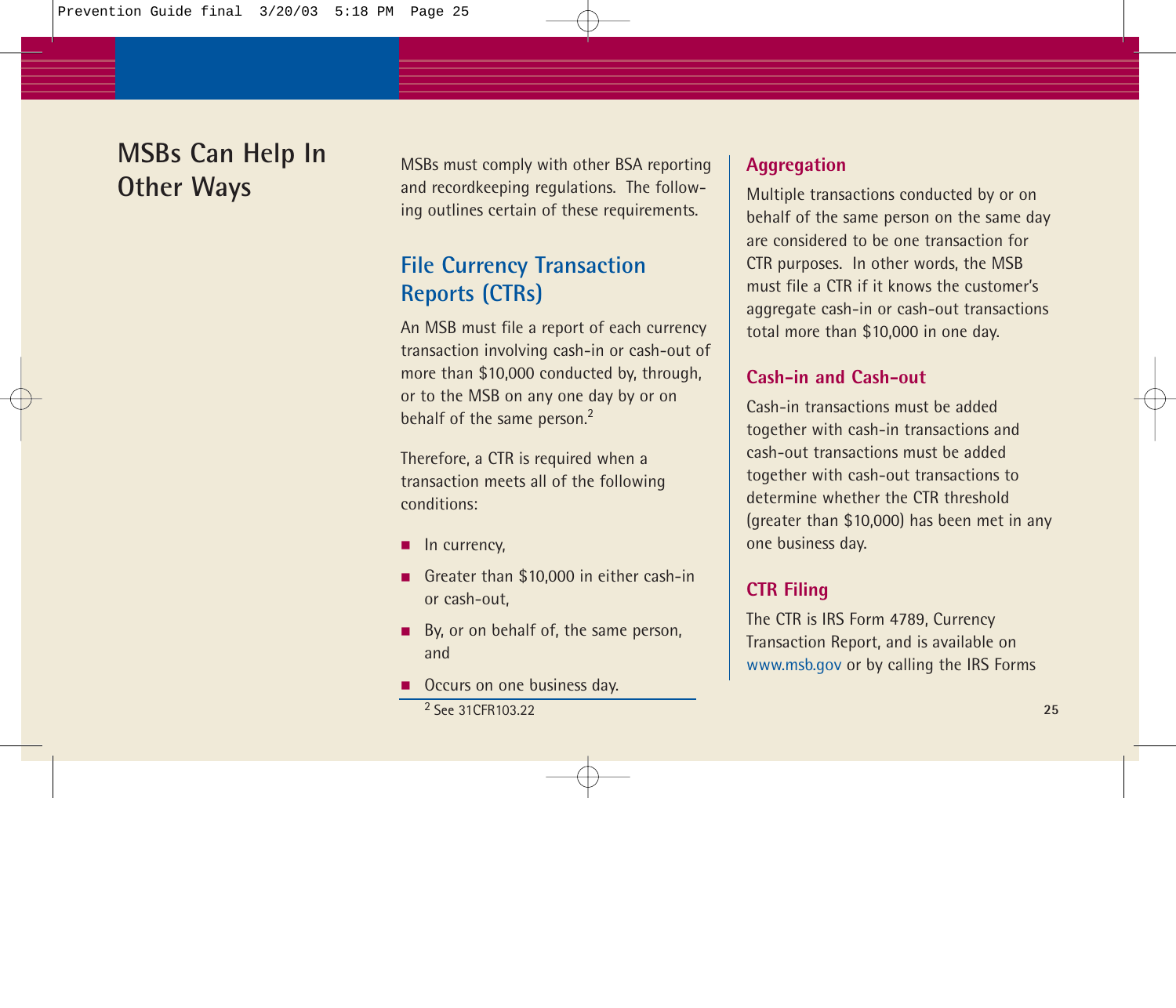## **MSBs Can Help In Other Ways**

## **File Currency Transaction Reports (CTRs) (Cont.)**

Distribution Center at 1-800-829-3676. The form must be filed within 15 days from the date of the transaction(s).

The CTR requirement requires an MSB to:

- Verify and record customer ID,
- Obtain transaction information,
- Complete and file the CTR,
- Retain a copy of the CTR for five years from the date of filing the report.

### **Keep Records**

**Monetary Instrument "Log" for Cash Purchases of Money Orders, Travelers Checks, Other Instruments**

An MSB that sells money orders, traveler's

checks , or other instruments for cash must verify the identity of the customer and create and maintain a record of each purchase when the purchase involves cash between  $$3.000$  and  $$10.000$ , inclusive.<sup>3</sup> Thus, a record is required when:

- Cash-in of \$3,000-\$10,000, inclusive, and
- Cash-in is for the purchase of money orders, traveler's checks, or other monetary instruments.

#### **The Monetary Instrument "Log" requirement requires an MSB to:**

- Verify and record customer ID,
- Record transaction information (for each money order, traveler's check, or other instrument purchased: amount, serial number, and date sold),
- Retain the record for five years from the date of the transaction.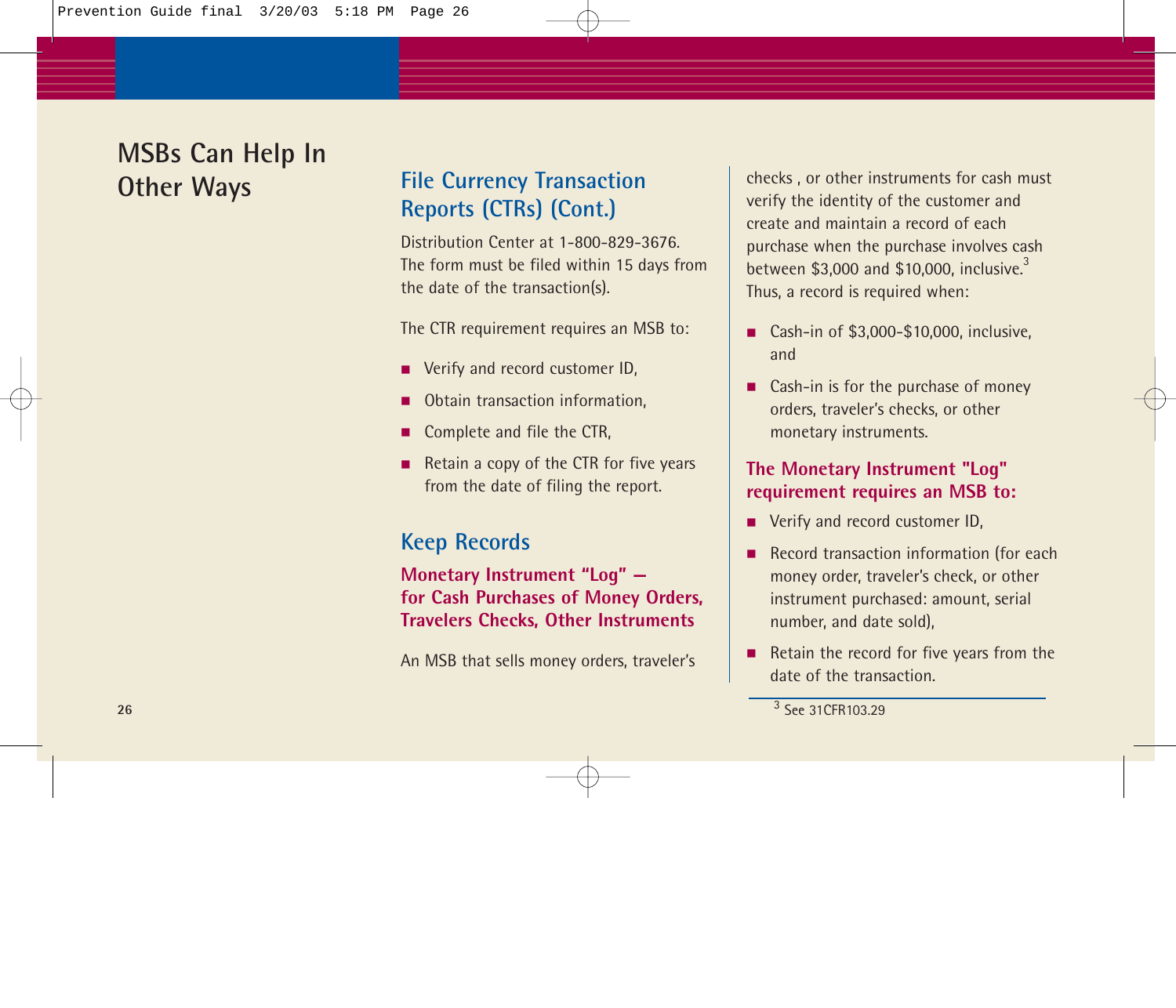## **MSBs Can Help In Other Ways**

### **Funds Transfer Rules For Senders of Money Transfers**

An MSB that accepts an instruction to send a money transfer of \$3,000 or more must verify the identity of the send customer and create and maintain a record of the money transfer, regardless of the method of payment.<sup>4</sup>

In addition, certain information must "travel," that is, the MSB must send on certain information, to the next MSB or financial institution processing the transfer.

#### **For Receivers of Money Transfers**

An MSB that accepts an instruction to pay a money transfer of \$3,000 or more must verify the identity of the receiving customer and create and maintain a record of the money transfer, regardless of the method of payment.

#### **The requirement to record funds transfers requires a money transmitter to:**

- Verify customer ID,
- Record customer information.
- Record transaction information.
- Send information to receiving MSB.
- Retain the record for five years from the date of the transaction.

#### **Currency Exchange Record**

Each currency exchanger must create and maintain a record of each exchange of currency in excess of  $$1,000.<sup>5</sup>$  The currency exchange may be either domestic or foreign currency, or it may be both. Thus, a currency exchange record is required when:

- Currency-in greater than \$1,000, or
- Currency-out greater than \$1,000.

<sup>5</sup> See CFR103.37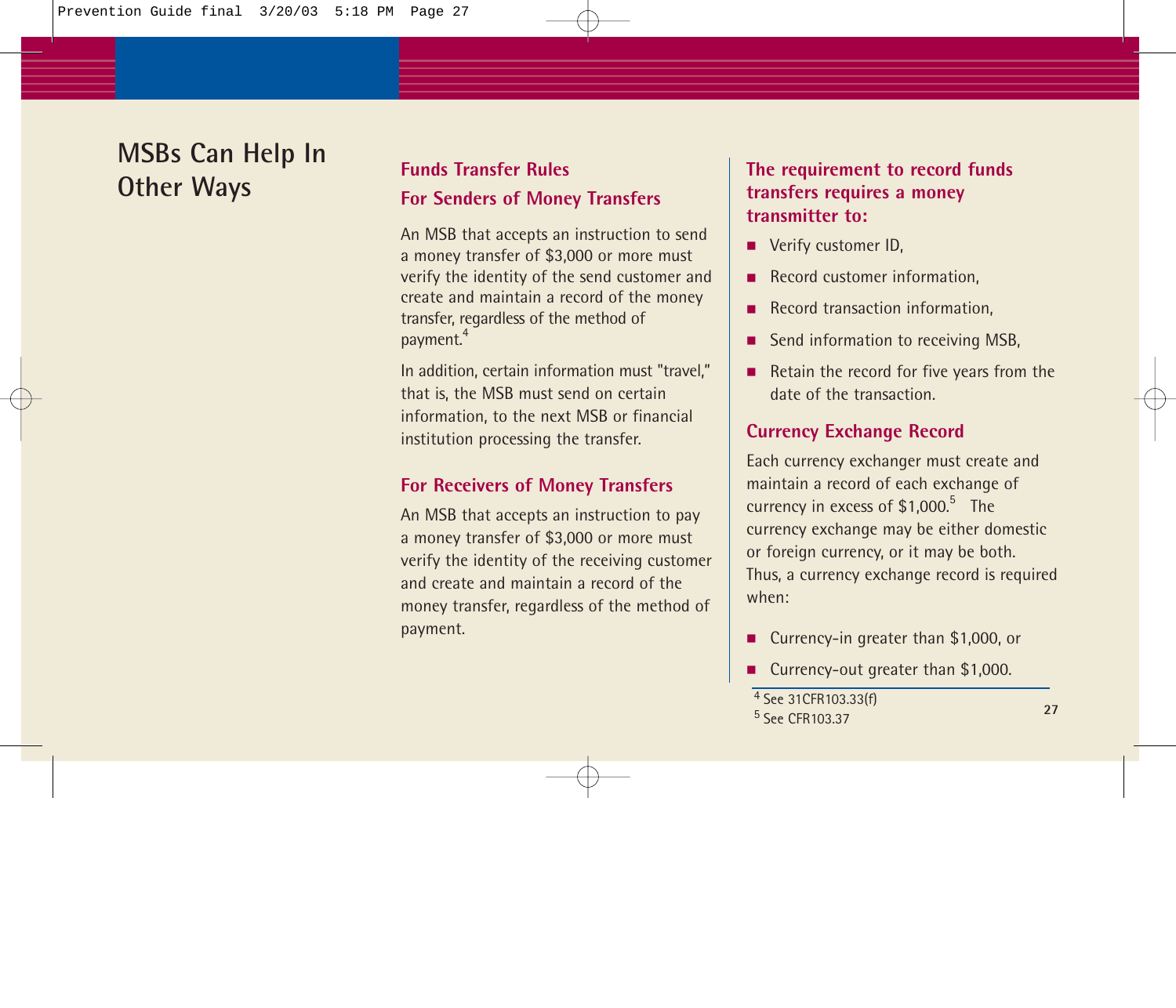## **MSBs Can Help In Other Ways**

### **Keep Records (Cont.)**

**Example.** A customer wishes to exchange \$3,000 in Canadian dollars for its equivalent in U.S. dollars, or a customer wishes to exchange \$1,500 in \$20 bills for \$1,500 in \$100 bills.

In each case, the transaction must be recorded.

**The requirement to record currency exchanges includes the following — the currency exchanger must:**

- Record customer ID and information,
- Record transaction information,
- Retain the record for five years from the date of the transaction.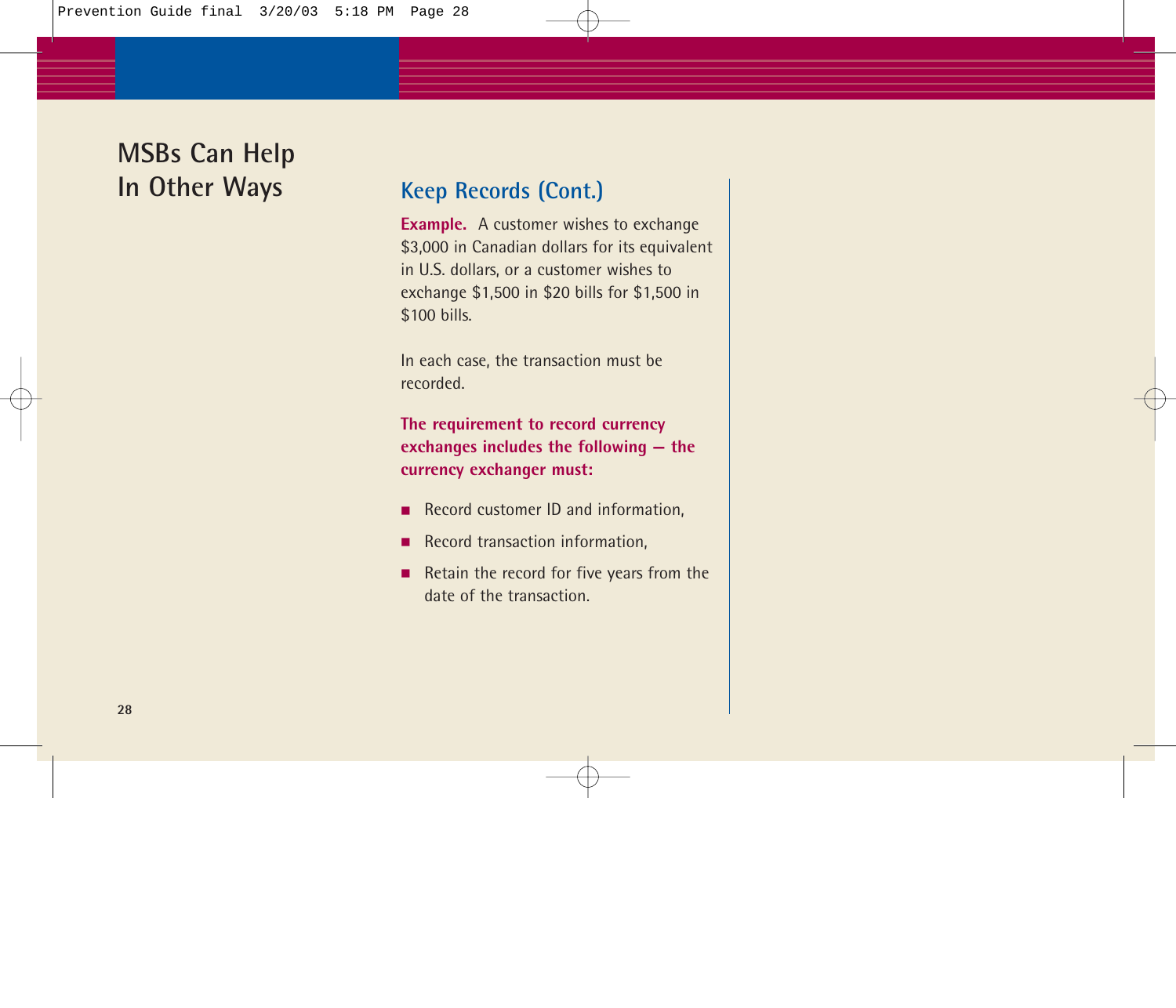## **Reports That Can Help MSBs Identify Suspicious Transactions**

The following list of reports can be used to look for possible money laundering activity in MSBs.

### **Cash-In and Cash-Out of Large Transaction Reports**

Many MSBs prepare, or have systems that generate, reports of cash-in and cash-out. Often these reports include transactions that exceed a certain threshold. Many money transmitters, for example, have established identification requirements at levels below the \$3,000 threshold. Such reports can help identify customers who may be structuring transactions to evade BSA reporting and recordkeeping requirements or who are engaging in other unusual activity.

### **Kiting Reports**

Issuers of traveler's checks and money orders and money transfer companies often prepare, or have systems that generate, reports that identify transactions that may involve kiting. Kiting is depositing and drawing checks between accounts at two or more banks and thereby taking advantage of the float — that is, the time it takes the bank of deposit to collect from the paying bank. Reports that indicate kiting may also disclose other unusual patterns of activity possibly associated with money laundering.

### **Money Transfer Reports**

Money transfer companies prepare, or have systems that generate, daily transaction reports and other reports that identify different groupings of transfer activity processed through their systems (e.g., corridor reports showing all transfers from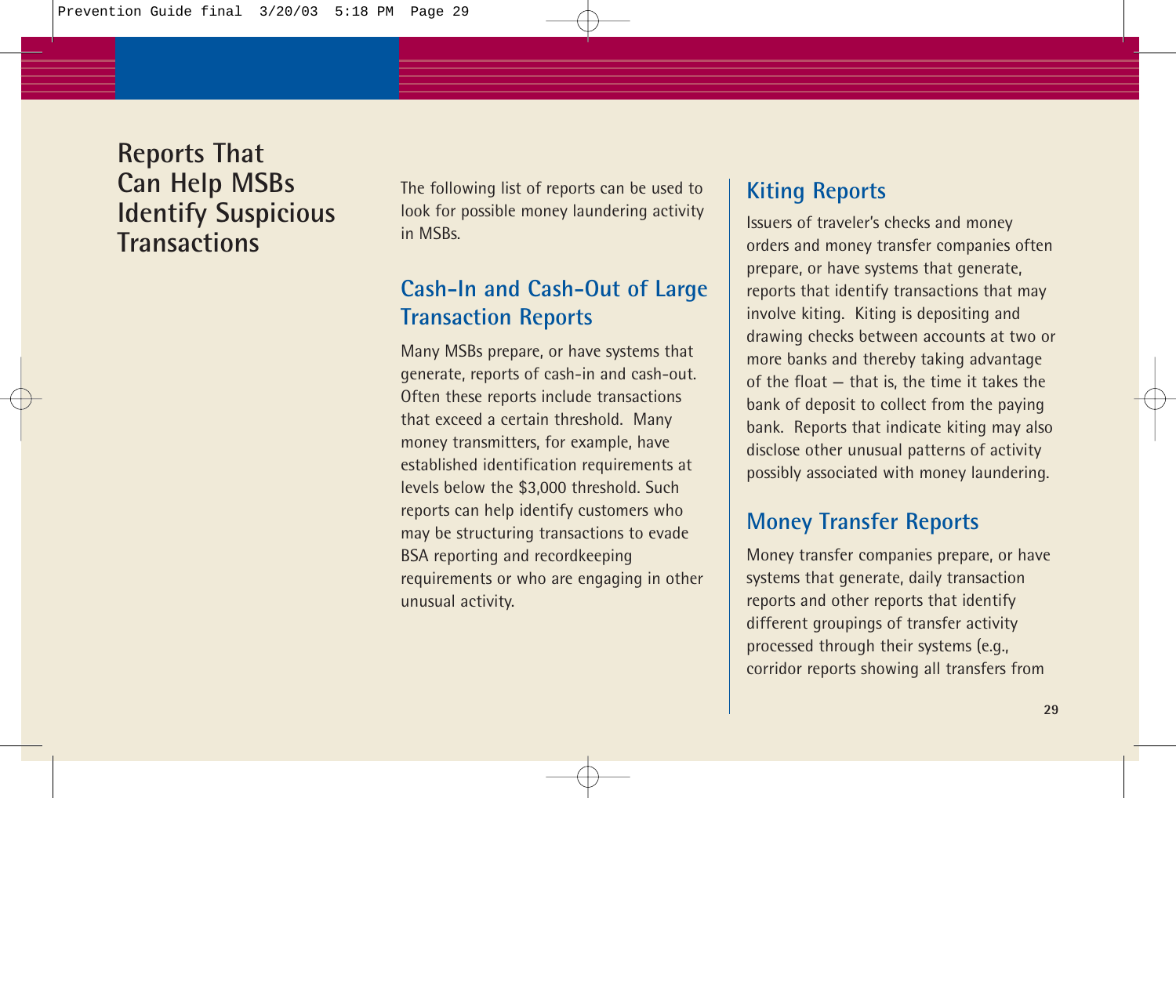**Reports That Can Help MSBs Identify Suspicious Transactions**

### **Money Transfer Reports (Cont.)**

country A to country B in a specific time period). These reports can help identify unusual patterns that may suggest possible money laundering.

Depending on the type of report and the frequency, these reports can help identify unusual customer behavior. Such reports also may help identify unusual behavior of businesses serving as agents of money transfer companies.

### **\$3,000 Instrument "Log"**

Reports of cash sales of instruments between \$3,000 - \$10,000, inclusive, required by BSA regulations, can help MSBs identify possible currency structuring patterns. Recorded information can, for example, help identify customers who may be structuring transactions to evade the BSA reporting and recordkeeping requirements.

### **Clearance Records/Receipts**

Issuers of money orders and traveler's checks prepare, or have systems that generate, daily records of items that have been presented for payment against the issuer's bank account. Many issuers have designed programs to identify unusual patterns of cleared instruments. Such reports can be extremely useful in the identification of items that may have been used for illicit purposes.

### **\$3,000 Funds Transfer Records**

These records, required by BSA regulations, can help money transmitters identify possible structuring patterns. Records of \$3,000 or more in money transfers regardless of the method of payment may help identify customers who could be structuring transactions to evade BSA reporting and recordkeeping requirements.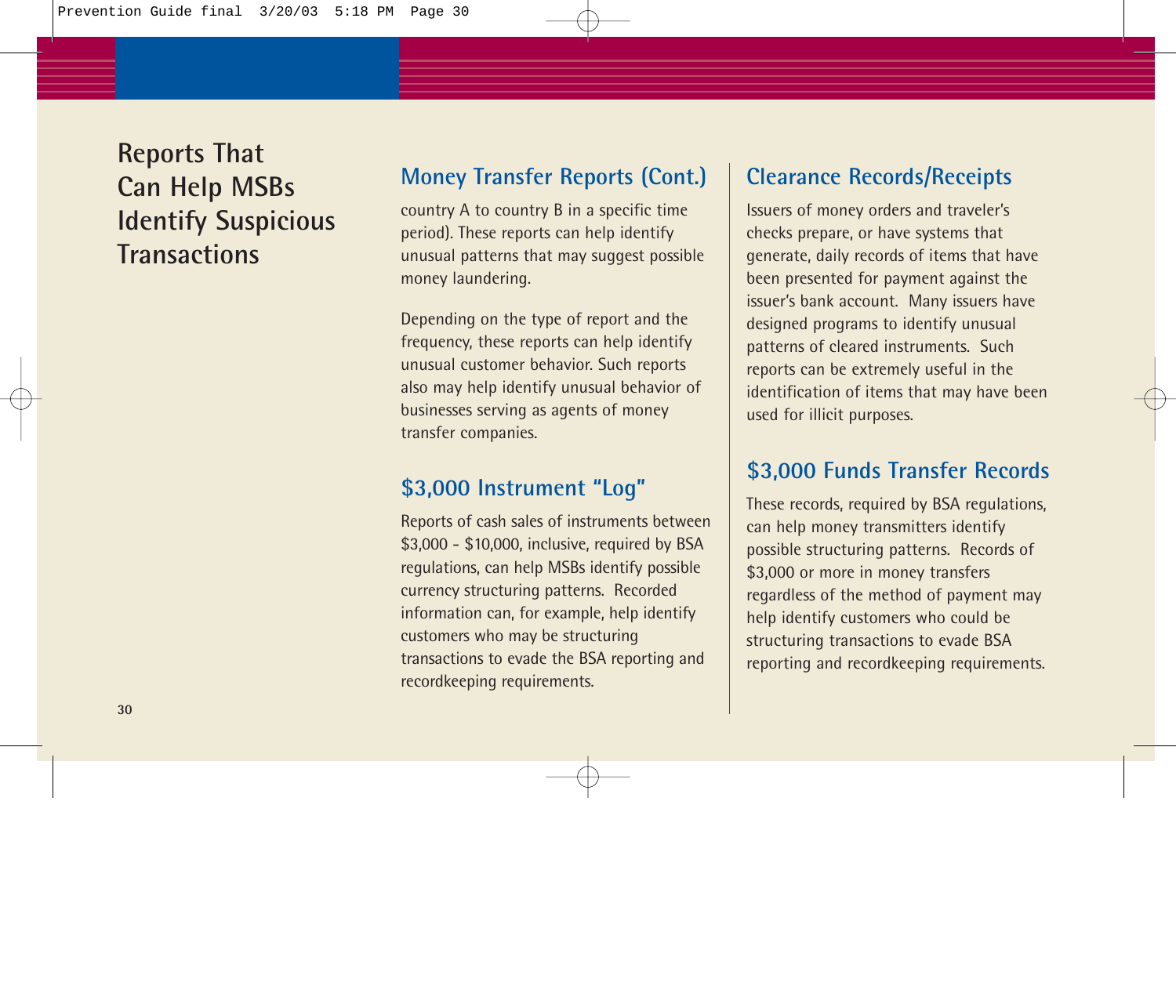**Reports That Can Help MSBs Identify Suspicious Transactions**

#### **Customer Activity Reports**

Some MSBs use customer reward programs to encourage repeat use by customers. Reports generated to monitor individual customer responses or general customer activity can be useful in identifying unusual transactions or patterns of transactions.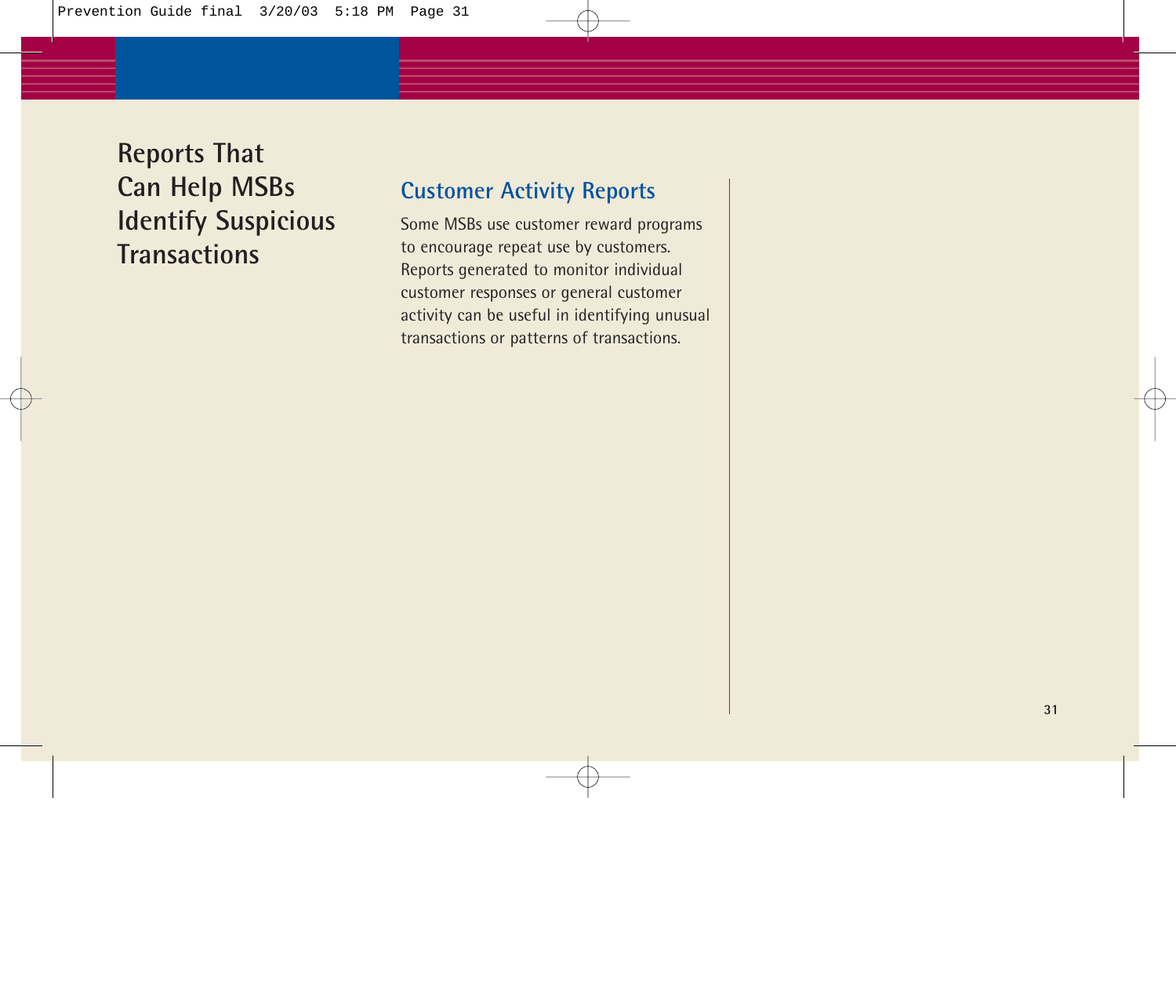The following descriptions are intended to help MSBs identify activities that criminals use to launder money. They are also intended to reinforce the need for strict customer identification programs. Finally, although these examples are of landmark investigations that primarily involve banks, they provide lessons to be learned by MSBs as well.

#### **Operation Polar Cap**

Two banks reported suspicious activities related to changes in operations by customers. Those two reports and an analysis of CTRs by the U.S. Customs Service helped bring together a national investigation.

At one bank, an employee noticed that a customer, a jewelry broker, was making large cash deposits (\$25 million over three months) that did not seem commensurate with his usual business. In addition to filing the CTRs required for cash transactions by this customer of more than \$10,000 in a business day, one bank also notified the IRS Criminal Investigation Division (IRS-CID).

At the other bank, an observant employee became suspicious when a customer, who ran a grocery store and check cashing service, stopped taking cash back for the checks he deposited in the bank. This change led the banker to notify law enforcement authorities.

Together, these two suspicious banks helped uncover and disrupt an operation that had laundered about \$1.2 billion over two years. More than 127 people were arrested, a foreign bank was indicted, and one ton of cocaine was seized. Numerous convictions resulted.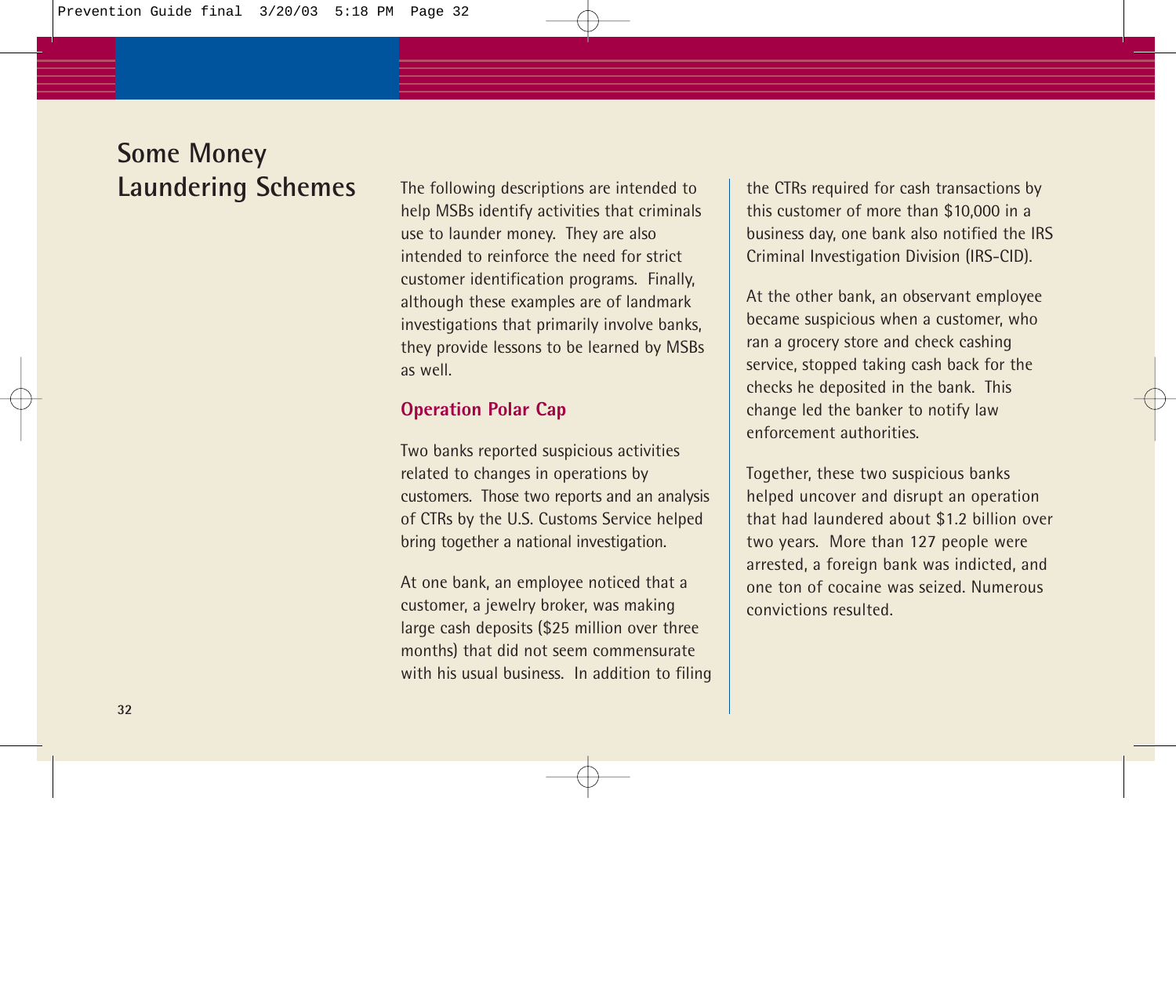#### **Operation C-Chase**

A Luxembourg-based bank, two of its subsidiaries, nine bank officials, and 75 other individuals in several countries were indicted for possible involvement in a worldwide money laundering scheme. Convictions were obtained in a significant number of cases. The operation relied on the launderers' associates picking up cash from drug activities in cities around the

United States and, either through funds transfers or by physically transporting the cash, depositing it into undercover accounts  $in a **U**$  s  $hank$ .

The associates signed blank checks drawn on the undercover accounts, and after a cash pickup occurred, the head of the laundering operation would enter the amount onto one of the blank checks and forward it to the owner of the funds or sell it on the currency black market.

As the operation expanded, the head of the operation developed several variants on that process. Some funds from the undercover accounts were wired to similar accounts in a Central American bank to further disguise their origin. Others were transferred through another U.S. bank to a foreign bank.

In both instances, the funds transferred to the foreign bank were placed in 90-day certificates of deposit and used as collateral on loans made by the Central American bank to its associates. The loan proceeds were then deposited in undercover accounts in the bank and forwarded through the chain as before.

At a later date, funds wired through two foreign banks were used to purchase certificates of deposit at a second foreign bank. The certificates were then used as collateral on loans made at a third foreign bank, the proceeds of which were wired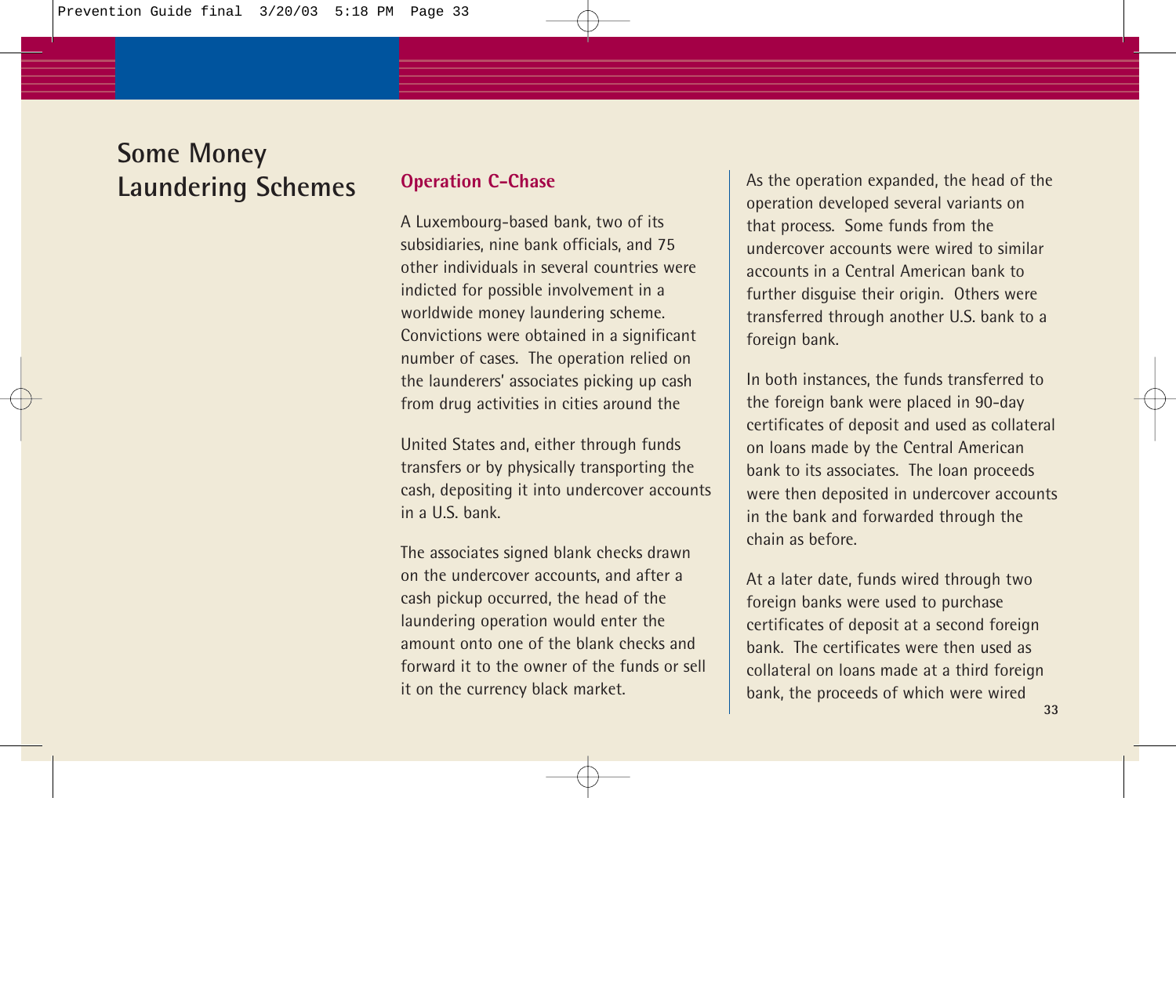#### **Operation C-Chase (Cont.)**

back to the undercover accounts at the U.S. banks, and transferred from there to the owner's account in South America. The organizers of this ring were careful to warn participants that transactions should be handled in varying combinations to avoid developing a pattern. They used many legitimate businesses, such as hotels and restaurants, to originate funds transfers to the undercover accounts. Together, the network was able to absorb about \$10 million per month in drug proceeds.

#### **Bank of Credit and Commerce International (BCCI)**

Established in the 1970s, the Bank of Credit and Commerce International emerged in the 1980s as one of the world's largest privately owned financial institutions, with operations in over 70 countries. During the

years of its operations, BCCI employees were found to have engaged in a number of illicit activities, including money laundering. BCCI was financially distressed in the 1970s because of troubled shipping loans, but through an intricate shell game, it shuttled assets and liabilities among its subsidiaries, giving the appearance of being a wellcapitalized financial institution.

Investigations resulted in the 1991 seizure of BCCI's operations by regulators in seven countries. BCCI points out a number of important issues for financial institutions: financial institutions should be careful about knowing other institutions with which they do business. They should carefully screen potential major owners or shareholders, pay attention to the quality and extent of supervision that foreign institutions receive in their home countries, and be aware that asset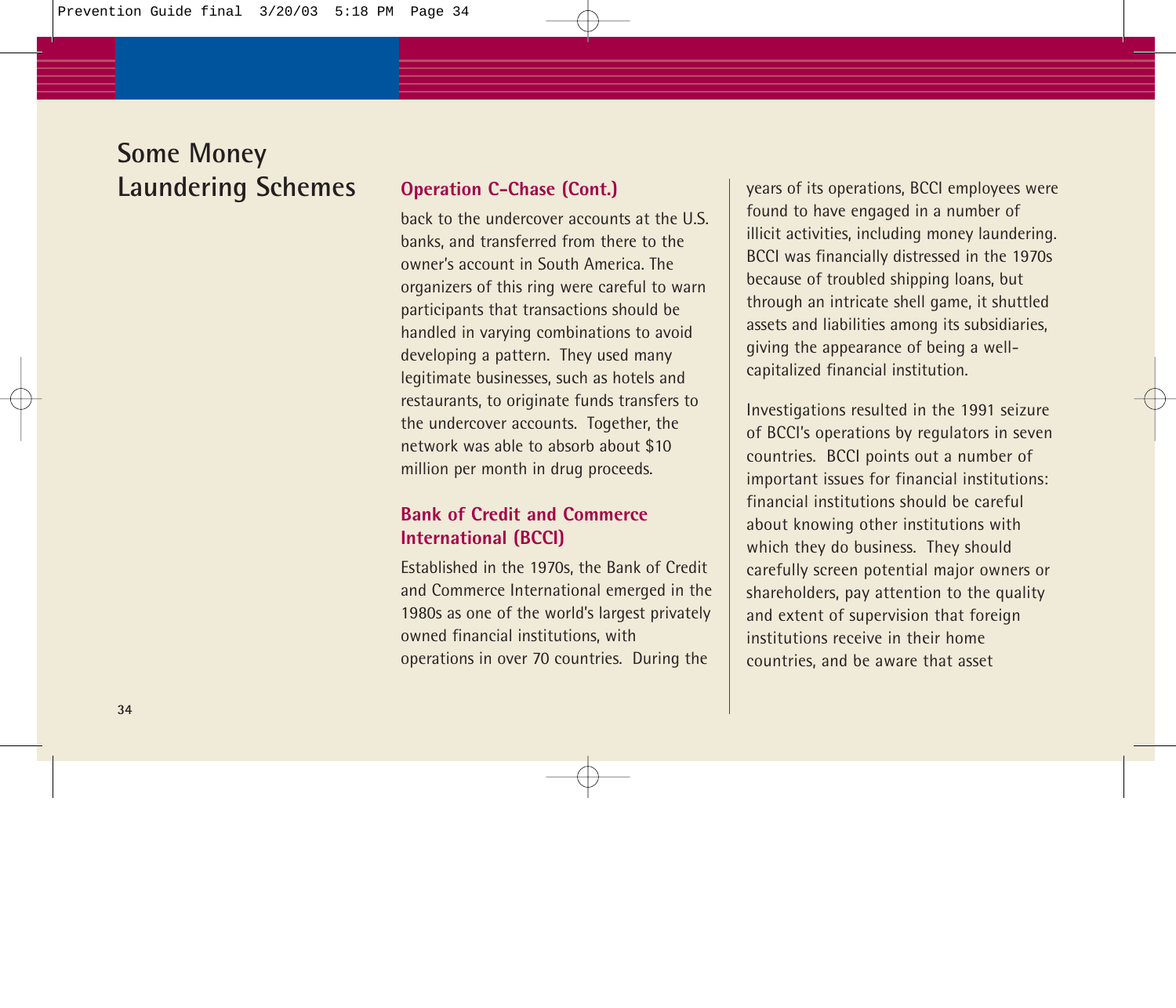forfeiture laws put institutions at risk of having assets, including bank accounts and outstanding instruments and money transfers, frozen or seized.

#### **Operation Green Ice**

Law enforcement agencies in eight nations cooperated in a sting operation which resulted in the arrest of 167 people and the seizure of \$54 million in cash and other assets. Operation Green Ice led to the arrest of several high-ranking financial officers of cocaine cartels, and ultimately their conviction. Accounts at banks around the world were frozen after receiving transfers and cash deposits of laundered funds. In the United States, bank accounts were frozen and seized in San Diego, Los Angeles, Chicago, Houston, Miami and New York.

The U.S. banks that received the cash deposits in this case cooperated with agents of the Drug Enforcement Agency and continued to file detailed CTRs, which provided further evidence. Intermediary banks had less access to information and were more at risk of unwittingly being used as part of the money laundering chain.

This case points out the need for institutions to be aware of such risks and to protect themselves by noting frequent transfers of substantial sums sent to persons or accounts in drug source countries.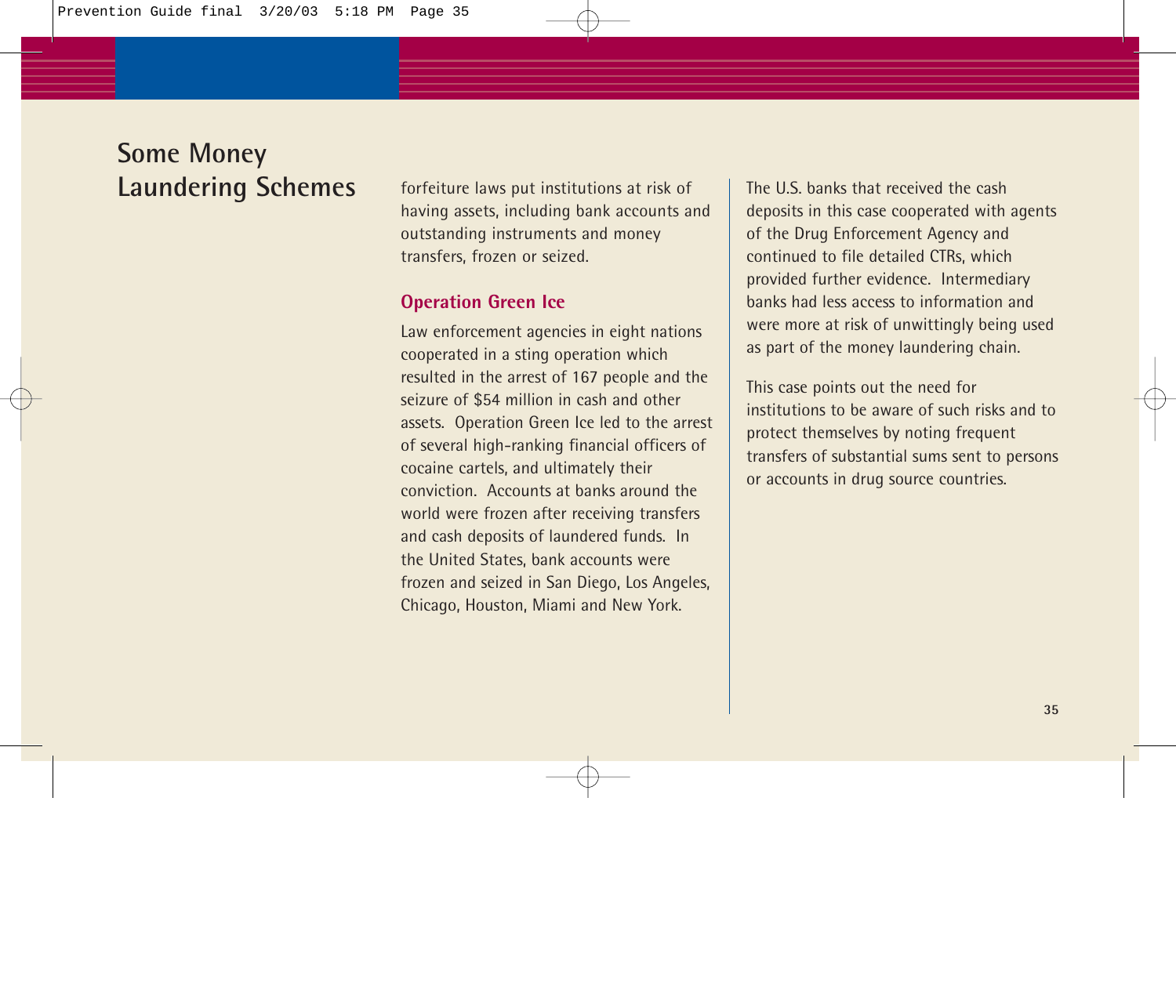Over the years, Congress has passed many laws to combat money laundering. Perhaps the most significant of these are the Bank Secrecy Act of 1970, the Money Laundering Control Act of 1986, the Anti-Drug Abuse Act of 1988, the Annunzio–Wylie Act of 1992, the Money Laundering Suppression Act of 1994, the Money Laundering and Financial Crimes Strategy Act of 1998 and the USA PATRIOT Act of 2001.

The **Bank Secrecy Act of 1970 (P.L. 91-508)** was designed to:

- Prevent tax evasion and provide tools to fight organized crime.
- Create an investigative "paper trail" for large currency transactions by establishing reporting standards and requirements (e.g. the Currency Transaction Report requirement).
- Verify the identity of customers and keep certain basic records of customer transactions, including cancelled checks and debits, signature cards, and statements of account.
- Impose civil and criminal penalties for noncompliance with its reporting requirements.
- Improve detection and investigation of criminal, tax, and regulatory violations.

The **Money Laundering Control Act of 1986 (P.L. 99-570)**, part of the Anti-Drug Abuse Act of 1986, made money laundering a federal crime. It created three new criminal offenses for money laundering activities by, through, or to a financial institution. These offenses are:

Knowingly helping launder money derived from criminal activity.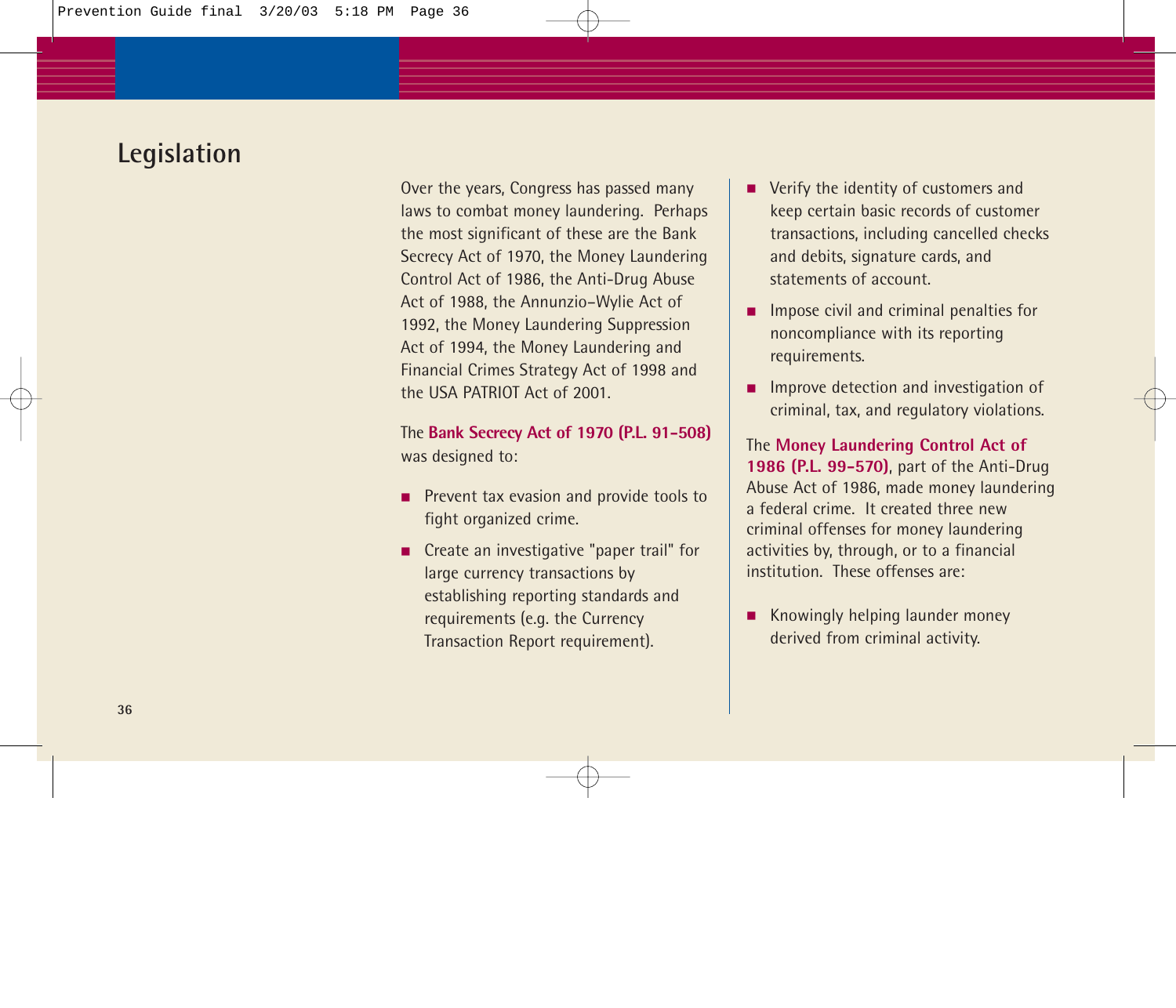- Knowingly (including being willfully blind) engaging in a transaction of more than \$10,000 that involves property or funds derived from criminal activity.
- Structuring transactions to evade BSA reporting requirements.

The **Anti-Drug Abuse Act of 1988 (P.L. 100-690)** reinforced anti-money laundering efforts in several ways. The Act:

- Significantly increases in civil and criminal penalties for money laundering and other BSA violations, including forfeiture of any property, real or personal, involved in a transaction or attempted transaction in violation of laws relating to the filing of Currency Transaction Reports, money laundering or structuring transactions.
- Requires strict identification and recording of cash purchases of certain

monetary instruments, including money orders and traveler's checks between \$3,000 and \$10,000, inclusive.

- Permits the Department of the Treasury to require certain financial institutions in specific geographic or "target" areas to file additional BSA reports of currency transactions in amounts less than \$10,000 by use of "Geographic Targeting Orders."
- Directs the Department of the Treasury to negotiate bilateral international agreements covering the recording of large U.S. currency transactions and the sharing of such information.
- Increased the criminal sanction for tax evasion when money from criminal activity is involved.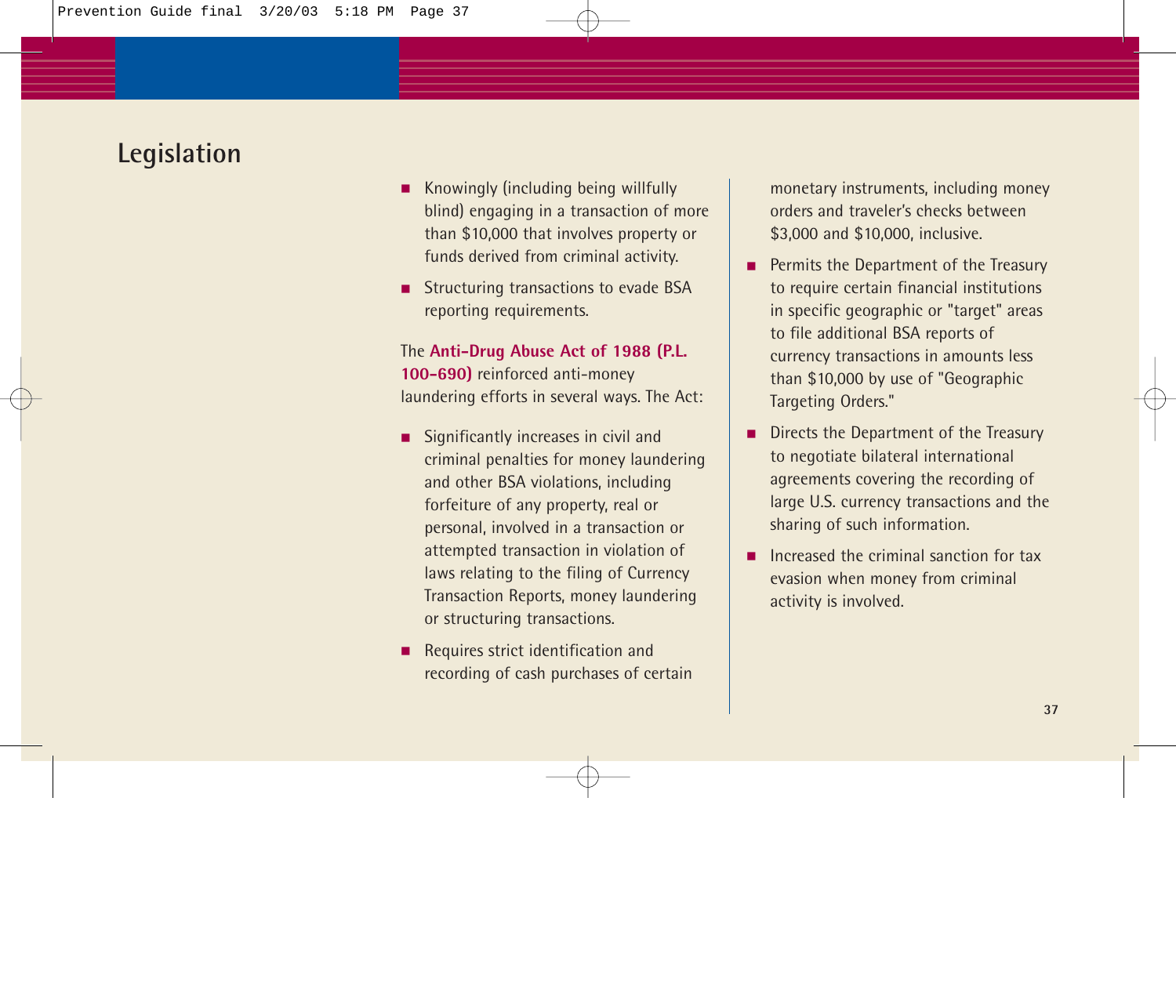The **Annunzio-Wylie Anti-Money Laundering Act of 1992 (P.L. 102-550)** strengthened penalties for financial institutions found guilty of money laundering. Annunzio-Wylie required the Secretary of the Treasury to:

- Adopt a rule requiring all financial institutions, both banks and non-banks (including MSBs), to maintain records of domestic and international funds transfers, which can be used in law enforcement investigations.
- Establish a BSA Advisory Group (BSAAG), comprised of representatives from the Department of the Treasury and Department of Justice, Office of National Drug Control Policy and other interested persons and financial institutions, including MSBs. The BSAAG, established in 1994, meets twice per year and informs representatives of

the financial services industry about new regulatory developments and how reported information is used.

Annunzio-Wylie also permitted the Secretary of the Treasury to:

- Require any financial institution, or any financial institution employee, to report suspicious transactions relevant to any possible violation of law or regulation.
- Require any financial institution to adopt an anti- money laundering program.

In addition, Annunzio-Wylie:

■ Makes it illegal for a financial institution, or an employee of a financial institution, to disclose to anyone involved in a suspicious transaction when a Suspicious Activity Report (SAR) has been filed.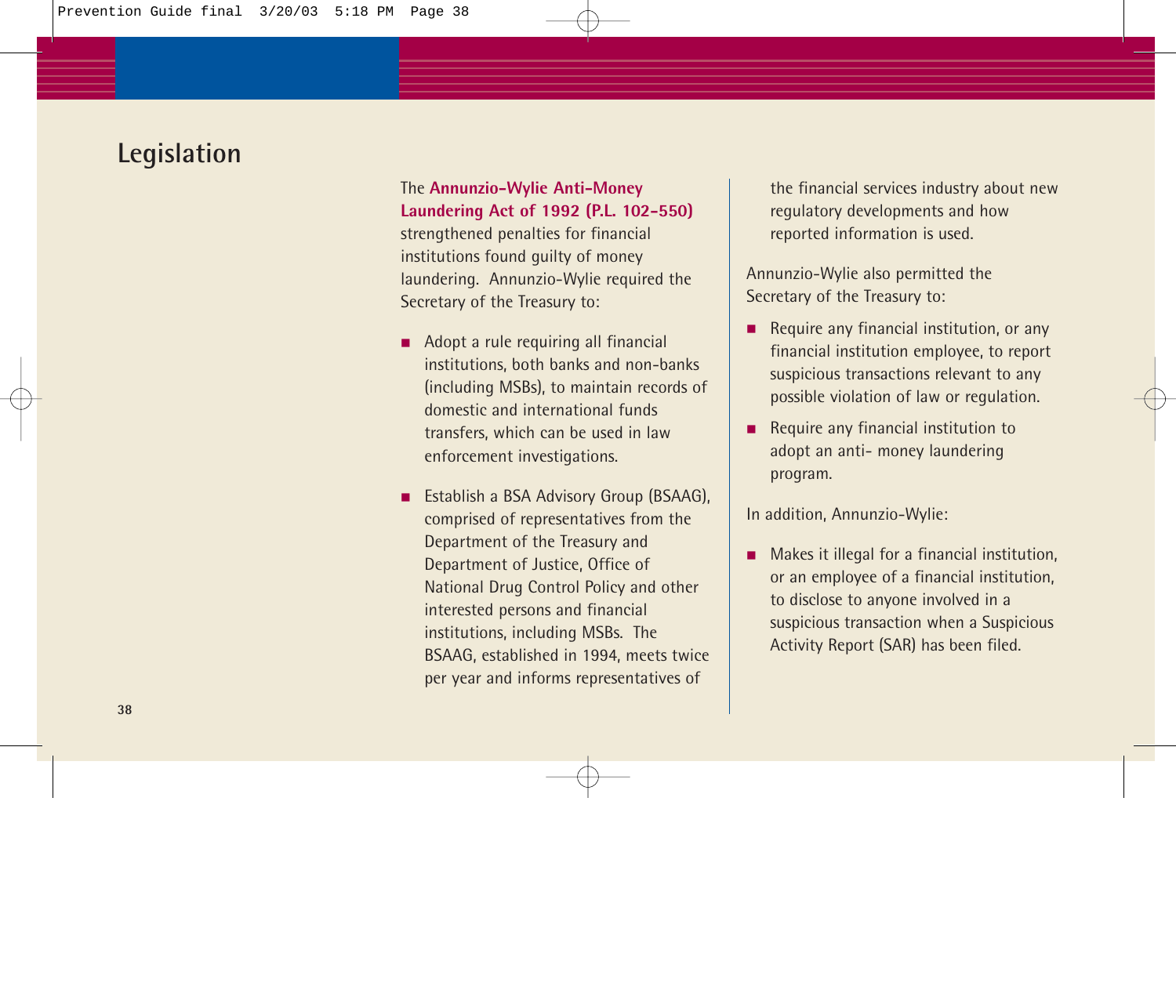- Protects any financial institution, and any director, officer, employee, or agent of a financial institution, from civil liability for reporting suspicious activity.
- Makes it a federal crime to operate an illegal money transmitting business (i.e. operating a money transmitting business without a state license in a state where such license is required under state law.)

#### The **Money Laundering Suppression Act (MLSA) of 1994 (P.L. 103-325)** specifically addressed MSBs. The MLSA:

- Requires each MSB to be registered by an owner or controlling person of the MSB.
- Requires every MSB to maintain a list of businesses authorized to act as agents in connection with the financial services offered by the MSB.
- Makes operating an unregistered MSB a federal crime.

■ Recommended that states adopt uniform laws applicable to MSBs.

#### The **Money Laundering and Financial Crimes Strategy Act of 1998 (P.L. 105-310)** requires:

- The President, acting through the Secretary of the Treasury and in coordination with the Attorney General, to develop a national strategy for combating money laundering and related financial crimes and to submit such strategy each February 1st to Congress.
- The Secretary of the Treasury, upon consultation with the Attorney General, to designate certain areas—by geographical area, industry, sector or institution—as being vulnerable to money laundering and related financial crimes. (Certain areas were subsequently designated as High Intensity Financial Crime Areas (HIFCAs).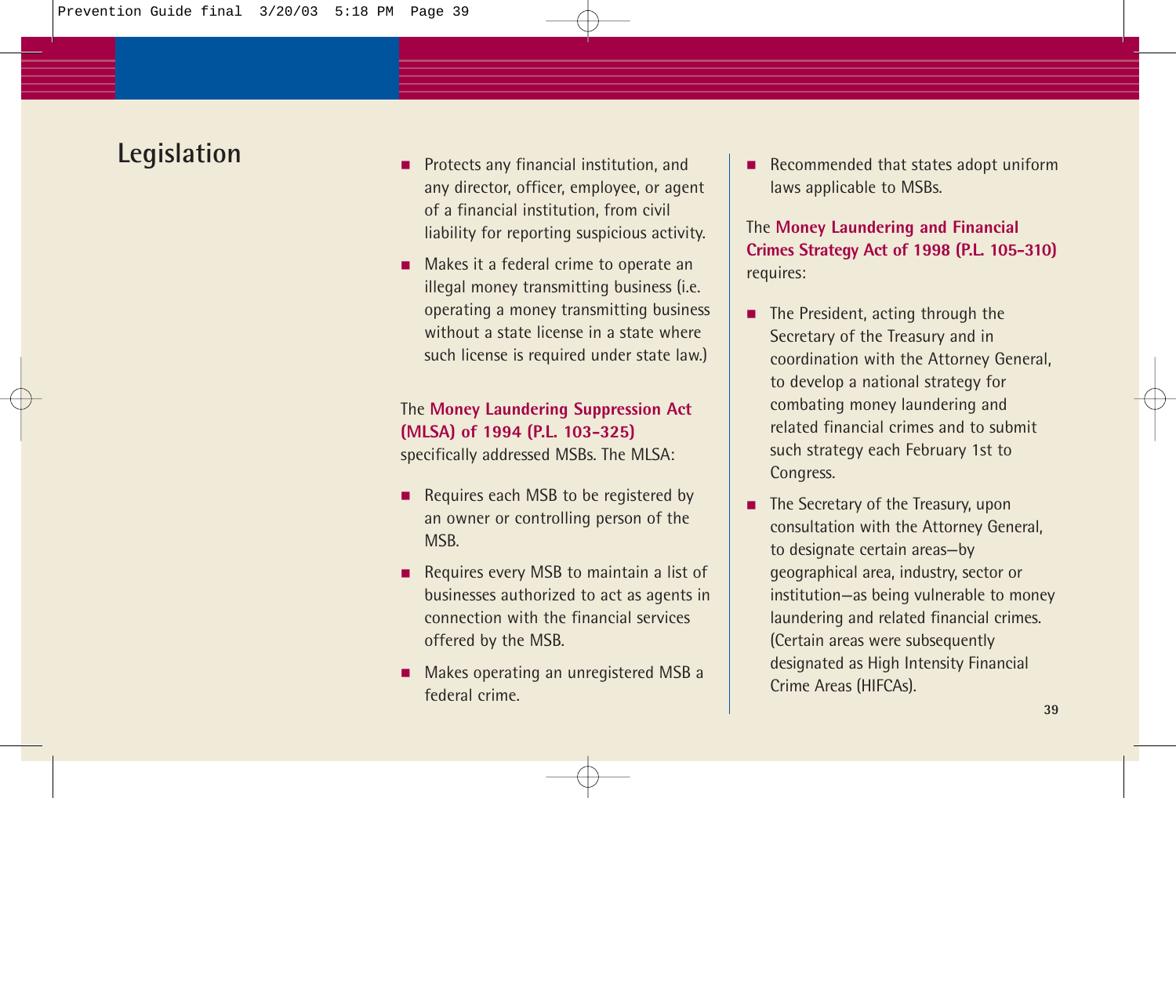#### The **USA PATRIOT Act of 2001 (P.L. 107-56)**,

which is the United and Strengthening America by Providing Appropriate Tools Required to Intercept and Obstruct Terrorism Act of 2001, requires:

- Establishment of anti-money laundering compliance programs by all financial institutions. At minimum each program must include: policies procedures and controls; designation of a compliance officer; training; and an independent audit function.
- Establishment of a confidential communication system between government and the financial services industry.
- Implementation of customer identification procedures for new accounts.
- Enhanced due diligence for correspondent and private banking accounts maintained for non-U.S. persons.

■ Establishment of a highly secure network by FinCEN for electronic filing of BSA reports.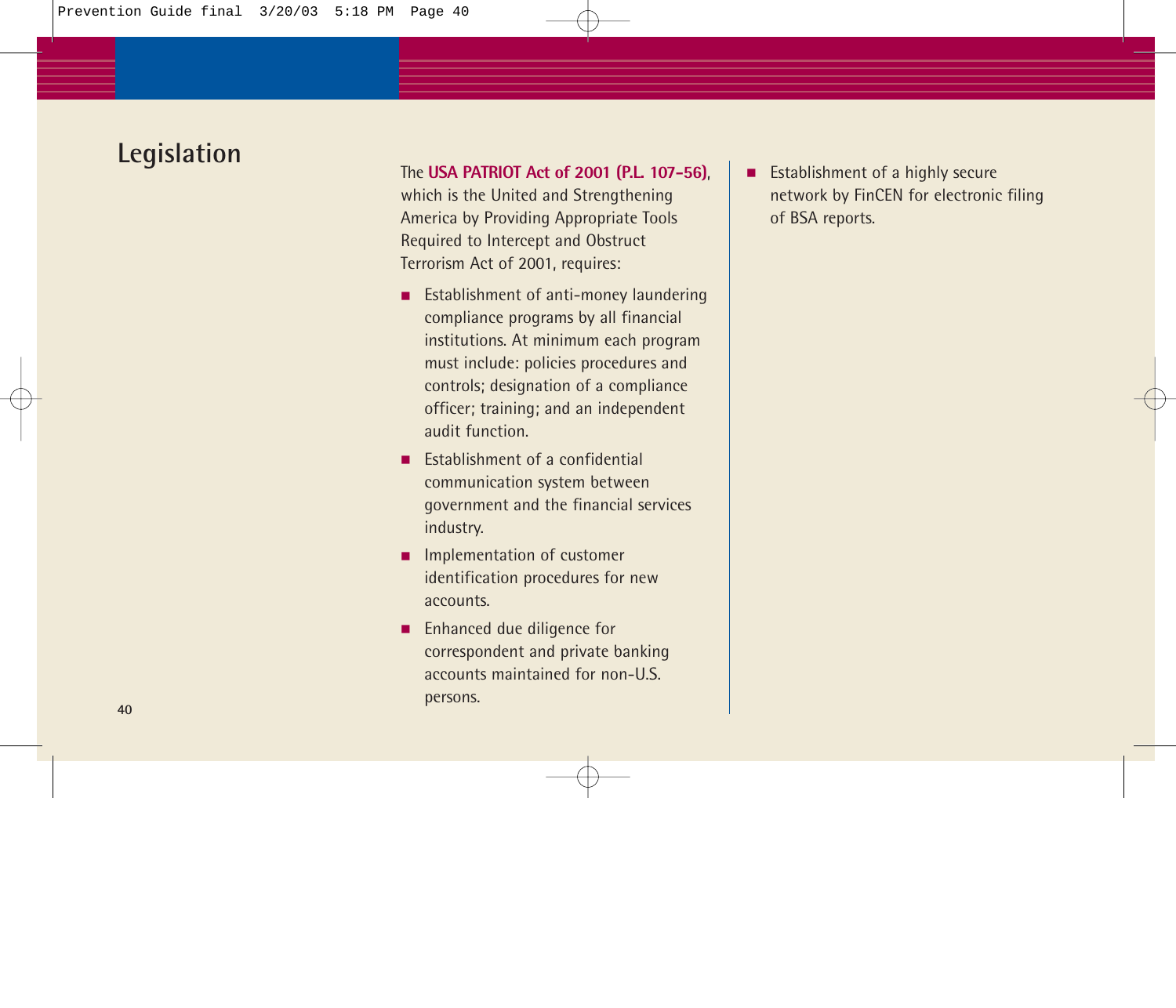## **International Money Laundering Efforts**

The United States is not alone in the fight against financial crimes. Many countries have enacted significant anti-money laundering legislation. A number of international organizations and regional groups have adopted anti-money laundering rules and regulations as well.

#### **Basel Committee**

The Basel Committee consists of representatives of central banks and supervisory authorities of Belgium, Canada, France, Germany, Italy, Japan, Luxembourg, the Netherlands, Spain, Sweden, Switzerland, the United Kingdom and the USA. In 1988 the Basel Committee published a "Statement of Principles" on money laundering, which generally recommended obtaining proper identification from customers and complying with laws and regulations governing financial transactions.

#### **United Nations (UN)**

The UN Convention Against Illicit Traffic in Narcotic Drugs and Psychotropic Substances (the Vienna Convention) calls on signatories to criminalize money laundering, to assure that bank secrecy is not a barrier to criminal investigations, and to promote removal of legislative barriers to investigation, prosecution, and international cooperation.

#### **Financial Action Task Force (FATF)**

FATF was created at the Economic Summit of the major industrialized countries in 1989. It issued a report in which it made 40 recommendations, consistent with the Vienna Convention, for implementing and coordinating money laundering laws in member countries. They also formed the basis of money laundering rules and regulations established by the Caribbean Financial Action Task Force and the Organization of America States.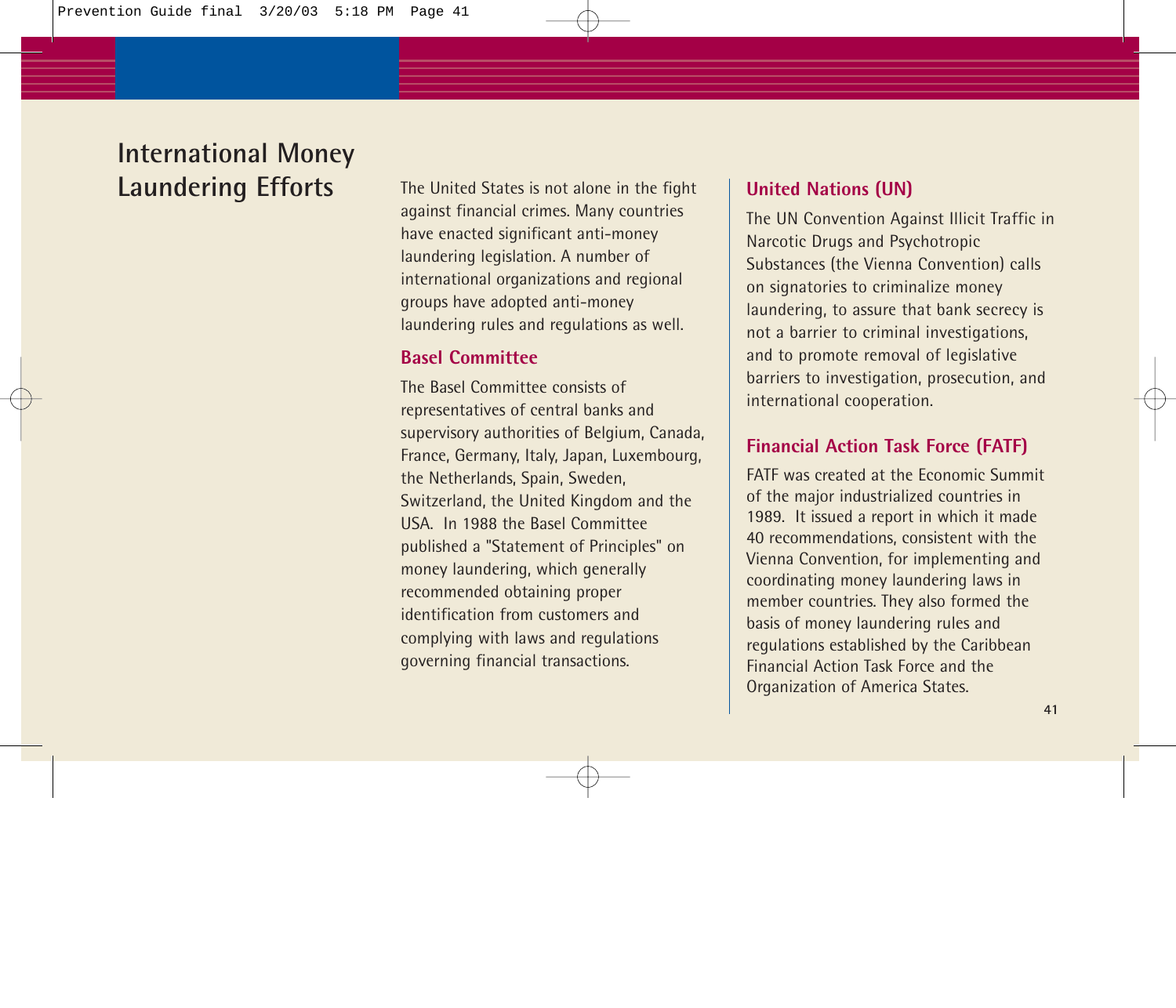## **International Money Laundering Efforts**

#### **Financial Action Task Force (FATF) (Cont.)**

Another report FATF has issued on non-cooperative countries and territories identifies countries with detrimental rules and practices that obstruct international cooperation in the fight against money laundering.

#### **European Union (EU)**

In 1991, the EU issued a directive on money laundering, compatible with the original 40 FATF recommendations. It requires mandatory reporting of suspicious transactions and identification of beneficial owners and customers of financial transactions and accounts.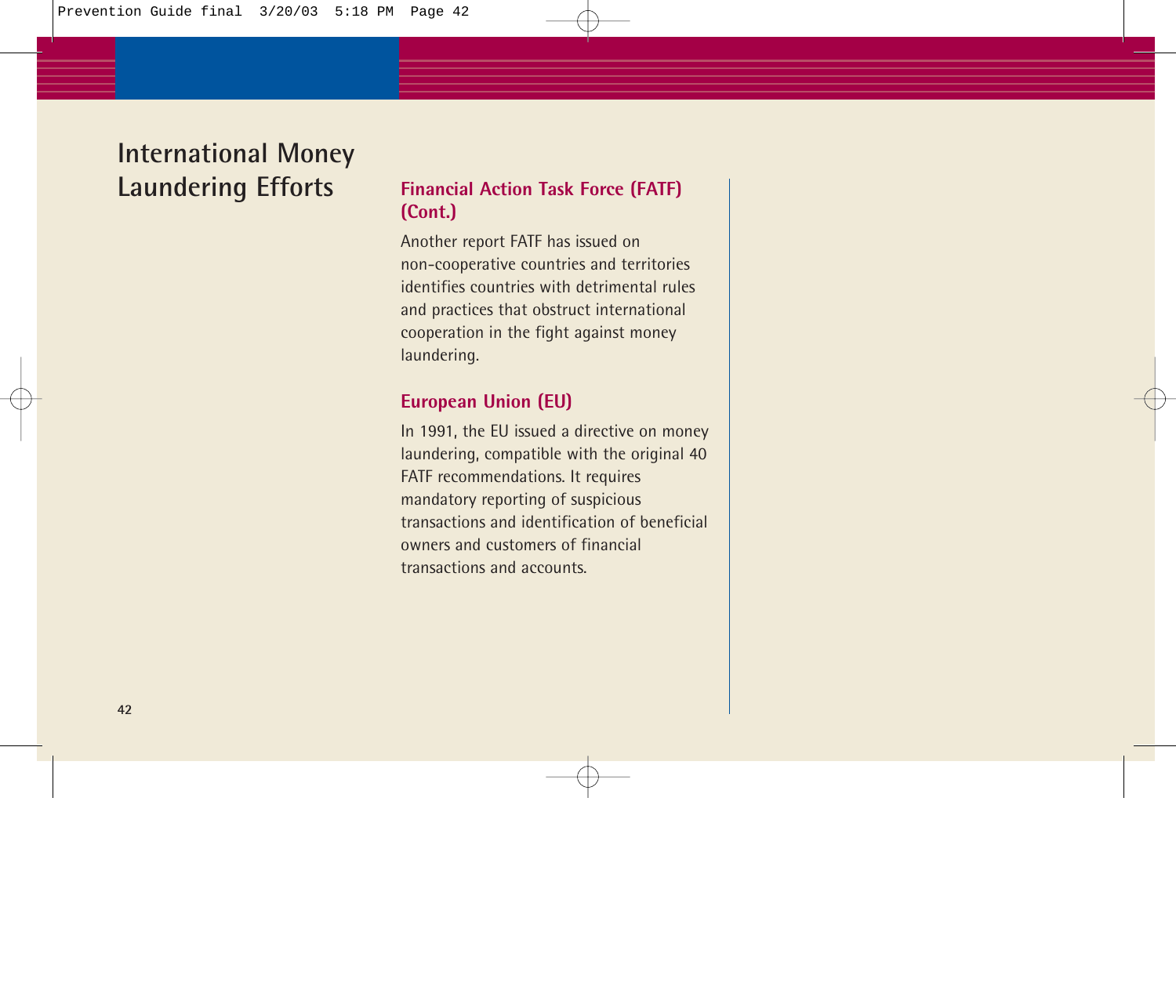## **Country Advisories and Economic and Trade Sanction Lists**

#### **FinCEN Advisories**

FinCEN has issued country advisories urging enhanced scrutiny of financial transactions with countries that had deficient antimoney laundering controls. Advisories can be viewed at: www.fincen.gov under Publications/Advisories.

#### **Office of Foreign Assets Control (OFAC) List**

The U.S. Department of the Treasury's Office of Foreign Assets Control (OFAC) issues the Specially Designated Nationals and Blocked Entities List (SDN List). OFAC regulations require businesses to identify and freeze the assets of targeted countries, terrorists, drug cartels and other specially designated persons. For these lists and specific instructions regarding what businesses may or may not do under OFAC regulations, refer to the OFAC website at: www.ustreas.gov/ofac.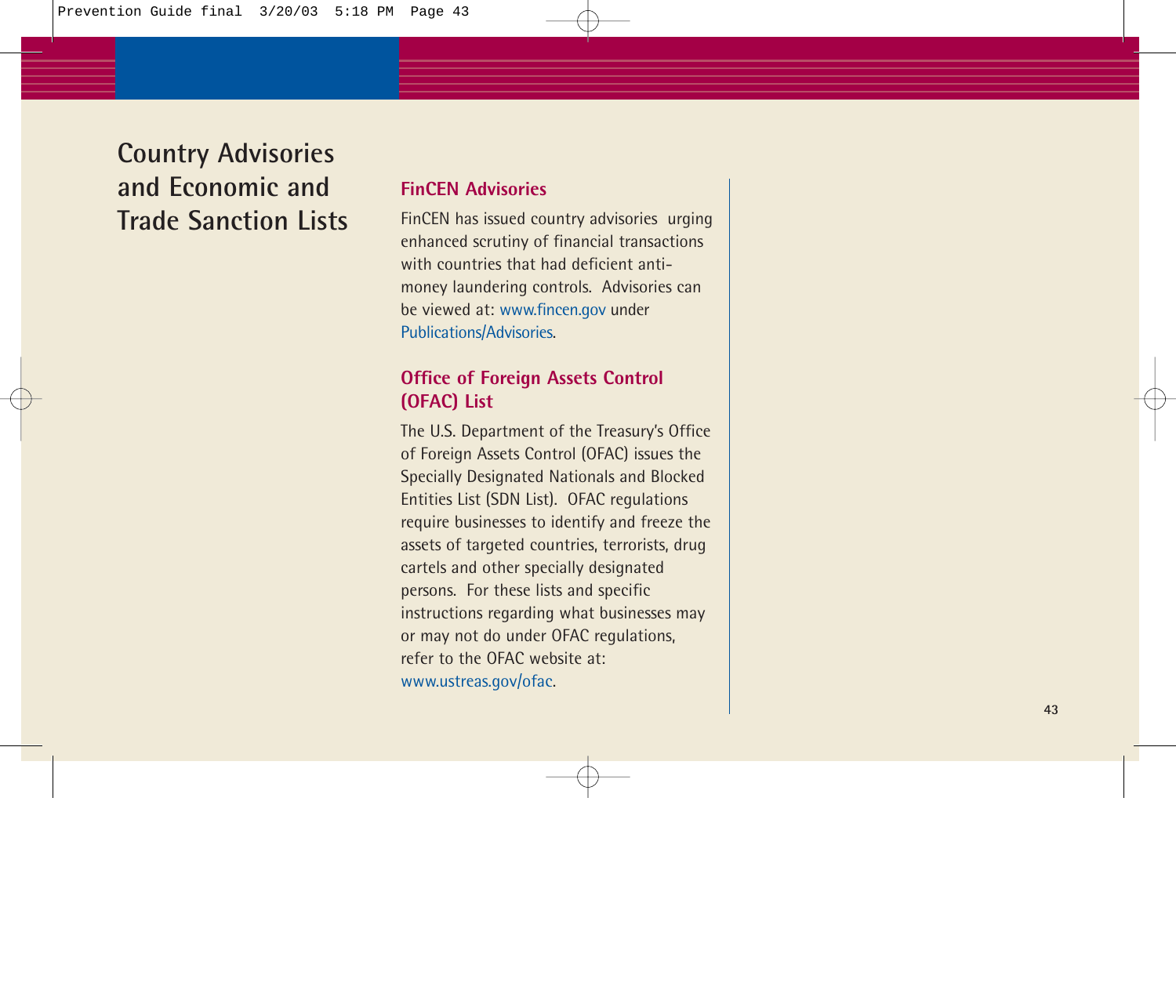## **Glossary**

#### **Agent**

A business that an issuer authorizes, through written agreement or otherwise, to sell its instruments or, in the case of funds transmission, to sell its send and receive transfer services.

#### **Aggregation**

Adding together multiple transactions that an MSB knows have been conducted by or on behalf of the same person on the same day, for BSA reporting and recordkeeping purposes. For example, the MSB must file a CTR if it knows a customer's aggregate cash-in or cash-out transactions during one day totals more than \$10,000.

#### **Branch**

An owned location of either an issuer or agent at which financial services are sold.

#### **Issuer**

The business ultimately responsible for payment of money orders or traveler's checks as the drawer of such instruments, or a money transmitter that has the obligation to guarantee payment of a money transfer.

#### **Money Laundering**

A process by which criminals seek to disguise the true source of their illegally obtained funds or proceeds of crime. It involves three different, and sometimes overlapping, stages:

*Placement* — Physically placing criminal proceeds into the financial system.

*Layering* — Separating the proceeds of criminal activity from their origins through layers of financial transactions. *Integration* — Moving the proceeds of crime into a "final" form that provides an apparently legitimate explanation for the illegally obtained funds.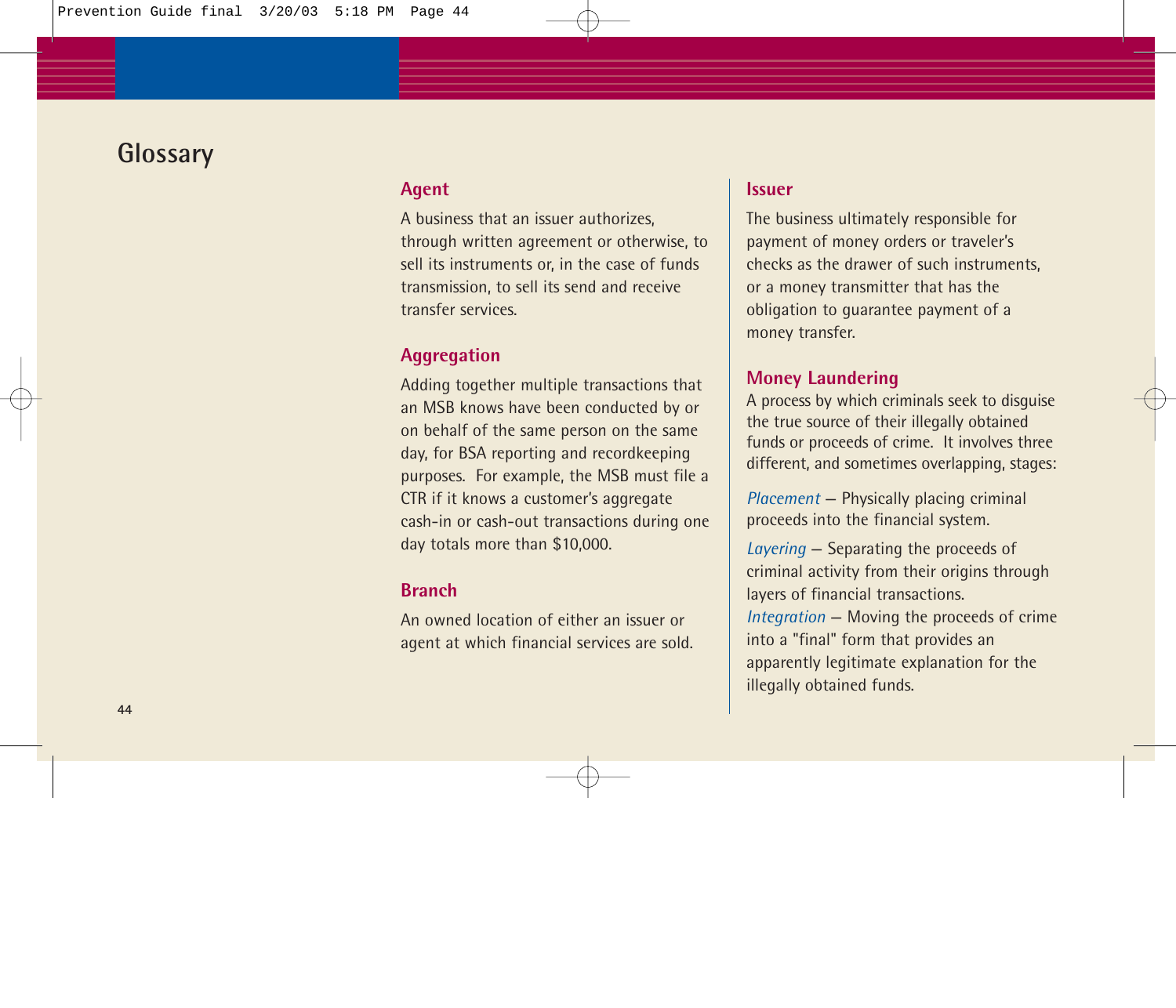## **Glossary**

#### **Money Services Business (MSB)**

Any person doing business, whether or not on a regular basis or as an organized business concern, providing one or more of the following services:

- money orders
- traveler's checks
- check cashing
- currency dealing or exchange
- stored value

#### **-AND-**

- Conducts more than \$1,000 in money services business activity
	- with one person
	- in one or more transactions (in one type of activity)
	- on any one day.

#### OR

■ Provides money transfers in any amount.

#### **Money Transmitter**

A person that engages as a business in the transfer of funds through a financial institution is a money transmitter and an MSB, regardless of the amount of transfer activity. Generally, the acceptance and transmission of funds as an integral part of a transaction other than the funds transmission itself (for example, in connection with a sale of securities or other property), will not cause a person to be a money transmitter.

#### **Redeemer**

A business that accepts instruments in exchange for currency or other instruments for which it is not the issuer is a redeemer. For example, a hotel that provides a customer with \$1,500 in cash in exchange for the customer's \$1,500 money order (issued by another MSB) is a redeemer. The MSB definition in 31 CFR 103.11(u)(4) extends to "redeemers" of money orders and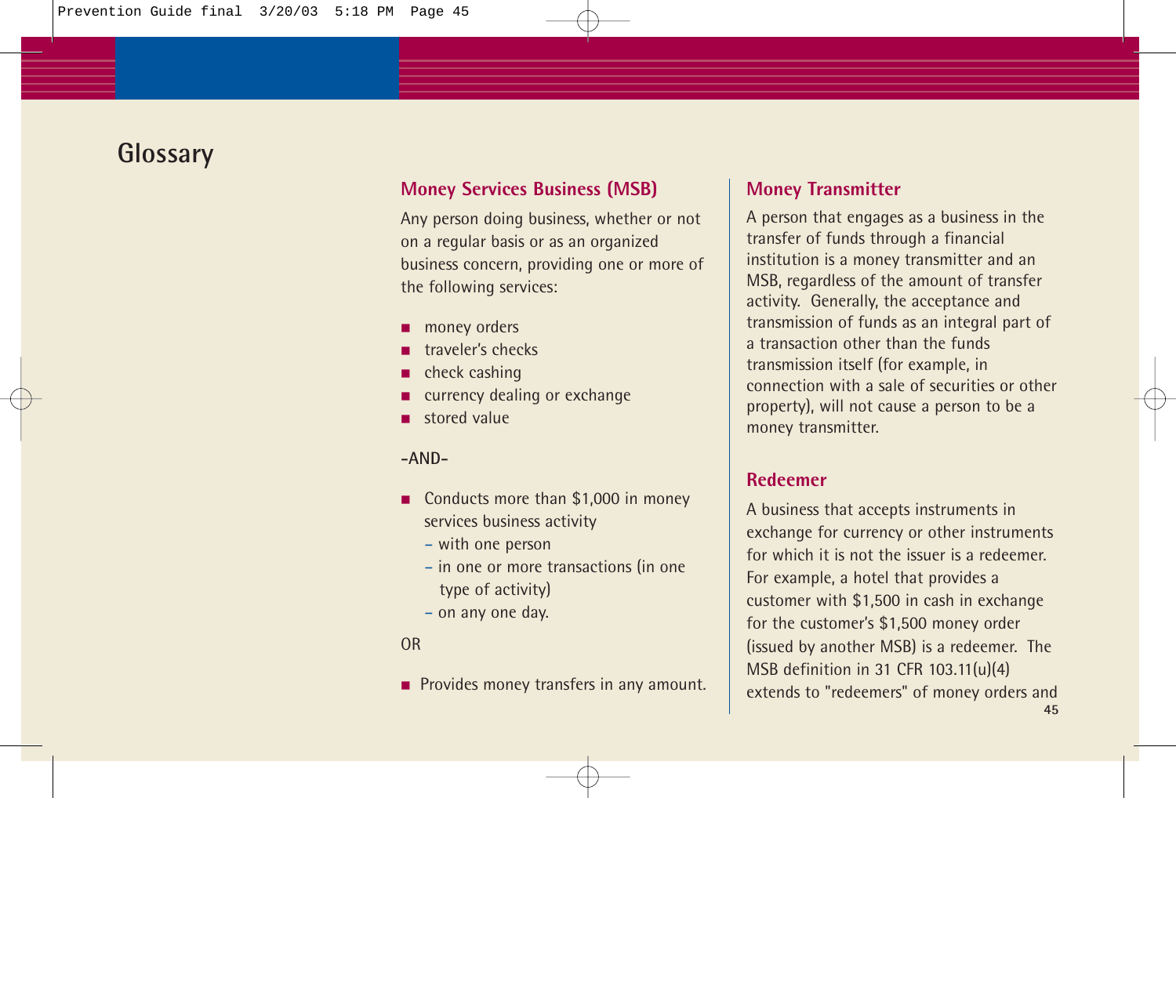## **Glossary**

#### **Redeemer (Cont.)**

traveler's checks only insofar as the instruments involved are redeemed for monetary value — that is, for currency or monetary or other negotiable or other instruments. The taking of the instruments in exchange for goods or general services is not redemption under BSA regulations.

#### **Structuring**

A term used in reference to any conduct engaged in to evade a reporting or recordkeeping threshold and the corresponding BSA reporting or recordkeeping requirement (e.g. \$1,000 for currency exchange and \$3,000 for funds transfer records or more than \$10,000 in currency for filing CTRs). Structuring is a federal crime.

#### **Examples of Structuring**

#### **1. One person breaks a large transaction into two or more smaller transactions —**

A customer wishes to conduct a \$10,500 cash transaction on one day. However, knowing that the threshold for filing a CTR (more than \$10,000 cash transaction) would be met, he conducts two \$5,250 cash transactions, thereby trying to evade the CTR reporting requirement/threshold.

**2. A large transaction is broken into two or more smaller transactions conducted by two or more persons —**

A customer wishes to send \$10,000 to a friend in London. The customer and three others each purchase a \$2,500 money transfer to London, thereby evading the Funds Transfer Rule recordkeeping requirement/threshold of \$3,000.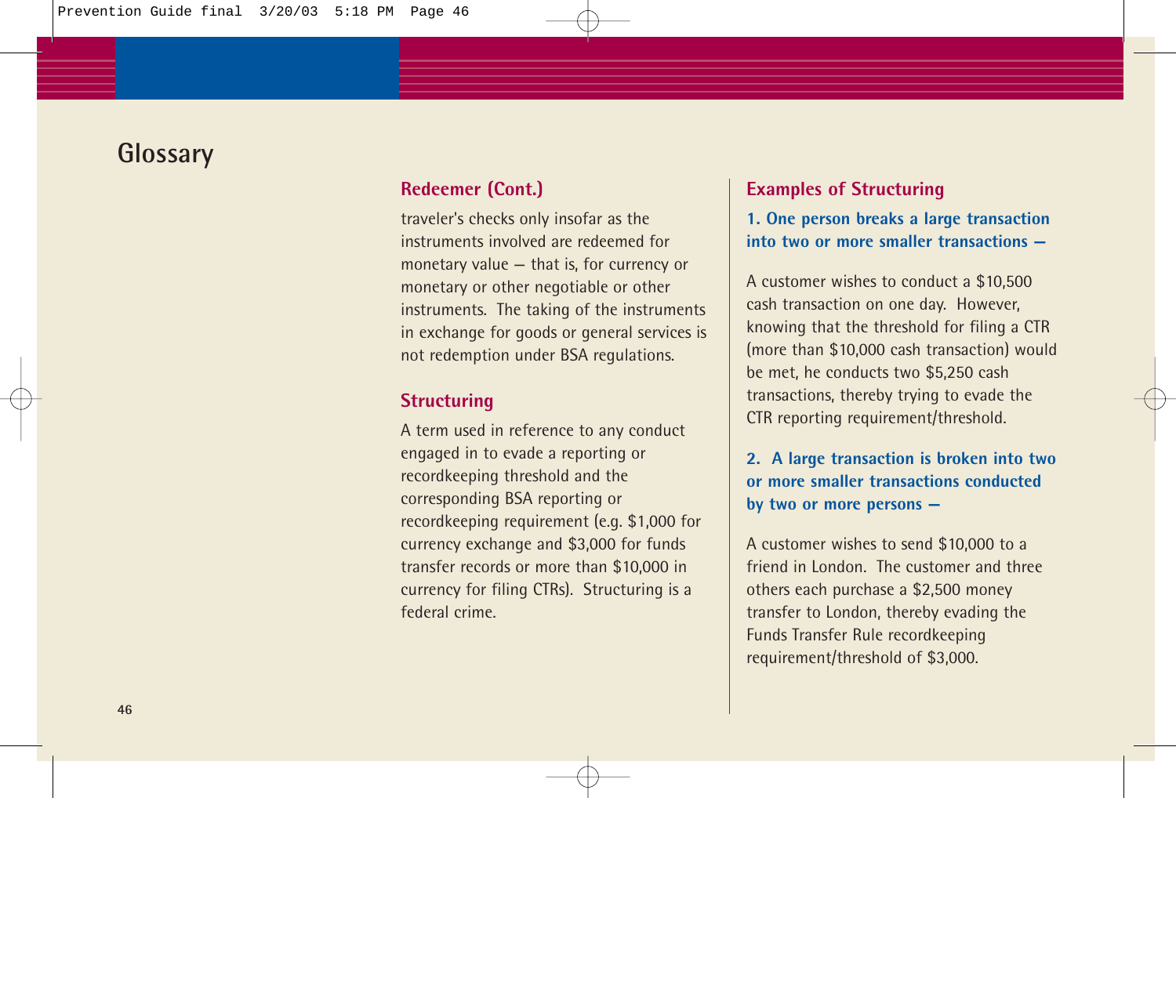## **Request More Information**

### **BSA Forms**

#### **To Download:**

FinCEN website at: www.fincen.gov MSB website at: www.msb.gov IRS website at: www.irs.gov

#### **To Order:**

IRS Forms Distribution Center at: 1-800-829-3676

### **Free MSB Information and Guidance Materials**

#### **To Order:**

MSB Web site at: www.msb.gov Money Services Business Outreach Office at: 1-800-386-6329

## **Answers to Questions about Filing BSA Forms**

**IRS-Detroit Computing Center** Hotline 1-800-800-2877

## **Interpretation of BSA Regulations**

**Financial Crimes Enforcement Network** Regulatory Helpline 1-800-949-2732

**Report Terrorist Related Financial Activity**

**Financial Institutions Hotline** 1-866-556-3974